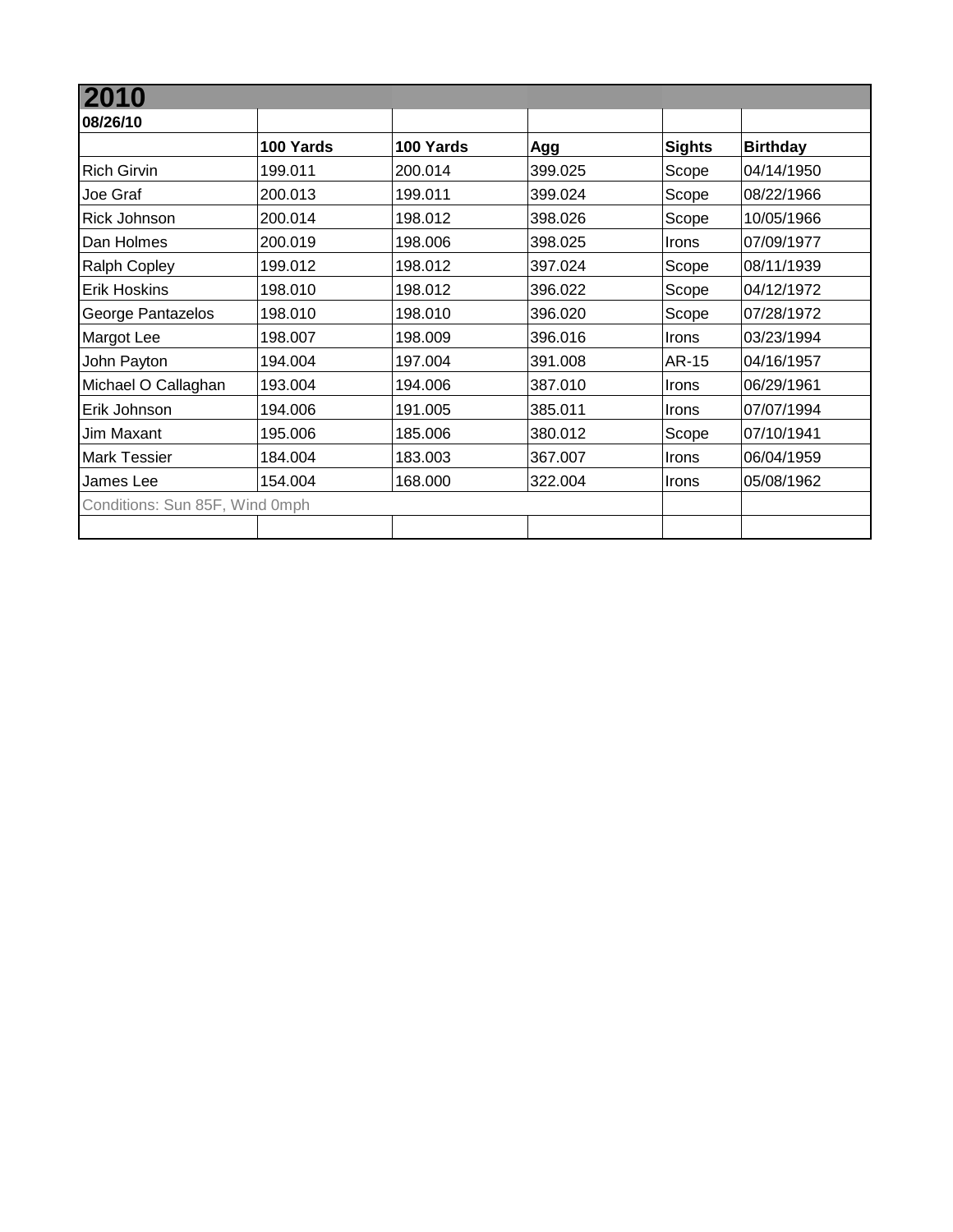| 08/19/10                       |           |           |         |               |                 |
|--------------------------------|-----------|-----------|---------|---------------|-----------------|
|                                | 100 Yards | 100 Yards | Agg     | <b>Sights</b> | <b>Birthday</b> |
| George Pantazelos              | 200.014   | 200.017   | 400.031 | Scope         | 07/28/1972      |
| <b>Erik Hoskins</b>            | 200.011   | 200.014   | 400.025 | Scope         | 04/12/1972      |
| Joe Graf                       | 200.014   | 199.015   | 399.029 | Scope         | 08/22/1966      |
| Len Remaly                     | 200.014   | 199.010   | 399.024 | Scope         | 04/20/1942      |
| Dan Holmes                     | 199.015   | 199.017   | 398.032 | Scope         | 07/09/1977      |
| <b>Rick Johnson</b>            | 200.012   | 198.010   | 398.022 | Scope         | 10/05/1966      |
| <b>Rich Girvin</b>             | 200.012   | 198.010   | 398.022 | Scope         | 04/14/1950      |
| Margot Lee                     | 199.010   | 198.009   | 397.019 | <b>Irons</b>  | 03/23/1994      |
| <b>Ralph Copley</b>            | 197.009   | 199.010   | 396.019 | Scope         | 08/11/1939      |
| Michael O Callaghan            | 194.010   | 197.007   | 391.017 | Iron Post     | 06/29/1961      |
| John Payton                    | 192.006   | 194.010   | 386.016 | <b>Irons</b>  | 04/16/1957      |
| <b>Mark Tessier</b>            | 190.001   | 185.005   | 375.006 | <b>Irons</b>  | 06/07/1959      |
| James Lee                      | 159.000   | 150.000   | 309.000 | Irons         | 05/08/1962      |
| Conditions: Sun 85F, Wind 0mph |           |           |         |               |                 |
|                                |           |           |         |               |                 |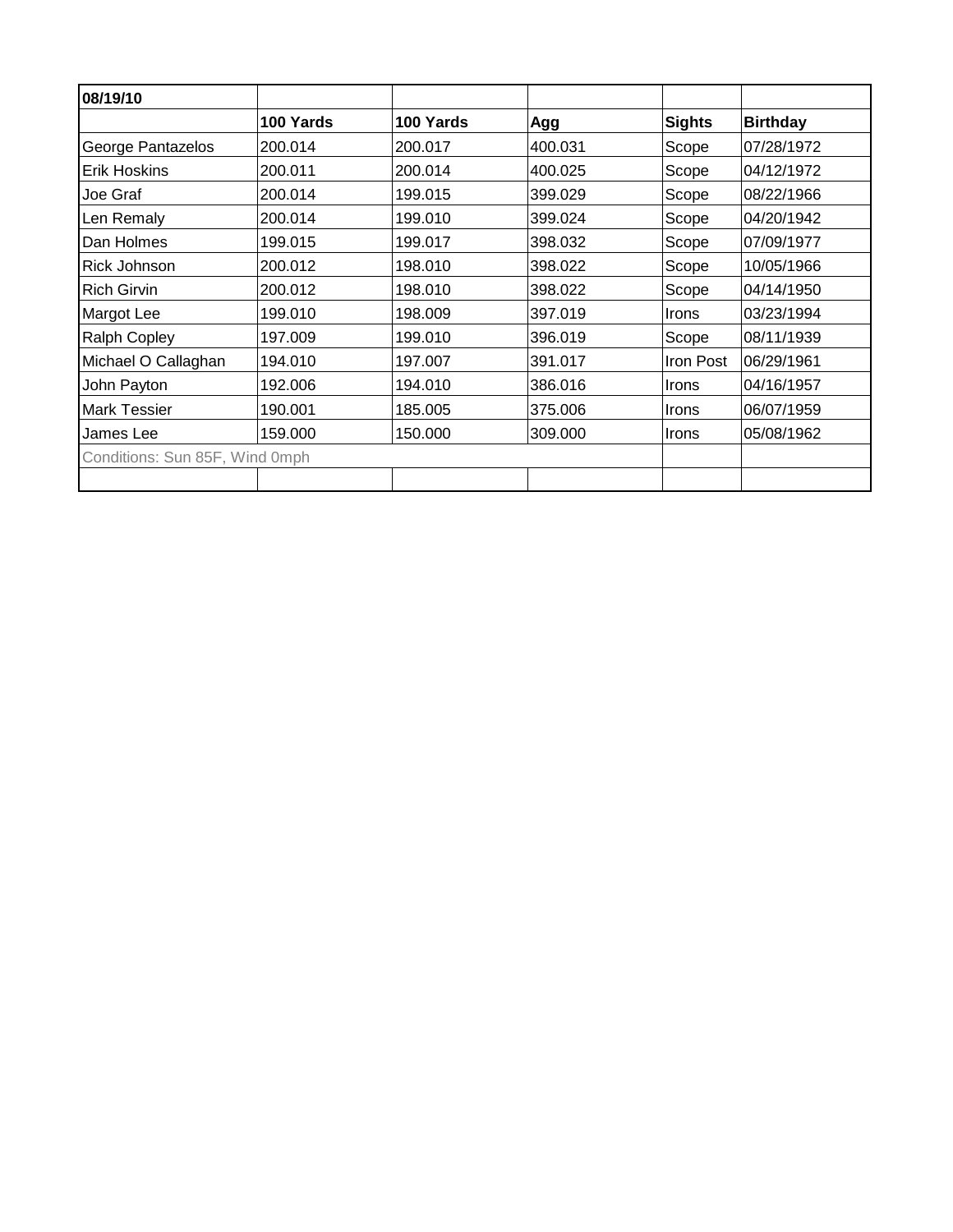| 08/12/10                          |           |           |         |                  |                 |
|-----------------------------------|-----------|-----------|---------|------------------|-----------------|
|                                   | 100 Yards | 100 Yards | Agg     | Sights           | <b>Birthday</b> |
| Joe Graf                          | 199.013   | 200.016   | 399.029 | Scope            | 08/22/1966      |
| <b>Rich Girvin</b>                | 199.014   | 198.007   | 397.021 | Scope            | 04/14/1950      |
| <b>Ralph Copley</b>               | 199.015   | 196.009   | 395.024 | Scope            | 08/11/1939      |
| John Payton                       | 194.005   | 192.004   | 386,009 | AR <sub>15</sub> | 04/16/1957      |
| <b>Mark Tessier</b>               | 184.000   | 184.002   | 368.002 | ∣Irons           | 06/07/1959      |
| Conditions: Cloudy 75F, Wind 0mph |           |           |         |                  |                 |
|                                   |           |           |         |                  |                 |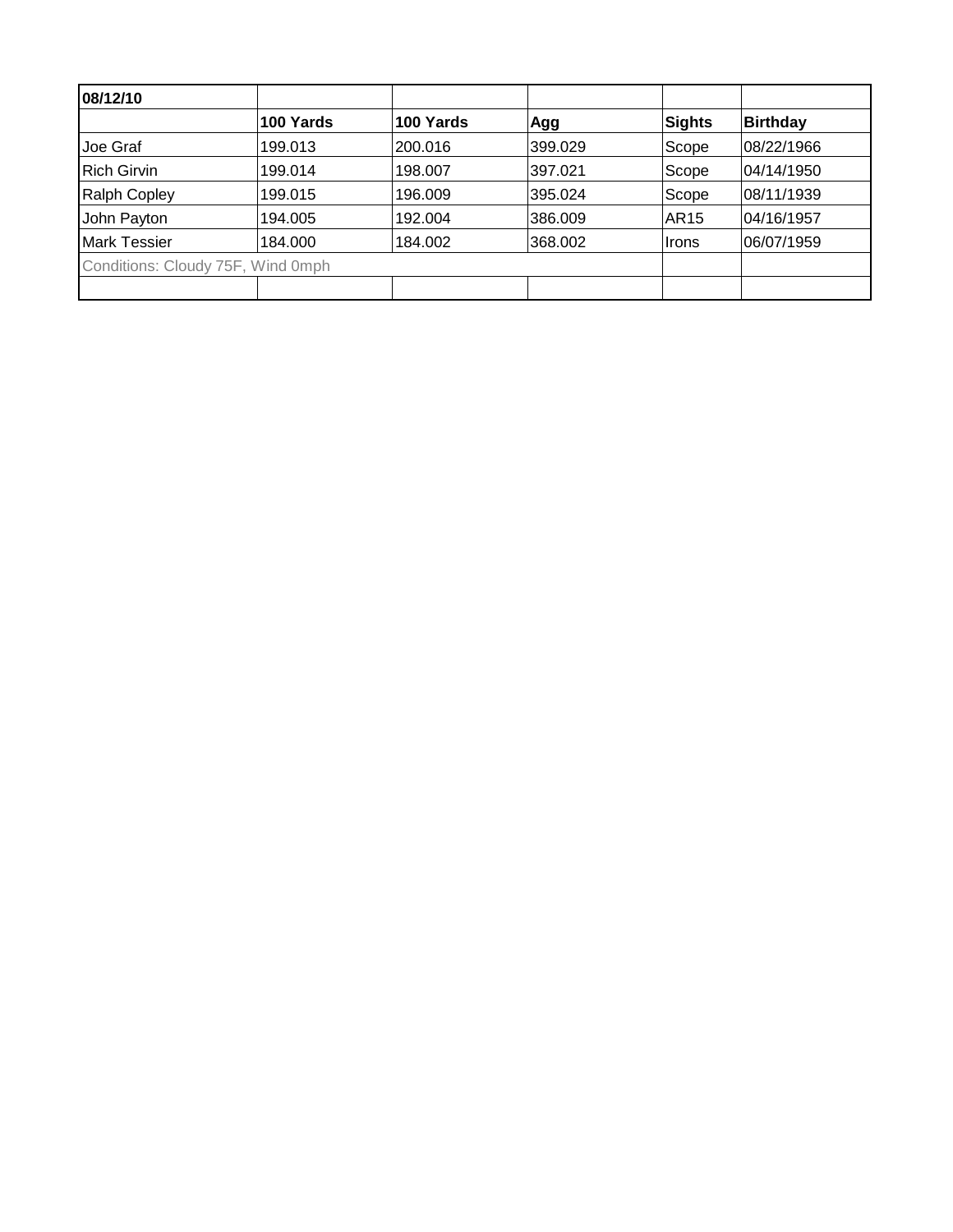| 08/04/10                                 |           |           |         |              |                 |
|------------------------------------------|-----------|-----------|---------|--------------|-----------------|
|                                          | 100 Yards | 100 Yards | Agg     | Sights       | <b>Birthday</b> |
| Dan Holmes                               | 200.017   | 200.016   | 400.033 | Scope        | 07/09/1977      |
| Joe Graf                                 | 200.014   | 200.014   | 400.028 | Scope        | 08/22/1966      |
| <b>Rich Girvin</b>                       | 199.012   | 198.010   | 397.022 | Scope        | 04/14/1950      |
| Len Remaly                               | 198.010   | 199.011   | 397.021 | Irons        | 04/20/1942      |
| Rick Johnson                             | 199.006   | 197.010   | 396.016 | Irons        | 10/05/1966      |
| Erik Johnson                             | 198.011   | 193.006   | 391.017 | Scope        | 07/07/1994      |
| <b>Sam Porteus</b>                       | 196.008   | 195.004   | 391.012 | <b>Irons</b> | 05/04/1993      |
| <b>Mark Tessier</b>                      | 182.003   | 186.004   | 368.007 | ⊪Irons       | 06/07/1959      |
| Conditions: Cloudy, Humid 85F, Wind 0mph |           |           |         |              |                 |
|                                          |           |           |         |              |                 |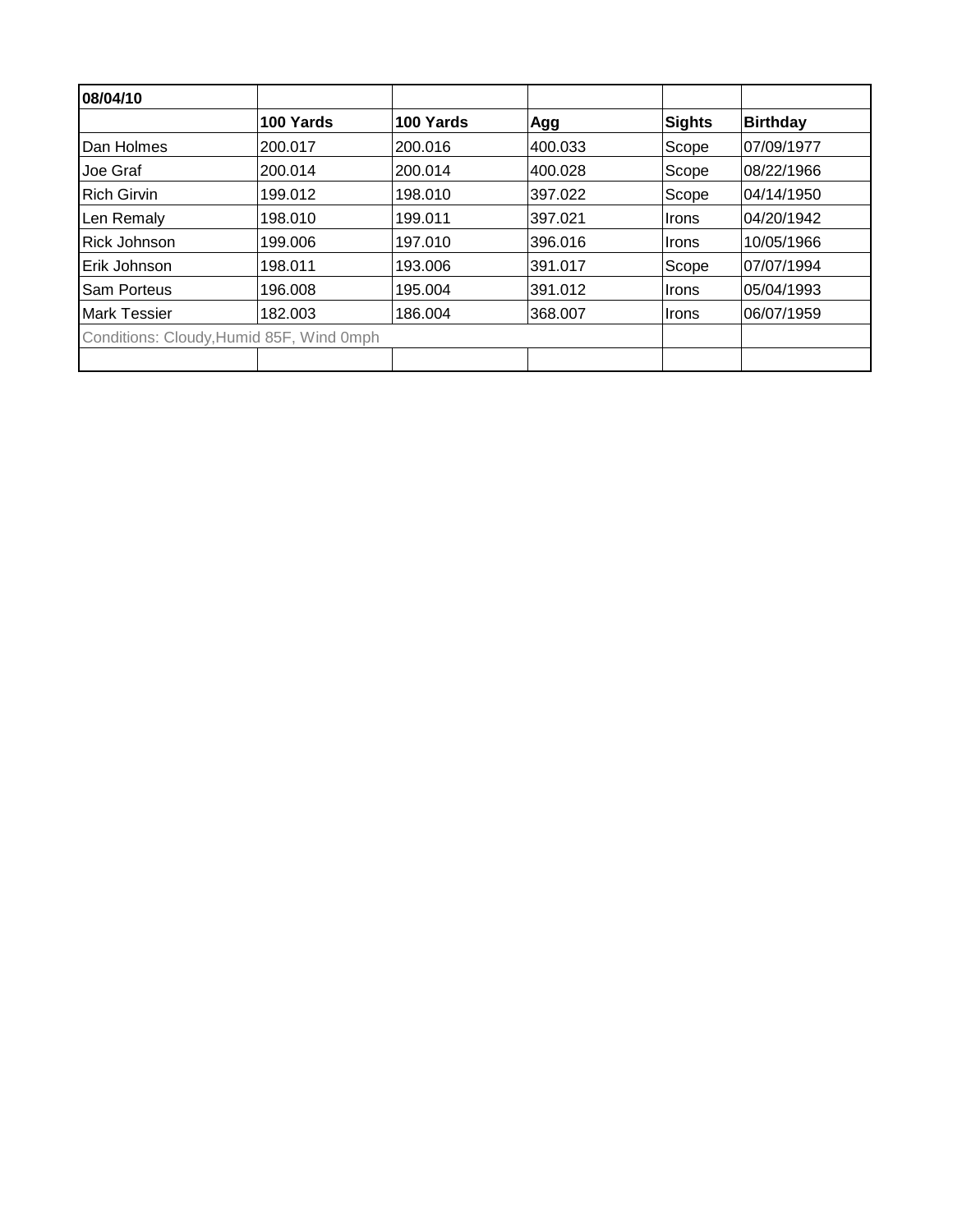| 07/15/10                                  |           |           |         |               |                 |
|-------------------------------------------|-----------|-----------|---------|---------------|-----------------|
|                                           | 100 Yards | 100 Yards | Agg     | <b>Sights</b> | <b>Birthday</b> |
| Len Remaly                                | 200.013   | 200.016   | 400.029 | <b>Irons</b>  | 04/20/1942      |
| <b>Rich Girvin</b>                        | 199.013   | 200.017   | 399.030 | Scope         | 04/14/1950      |
| Margot Lee                                | 200.012   | 198.013   | 398.025 | <b>Irons</b>  | 03/23/1994      |
| Joe Graf                                  | 199.014   | 198.014   | 397.028 | Scope         | 08/22/1966      |
| <b>Kelly Rosales</b>                      | 198.014   | 198.011   | 396.025 | <b>Irons</b>  | 02/17/1992      |
| Rick Johnson                              | 198.010   | 198.012   | 396.022 | <b>Irons</b>  | 10/05/1966      |
| kevin winters                             | 195.011   | 200.014   | 395.025 | Scope         | 08/29/1968      |
| Dan Holmes                                | 196.005   | 199.011   | 395.016 | Scope         | 07/09/1977      |
| Mike O'Callaghan                          | 196.006   | 192.009   | 388.015 | <b>Irons</b>  | 06/29/1961      |
| Erik Johnson                              | 191.004   | 195.009   | 386.013 | Irons         | 07/07/1994      |
| dan winters                               | 185.005   | 179.002   | 364.007 | <b>Irons</b>  | 03/09/1999      |
| James Lee                                 | 136.000   | 171.001   | 307.001 | Irons         | 05/08/1962      |
| Conditions: Partly Sunny, 80F, Wind. 5mph |           |           |         |               |                 |
|                                           |           |           |         |               |                 |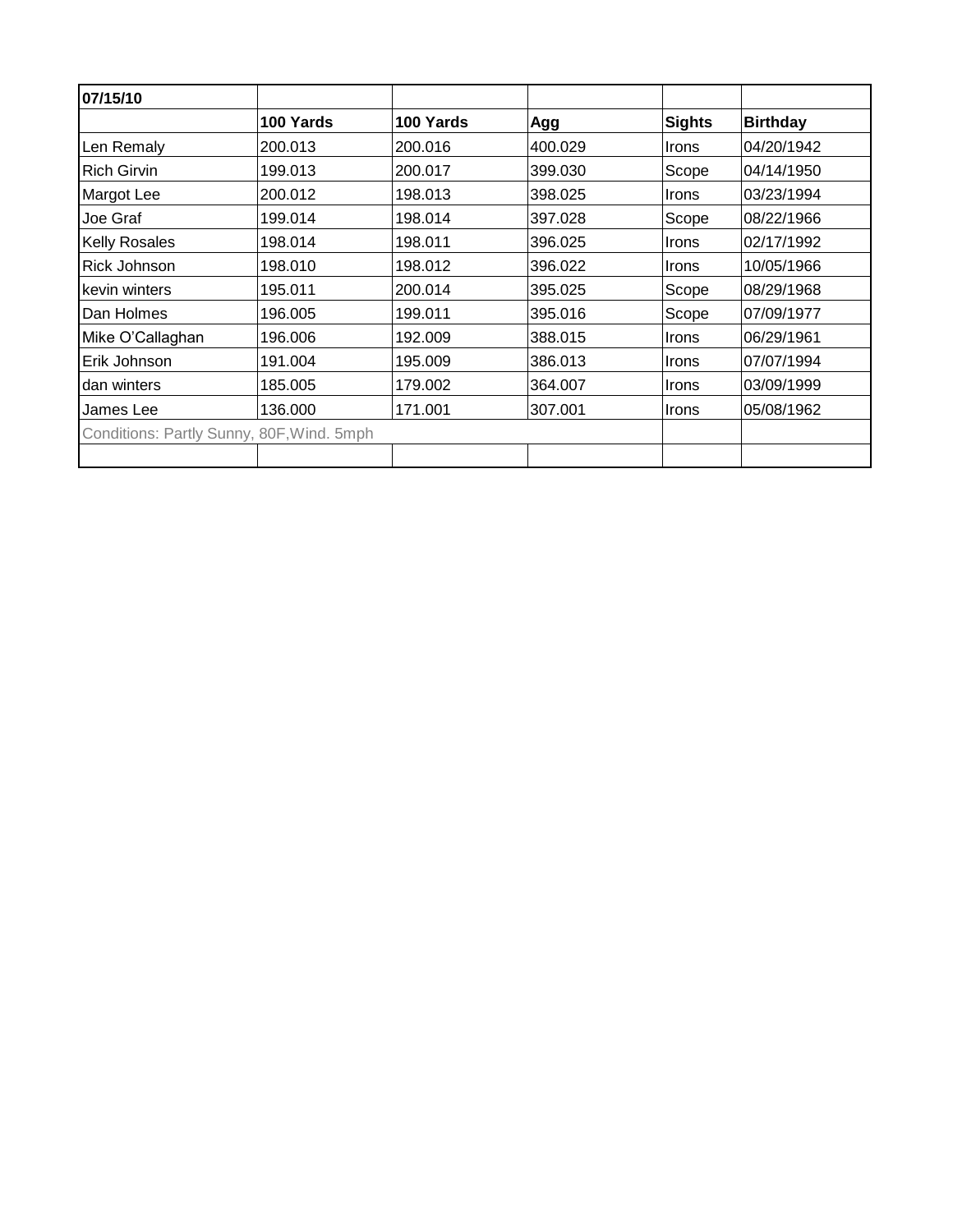| 07/08/10            |                                           |           |         |               |                 |
|---------------------|-------------------------------------------|-----------|---------|---------------|-----------------|
|                     | 100 Yards                                 | 100 Yards | Agg     | <b>Sights</b> | <b>Birthday</b> |
| erik hoskins        | 200.013                                   | 199.015   | 399.028 | Scope         | 04/12/1972      |
| joe graf            | 199.012                                   | 199.015   | 398.027 | <b>Irons</b>  | 08/22/1966      |
| len remaly          | 199.012                                   | 199.012   | 398.024 | Irons         | 04/20/1942      |
| dan holmes          | 198.011                                   | 200.012   | 398.023 | <b>Irons</b>  | 07/09/1977      |
| kevin winters       | 199.011                                   | 199.005   | 398.016 | Scope         | 08/29/1968      |
| <b>Chuck Cannon</b> | 199.014                                   | 198.010   | 397.024 | Scope         | 01/11/1937      |
| ralph copley        | 199.011                                   | 197.012   | 396.023 | Scope         | 08/11/1939      |
| rick johnson        | 197.010                                   | 199.007   | 396.017 | Scope         | 10/05/1966      |
| don norris          | 197.012                                   | 198.011   | 395.023 | Irons         | 04/06/1960      |
| john payton         | 194.004                                   | 196.010   | 390.014 | ar-15         | 04/06/1957      |
| mark tessier        | 184.002                                   | 183.003   | 367.005 | Irons         | 06/07/1959      |
| dan winters         | 178.002                                   | 170.001   | 348.003 | Irons         | 03/09/1999      |
|                     | Conditions: Partly Sunny, 85F, Wind. 5mph |           |         |               |                 |
|                     |                                           |           |         |               |                 |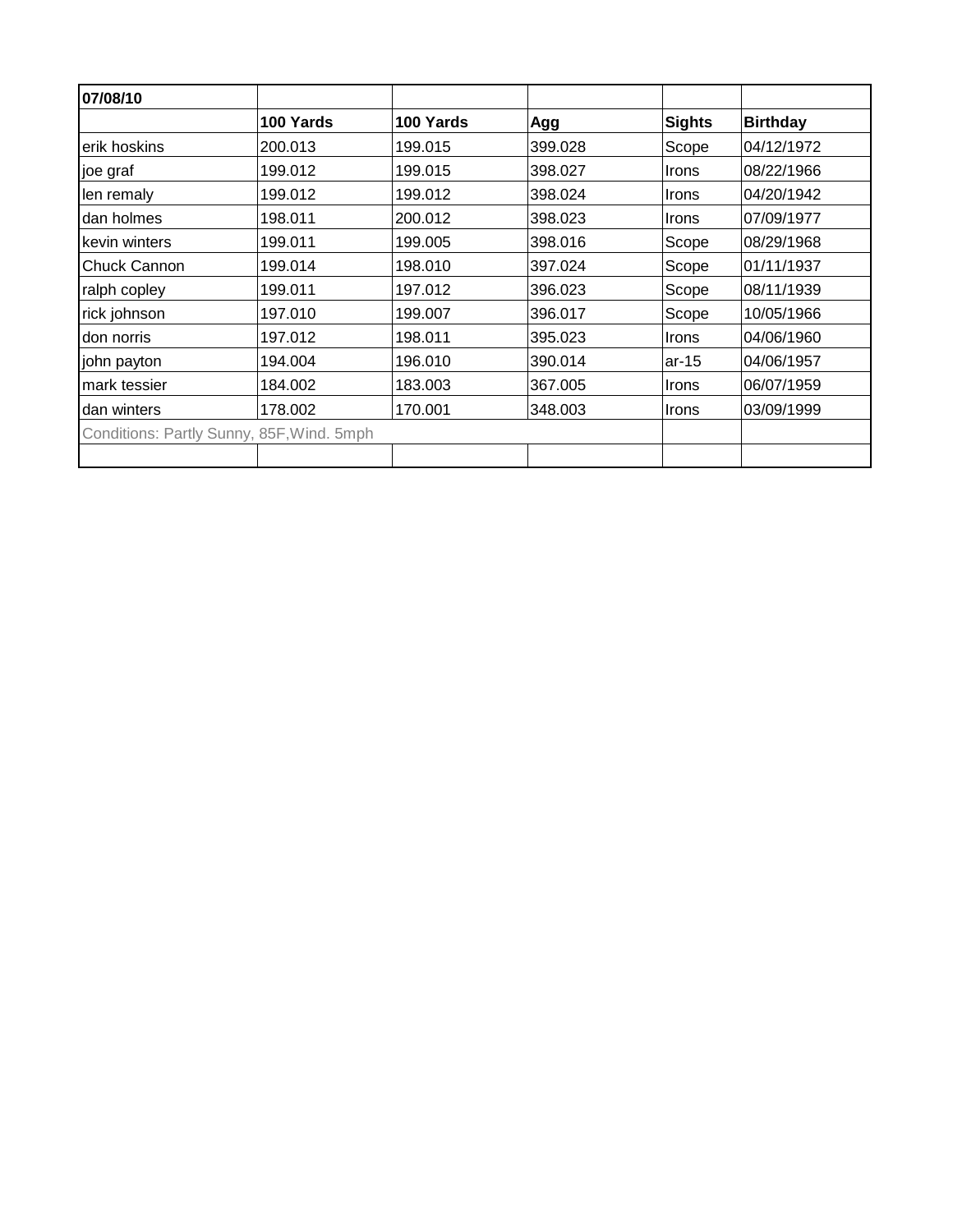| 07/01/10      |                                                       |           |         |               |                 |
|---------------|-------------------------------------------------------|-----------|---------|---------------|-----------------|
|               | 100 Yards                                             | 100 Yards | Agg     | <b>Sights</b> | <b>Birthday</b> |
| erik hoskins  | 200.012                                               | 199.014   | 399.026 | scope         | 04/12/1972      |
| Idan holmes   | 200.011                                               | 199.013   | 399.024 | irons         | 07/09/1977      |
| kevin winters | 197.014                                               | 199.013   | 396.027 | scope         | 08/29/1968      |
| ralph copley  | 200.009                                               | 195.011   | 395.020 | scope         | 08/11/1939      |
| len remaly    | 197.008                                               | 197.009   | 394.017 | irons         | 04/20/1942      |
| rich girvin   | 195.009                                               | 198.011   | 393.020 | scope         | 04/14/1950      |
| don norris    | 197.007                                               | 196.006   | 393.013 | irons         | 04/06/1960      |
| john payton   | 195.008                                               | 195.013   | 390.021 | $ar-15$       | 04/16/1957      |
| joe graf      | 196.008                                               | 192.005   | 388.013 | irons         | 08/22/1960      |
| mark tessier  | 184.006                                               | 185.000   | 369.006 | irons         | 06/07/1959      |
| dan winters   | 178.002                                               | 179.002   | 357.004 | irons         | 03/09/1999      |
|               | Conditions: Partly Sunny, 70F, Variable Wind. 5-10mph |           |         |               |                 |
|               |                                                       |           |         |               |                 |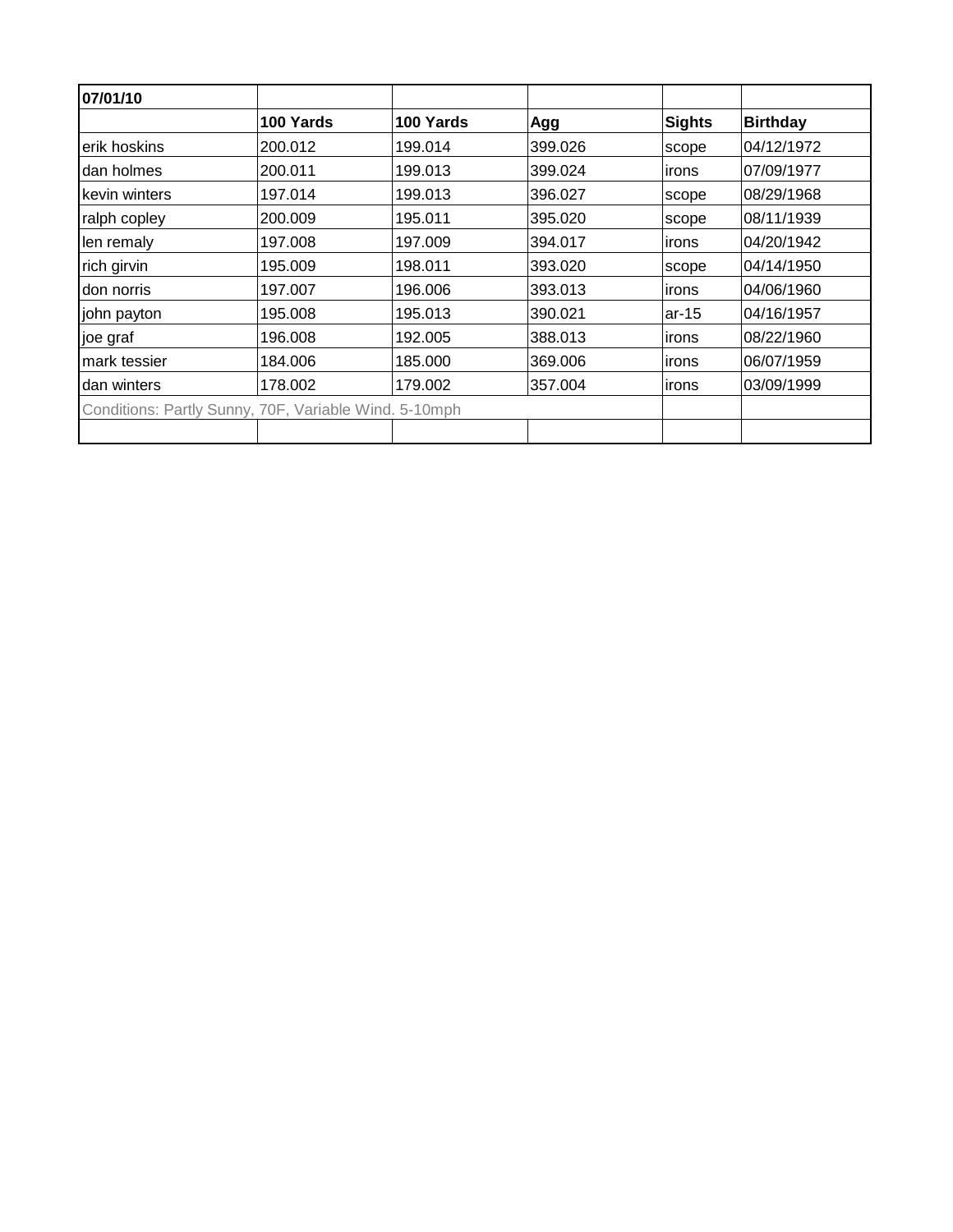| 06/24/10     |                                                           |           |         |             |                 |
|--------------|-----------------------------------------------------------|-----------|---------|-------------|-----------------|
|              | 100 Yards                                                 | 100 Yards | Agg     | Sights      | <b>Birthday</b> |
| chuck cannon | 199.012                                                   | 200.018   | 399.030 | scope       | 01/11/1937      |
| joe graf     | 199.012                                                   | 200.017   | 399.029 | scope       | 08/22/1966      |
| rick johnson | 199.014                                                   | 199.010   | 398.024 | scope       | 10/05/1966      |
| Dan Holmes   | 198.009                                                   | 200.013   | 398.022 | scope       | 07/09/1977      |
| len remalay  | 198.010                                                   | 199.009   | 397.019 | iron        | 04/20/1942      |
| rick girvin  | 195.008                                                   | 194.014   | 389.022 | scope       | 04/14/1950      |
| john payton  | 192.006                                                   | 194.008   | 386.014 | ar15        | 04/16/1957      |
| mark tessier | 179.001                                                   | 184.001   | 363.002 | iron        | 06/07/2010      |
| liames lee   | 139.000                                                   | 154.000   | 293.000 | <i>iron</i> | 05/08/1962      |
|              | Conditions: Partly Sunny, HOT 85F, Variable Wind. 0-10mph |           |         |             |                 |
|              |                                                           |           |         |             |                 |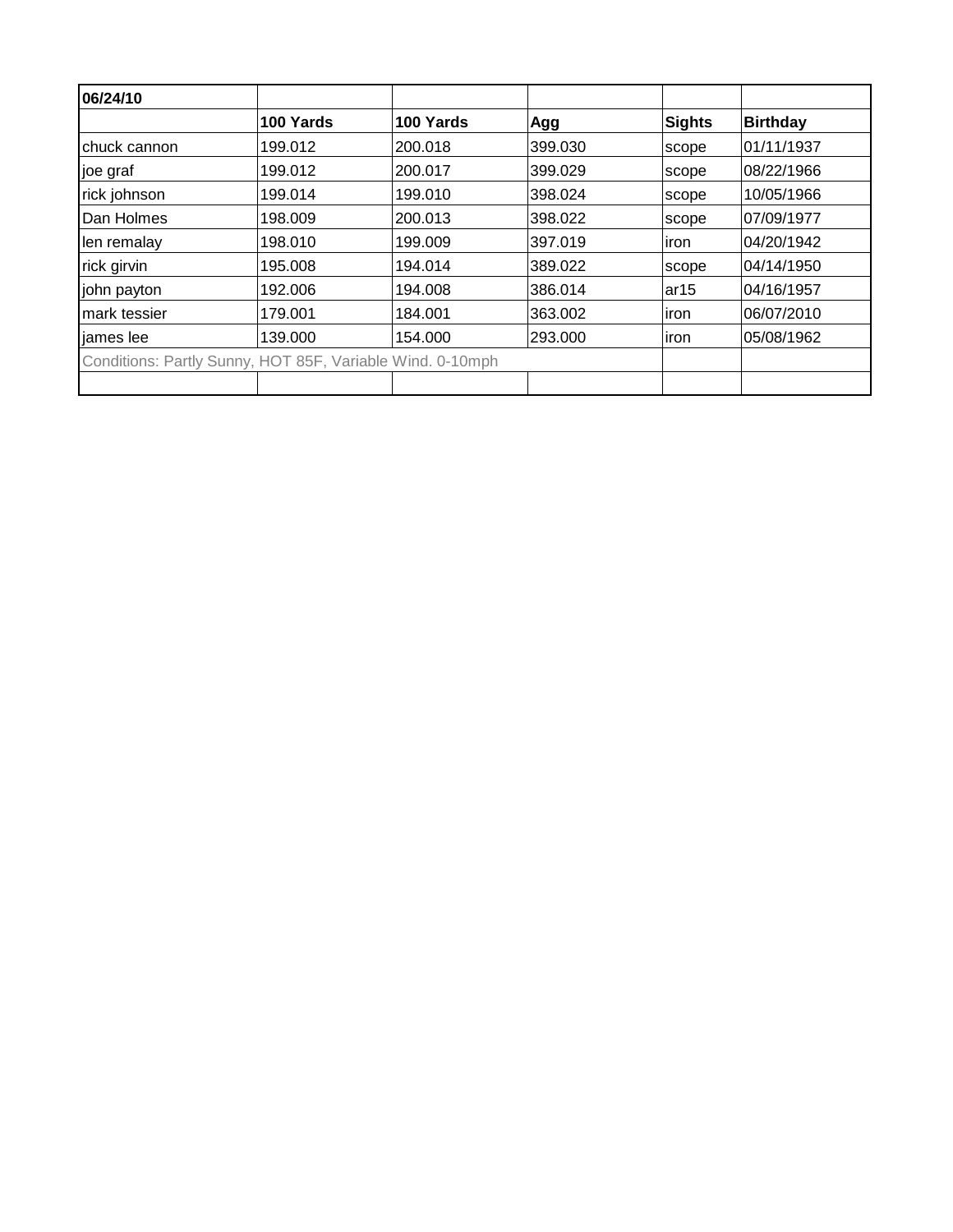| 06/17/10                                            |           |           |         |               |                 |
|-----------------------------------------------------|-----------|-----------|---------|---------------|-----------------|
|                                                     | 100 Yards | 100 Yards | Agg     | <b>Sights</b> | <b>Birthday</b> |
| George Pantazelos                                   | 200.015   | 199.016   | 399.031 | Scope         | 07/28/1972      |
| Don Norris                                          | 199.013   | 200.010   | 399.023 | Irons         | 04/06/1960      |
| Len Remaly                                          | 200.012   | 199.009   | 399.021 | <b>Irons</b>  | 04/20/1942      |
| <b>Rich Girvin</b>                                  | 199.009   | 200.012   | 399.021 | Scope         | 04/14/1950      |
| <b>Erik Hoskins</b>                                 | 199.016   | 199.016   | 398.032 | Scope         | 04/12/1972      |
| Dan Holmes                                          | 197.014   | 199.013   | 396.027 | Scope         | 07/09/1977      |
| <b>Chuck Cannon</b>                                 | 197.012   | 199.012   | 396.024 | Scope         | 01/11/1937      |
| Joe Graf                                            | 198.011   | 195.010   | 393.021 | Scope         | 08/22/1966      |
| John Payton                                         | 196.007   | 195.006   | 391.013 | <b>Irons</b>  | 04/16/1957      |
| <b>Ralph Copley</b>                                 | 192.006   | 196.005   | 388.011 | Scope         | 08/11/1939      |
| Margot Lee                                          | 195.000   | 193.000   | 388.000 | <b>Irons</b>  | 03/23/1994      |
| <b>Mark Tessier</b>                                 | 179.001   | 181.002   | 360.003 | Irons         | 06/07/1959      |
| James Lee                                           | 146.000   | 175.001   | 321.001 | Irons         | 05/08/1962      |
| Conditions: Partly Sunny, 70F, Wind switchy 5-15mph |           |           |         |               |                 |
|                                                     |           |           |         |               |                 |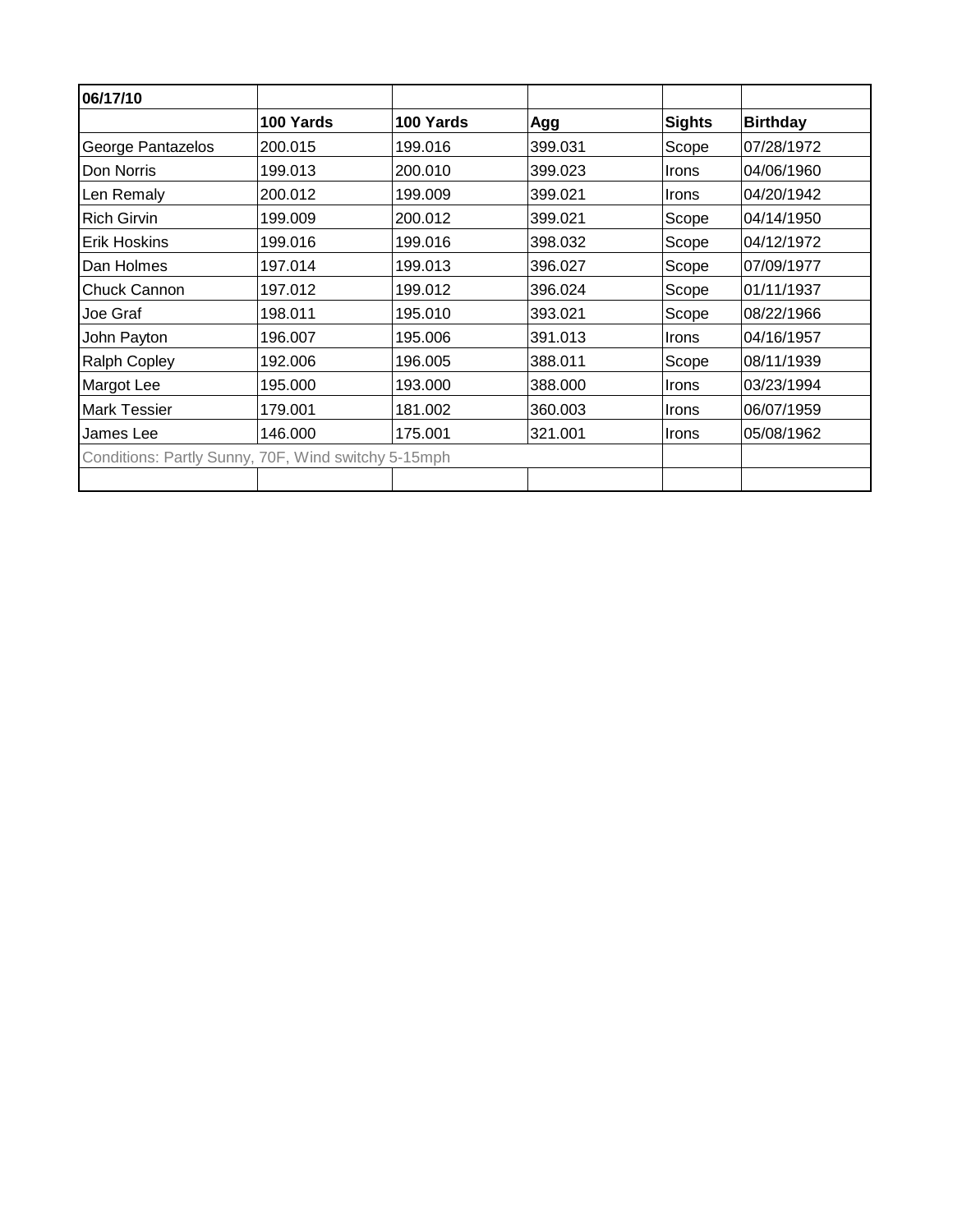| 06/03/10                            |           |           |         |               |                 |
|-------------------------------------|-----------|-----------|---------|---------------|-----------------|
|                                     | 100 Yards | 100 Yards | Agg     | <b>Sights</b> | <b>Birthday</b> |
| Joe Graf                            | 200.016   | 200.014   | 400.030 | Scope         | 08/22/1966      |
| Chuck Cannon                        | 200.013   | 200.016   | 400.029 | Scope         | 01/11/1937      |
| <b>Ralph Copley</b>                 | 200.011   | 200.015   | 400.026 | Scope         | 08/11/1939      |
| Margot Lee                          | 200.011   | 200.011   | 400.022 | <b>Irons</b>  | 03/23/1994      |
| Dan Holmes                          | 200.013   | 199.014   | 399.027 | Scope         | 07/09/1977      |
| <b>Erik Hoskins</b>                 | 200.013   | 199.011   | 399.024 | Scope         | 04/12/1972      |
| <b>Rich Girvin</b>                  | 199.012   | 200.010   | 399.022 | Scope         | 04/14/1950      |
| Kim Coffey                          | 200.014   | 198.007   | 398.021 | <b>Irons</b>  | 04/04/1990      |
| Len Remaly                          | 198.012   | 200.009   | 398.021 | <b>Irons</b>  | 04/20/1942      |
| John Payton                         | 194.007   | 198.008   | 392.015 | AR-15         | 04/16/1957      |
| Michael O Callaghan                 | 193.003   | 195.003   | 388.006 | <b>Irons</b>  | 06/29/1961      |
| Jim Maxant                          | 193.005   | 191.005   | 384.010 | Scope         | 07/10/1941      |
| <b>Mark Tessier</b>                 | 172.002   | 184.000   | 356.002 | <b>Irons</b>  | 06/07/1959      |
| Conditions: Partly Sunny, 80F, Wind |           |           |         |               |                 |
|                                     |           |           |         |               |                 |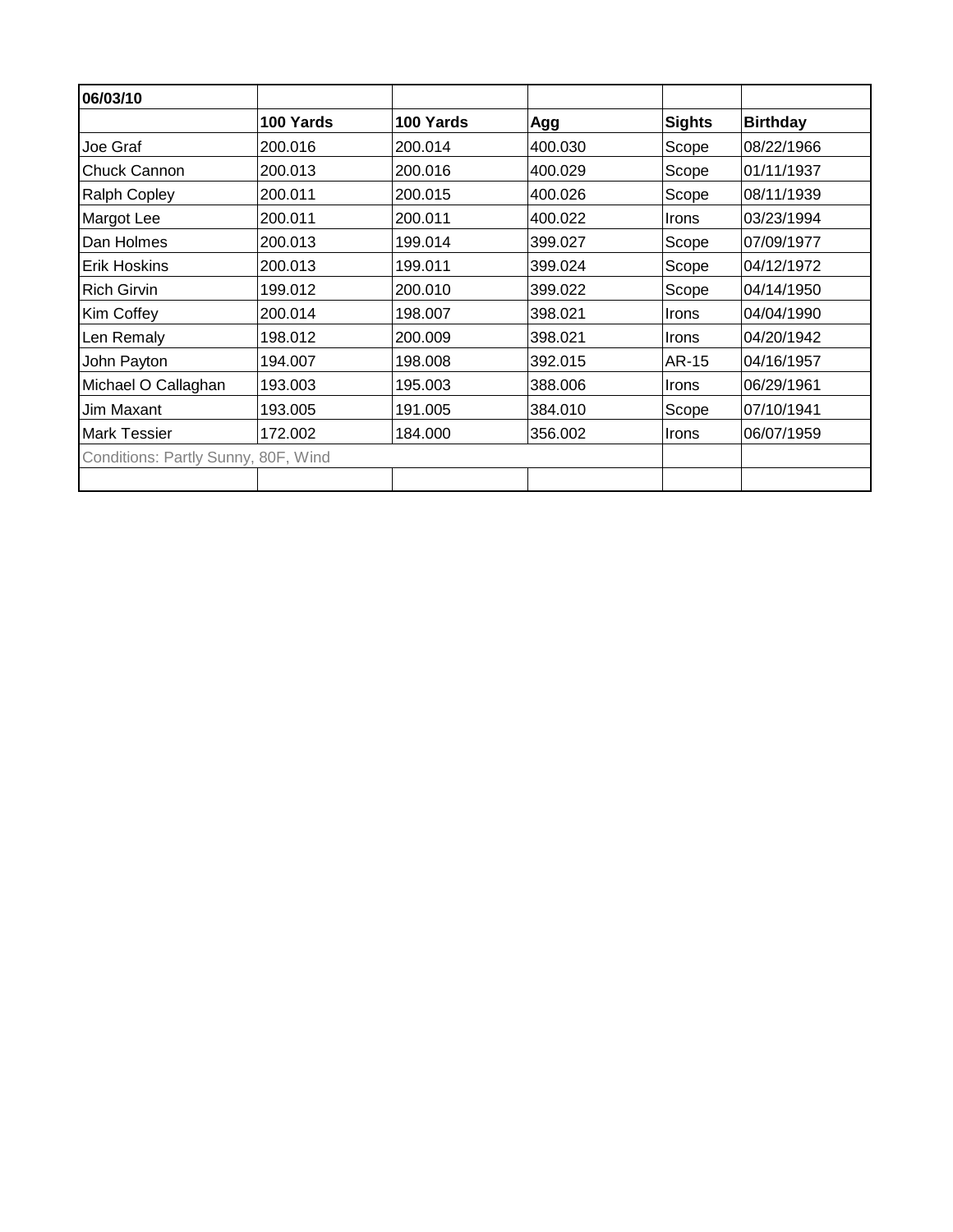| 05/27/10                                   |           |           |         |               |                 |
|--------------------------------------------|-----------|-----------|---------|---------------|-----------------|
|                                            | 100 Yards | 100 Yards | Agg     | <b>Sights</b> | <b>Birthday</b> |
|                                            |           |           |         |               |                 |
| <b>Chuck Cannon</b>                        | 200.013   | 200.012   | 400.025 | Scope         | 01/11/1937      |
| Len Remaly                                 | 200.015   | 200.010   | 400.025 | <b>Irons</b>  | 04/20/1942      |
| Dan Holmes                                 | 199.015   | 200.016   | 399.031 | Scope         | 07/09/1977      |
| <b>Kelly Rosales</b>                       | 199.009   | 200.013   | 399.022 | <b>Irons</b>  | 02/17/1972      |
| Erik Hoskins                               | 200.014   | 198.010   | 398.024 | Scope         | 04/12/1972      |
| Margot Lee                                 | 199.010   | 199.010   | 398.020 | Irons         | 03/23/1994      |
| Joe Graf                                   | 200.011   | 197.009   | 397.020 | <b>Irons</b>  | 08/22/1966      |
| <b>Ralph Copley</b>                        | 200.018   | 196.011   | 396.029 | Scope         | 08/11/1939      |
| <b>Rich Girvin</b>                         | 197.006   | 199.012   | 396.018 | Scope         | 04/14/1950      |
| John Payton                                | 197.007   | 194.010   | 391.017 | AR-15         | 04/16/1957      |
| Michael O Callaghan                        | 188.005   | 193.005   | 381.010 | Irons         | 06/29/1961      |
| Conditions: Partly Sunny, 70F, 0-5mph Wind |           |           |         |               |                 |
|                                            |           |           |         |               |                 |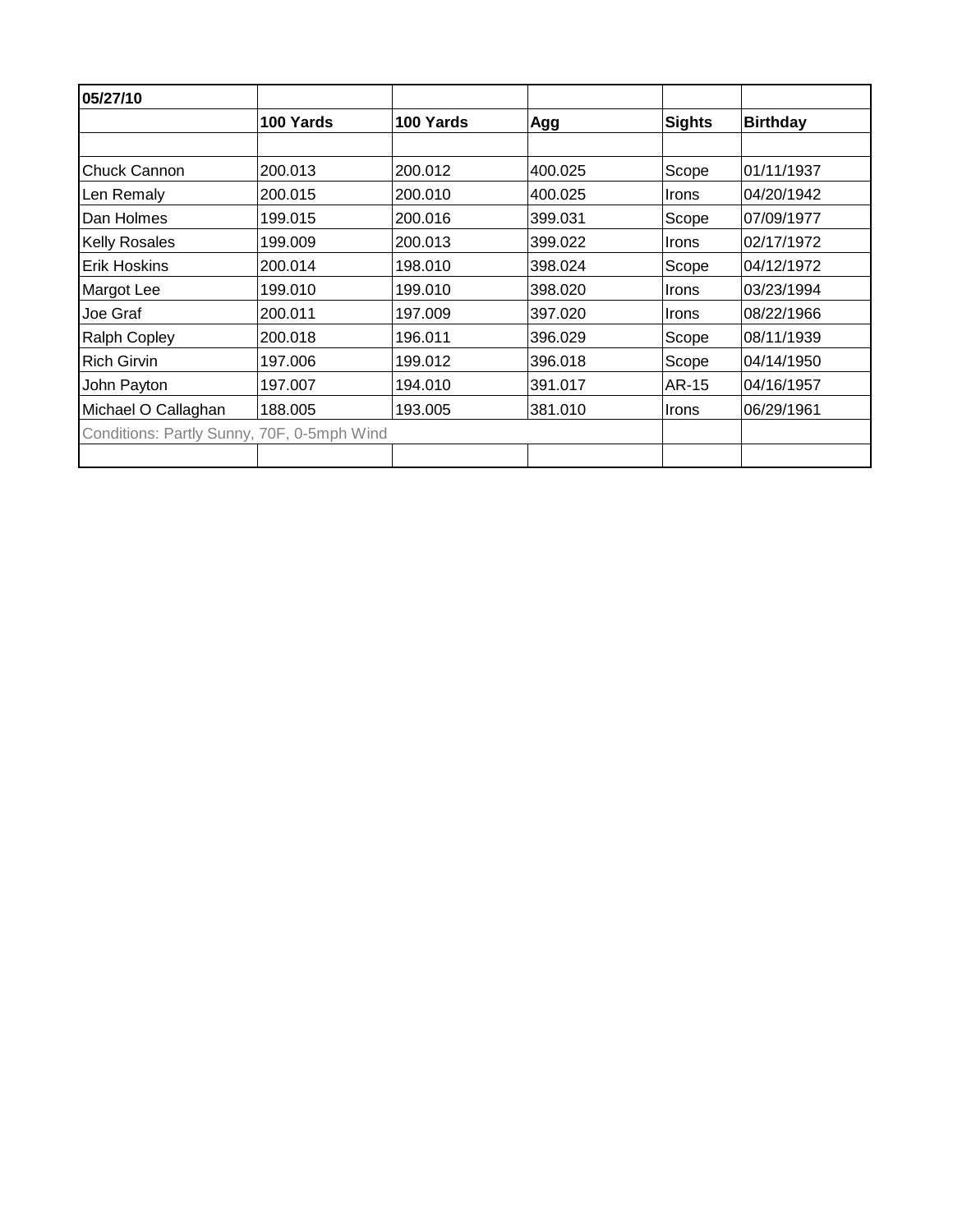| 05/20/10                            |           |           |         |               |                 |
|-------------------------------------|-----------|-----------|---------|---------------|-----------------|
|                                     | 100 Yards | 100 Yards | Agg     | <b>Sights</b> | <b>Birthday</b> |
| Joe Graf                            | 200.015   | 200.017   | 400.032 | Scope         | 08/22/1968      |
| Dan Holmes                          | 200.011   | 200.015   | 400.026 | Scope         | 07/09/1977      |
| <b>Erik Hoskins</b>                 | 199.011   | 200.014   | 399.025 | Scope         | 04/12/1972      |
| Len Remaly                          | 200.010   | 199.014   | 399.024 | <b>Irons</b>  | 04/20/1942      |
| Kim Coffey                          | 199.010   | 198.008   | 397.018 | Irons         | 04/04/1990      |
| <b>Kelly Rosales</b>                | 198.010   | 198.009   | 396.019 | Irons         | 02/17/1992      |
| Chuck Cannon                        | 199.008   | 197.010   | 396.018 | Scope         | 01/11/1937      |
| <b>Ralph Copley</b>                 | 197.011   | 198.011   | 395.022 | Scope         | 08/11/1939      |
| <b>Rick Girvin</b>                  | 196.011   | 197.007   | 393.018 | Scope         | 04/14/1950      |
| John Payton                         | 195.006   | 197.008   | 392.014 | AR-15         | 04/16/1957      |
| Michael O Callaghan                 | 187.004   | 198.010   | 385.014 | Irons         | 06/29/1961      |
| Conditions: Partly Sunny, 70F, Wind |           |           |         |               |                 |
|                                     |           |           |         |               |                 |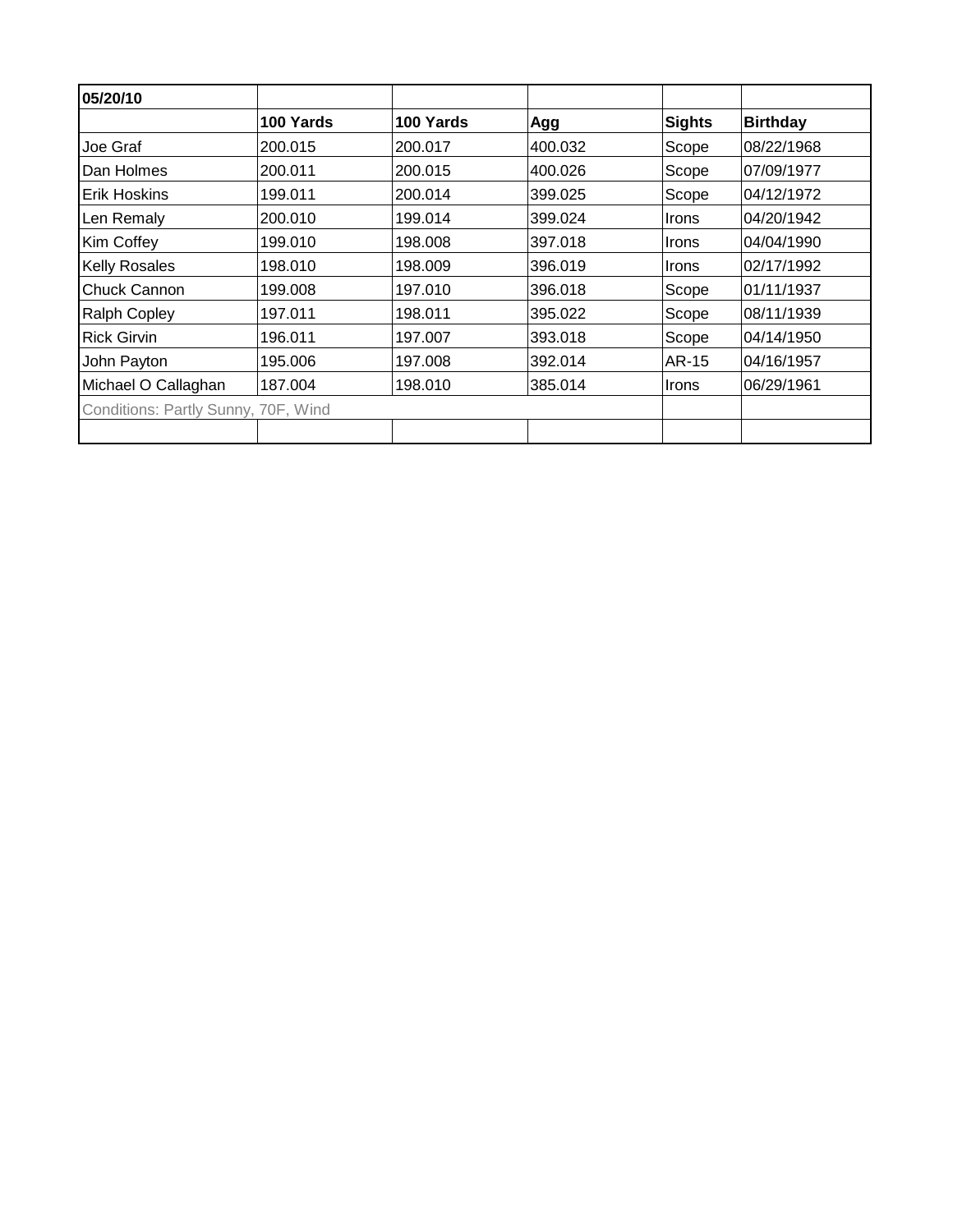| 05/13/10                                   |           |           |         |               |                 |
|--------------------------------------------|-----------|-----------|---------|---------------|-----------------|
|                                            | 100 Yards | 100 Yards | Agg     | <b>Sights</b> | <b>Birthday</b> |
| George Pantazelos                          | 200.015   | 200.016   | 400.031 | Scope         | 07/28/1972      |
| <b>Ralph Copley</b>                        | 199.009   | 200.011   | 399.020 | Scope         | 08/11/1939      |
| Joe Graf                                   | 198.012   | 200.019   | 398.031 | Scope         | 08/22/1966      |
| Len Remaly                                 | 197.014   | 199.009   | 396.023 | <b>Irons</b>  | 04/20/1942      |
| <b>Rick Johnson</b>                        | 198.010   | 198.013   | 396.023 | Scope         | 10/05/1966      |
| Dan Holmes                                 | 198.007   | 198.014   | 396.021 | Irons         | 07/09/1977      |
| IChuck Cannon                              | 197.010   | 199.010   | 396.020 | Scope         | 01/11/1937      |
| <b>Erik Hoskins</b>                        | 195.004   | 200.010   | 395.014 | Scope         | 04/12/1972      |
| Kim Coffey                                 | 195.007   | 197.010   | 392.017 | <b>Irons</b>  | 04/04/1990      |
| Margot Lee                                 | 195.006   | 196.010   | 391.016 | <b>Irons</b>  | 03/23/1994      |
| John Payton                                | 196.006   | 194.008   | 390.014 | AR-15         | 04/16/1957      |
| <b>Rich Girvin</b>                         | 196.003   | 194.004   | 390.007 | Scope         | 04/14/1950      |
| Michael O Callaghan                        | 190.004   | 189.004   | 379.008 | <b>Irons</b>  | 06/29/1961      |
| Conditions: Partly Sunny, 60F, Wind 0-8mph |           |           |         |               |                 |
|                                            |           |           |         |               |                 |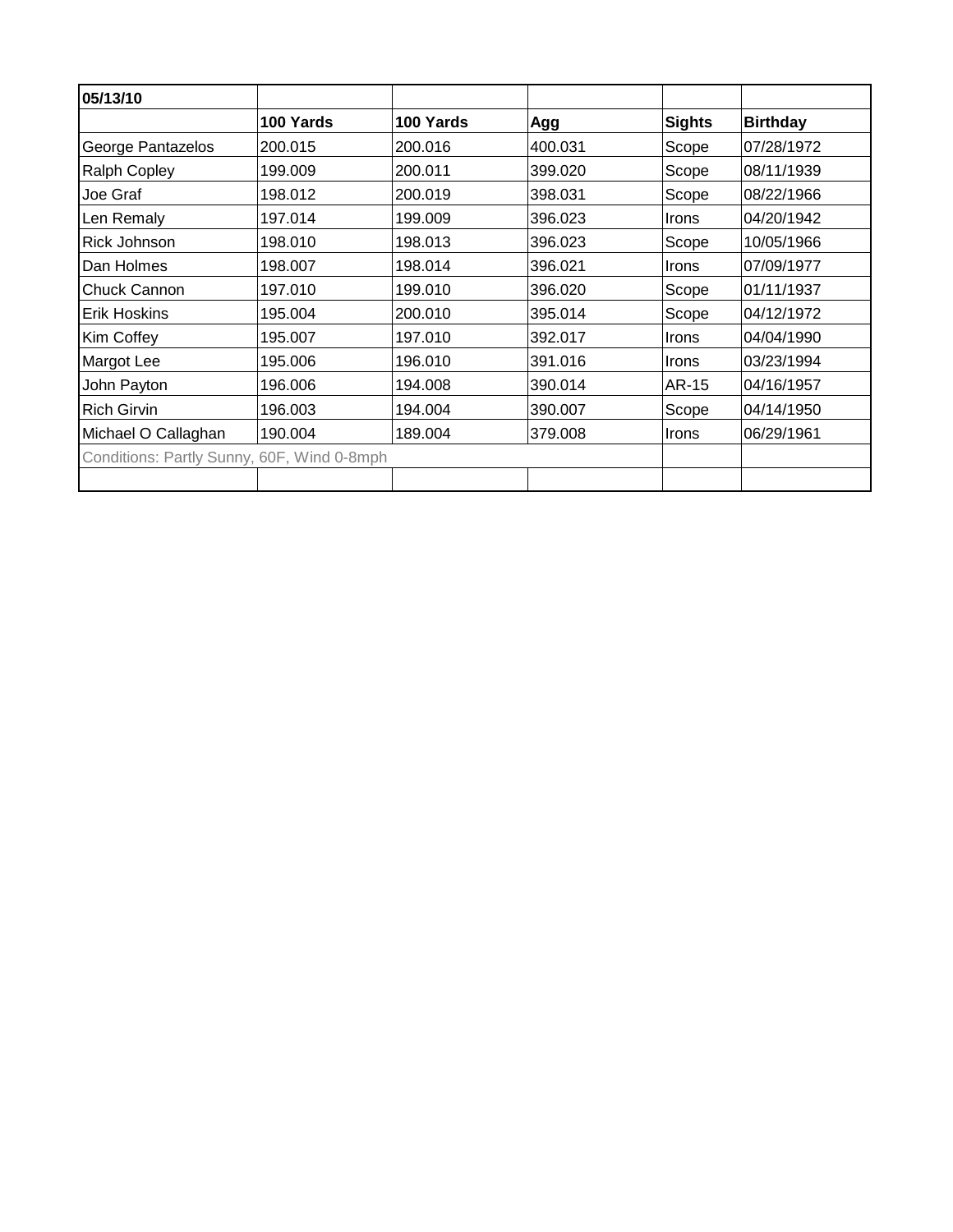| 05/07/10                                     |           |           |         |              |                 |
|----------------------------------------------|-----------|-----------|---------|--------------|-----------------|
|                                              | 100 Yards | 100 Yards | Agg     | Sights       | <b>Birthday</b> |
| George Pantazelos                            | 200.015   | 200.013   | 400.028 | Scope        | 07/28/1972      |
| <b>Kelly Rosales</b>                         | 198,009   | 198.014   | 396.023 | <b>Irons</b> | 02/17/1992      |
| Dan Holmes                                   | 199.009   | 197.014   | 396.023 | Scope        | 107/09/1977     |
| Chuck Cannon                                 | 199.014   | 196.012   | 395.026 | Scope        | 01/11/1937      |
| Erik Hoskins                                 | 198.015   | 196.008   | 394.023 | Scope        | 04/12/1972      |
| Joe Graf                                     | 199.012   | 195.005   | 394.017 | Scope        | 08/22/1966      |
| <b>Rich Girvin</b>                           | 192.004   | 197.008   | 389.012 | Scope        | 04/14/1950      |
| Len Remaly                                   | 196.008   | 192.005   | 388.013 | Irons        | 04/20/1942      |
| Margot Lee                                   | 192.001   | 196.006   | 388,007 | Irons        | 03/23/1994      |
| John Payton                                  | 192.004   | 187.005   | 379.009 | Irons        | 04/16/1957      |
| Conditions: Partly Sunny, 70F, windy 5-20mph |           |           |         |              |                 |
|                                              |           |           |         |              |                 |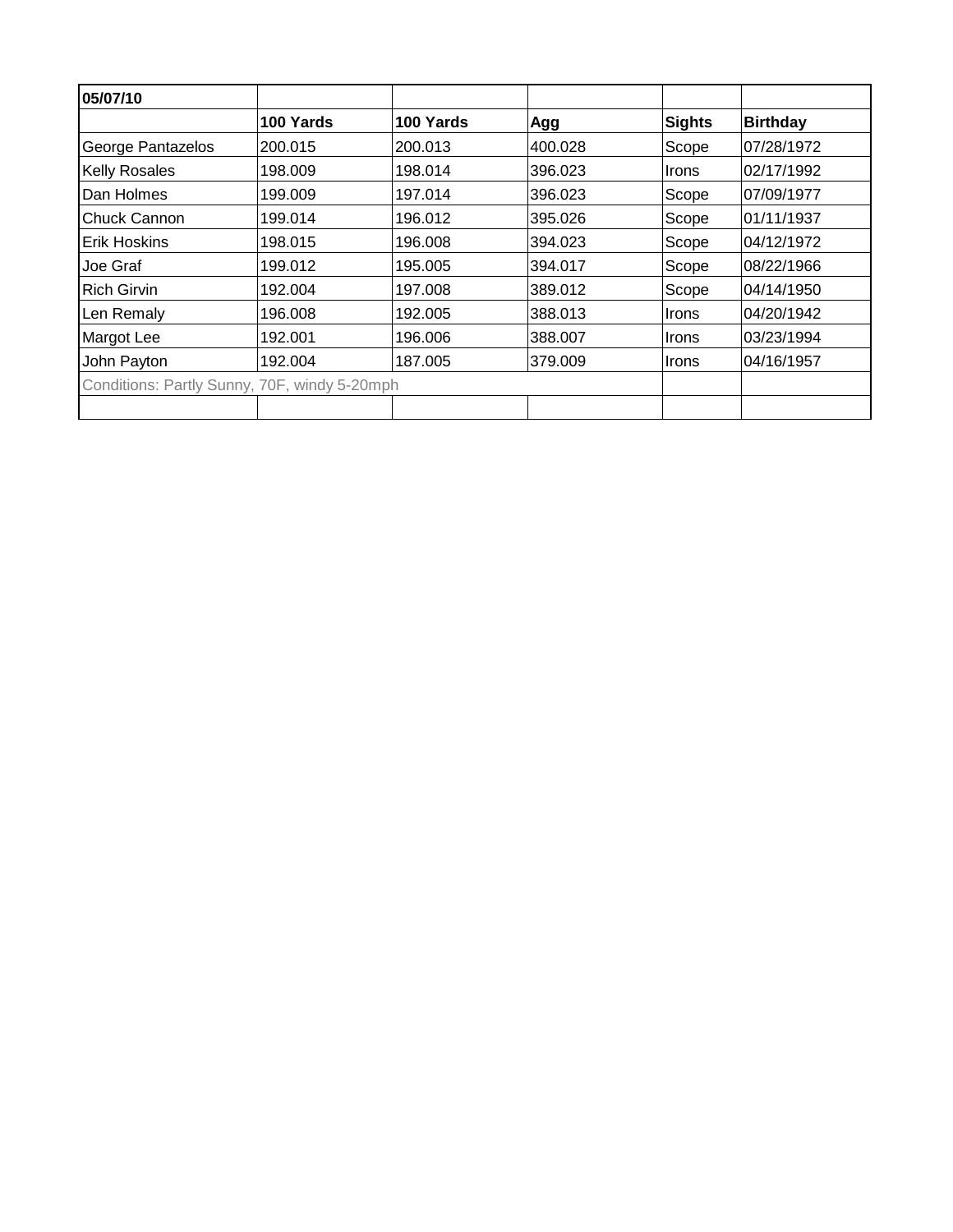| 04/29/10             |                                               |           |         |               |                 |
|----------------------|-----------------------------------------------|-----------|---------|---------------|-----------------|
|                      | 100 Yards                                     | 100 Yards | Agg     | <b>Sights</b> | <b>Birthday</b> |
| <b>Chuck Cannon</b>  | 197.008                                       | 199.012   | 396.020 | Scope         | 01/11/1937      |
| Dan Holmes           | 197.009                                       | 198.011   | 395.020 | Scope         | 07/09/1977      |
| Erik Hosins          | 194.008                                       | 198.009   | 392.017 | Irons         | 04/12/1972      |
| Len Remaly           | 194.006                                       | 198.004   | 392.010 | Irons         | 04/20/1942      |
| Joe Graf             | 191.007                                       | 196.007   | 387.014 | Irons         | 08/22/1966      |
| <b>Rick Johnson</b>  | 189.002                                       | 195.008   | 384.010 | Scope         | 10/05/1966      |
| <b>Kelly Rosales</b> | 191.003                                       | 191.004   | 382.007 | Irons         | 02/12/1992      |
| Margot Lee           | 188.003                                       | 193.007   | 381.010 | Irons         | 03/23/1994      |
| John Payton          | 185.006                                       | 192.005   | 377.011 | Irons         | 04/16/1957      |
|                      | Conditions: Partly Cloudy, 50F, windy 5-20mph |           |         |               |                 |
|                      |                                               |           |         |               |                 |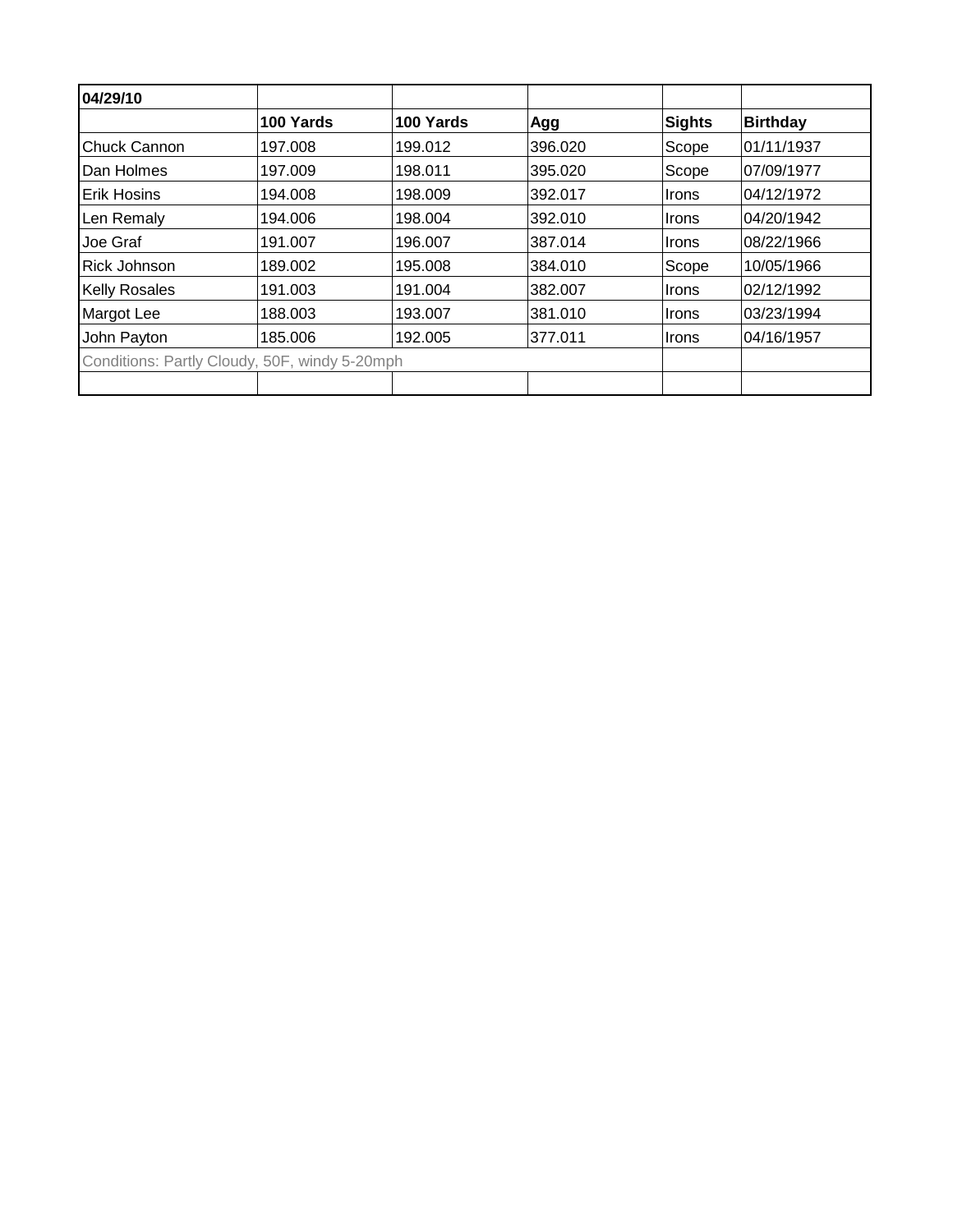| 2009                                      |           |           |         |               |                 |
|-------------------------------------------|-----------|-----------|---------|---------------|-----------------|
| 08/27/09                                  |           |           |         |               |                 |
|                                           | 100 Yards | 100 Yards | Agg     | <b>Sights</b> | <b>Birthday</b> |
| <b>Erik Hoskins</b>                       | 200.015   | 200.019   | 400.034 | Scope         | 04/12/1972      |
| <b>Ralph Copley</b>                       | 200.015   | 200.009   | 400.024 | Scope         | 08/11/1939      |
| Len Remaly                                | 198.016   | 199.015   | 397.031 | Irons         | 04/20/1942      |
| Joe Graf                                  | 198.010   | 199.015   | 397.025 | Scope         |                 |
| John Payton                               | 199.008   | 198.014   | 397.022 | AR-15         | 04/16/1957      |
| Dan Holmes                                | 199.010   | 197.011   | 396.021 | Scope         | 07/09/1977      |
| George Pantazelos                         | 198.009   | 197.100   | 395.109 | Irons         |                 |
| Margot Lee                                | 198.010   | 197.008   | 395.018 | Irons         | 03/23/1994      |
| Anthony Squeglia                          | 196.005   | 199.013   | 395.018 | Irons         | 08/03/1993      |
| <b>Rick Johnson</b>                       | 195.008   | 199.008   | 394.016 | Scope         | 10/05/1966      |
| Kim Coffey                                | 194.006   | 198.012   | 392.018 | Irons         | 04/04/1990      |
| <b>Kelly Rosales</b>                      | 195.007   | 196.013   | 391.020 | Irons         | 02/17/1992      |
| <b>Sam Porteus</b>                        | 193.006   | 197.009   | 390.015 | Irons         | 05/04/1993      |
| <b>Terry Thomas</b>                       | 195.008   | 194.006   | 389.014 | Scope         | 10/11/1957      |
| <b>Rich Girvin</b>                        | 194.005   | 194.001   | 388.006 | Irons         | 04/14/1950      |
| Connor Slyva                              | 184.003   | 196.010   | 380.013 | Irons         | 09/29/1992      |
| Erik Johnson                              | 188.002   | 188.005   | 376.007 | Irons         | 07/07/1994      |
| <b>Fred Beihold</b>                       | 189.010   | 183.001   | 372.011 | Irons         | 09/12/1953      |
| Jim Maxant                                | 184.000   | 188.000   | 372.000 | Scope         | 07/10/1941      |
| Conditions: Partly Cloudy, 75F, wind 5mph |           |           |         |               |                 |
|                                           |           |           |         |               |                 |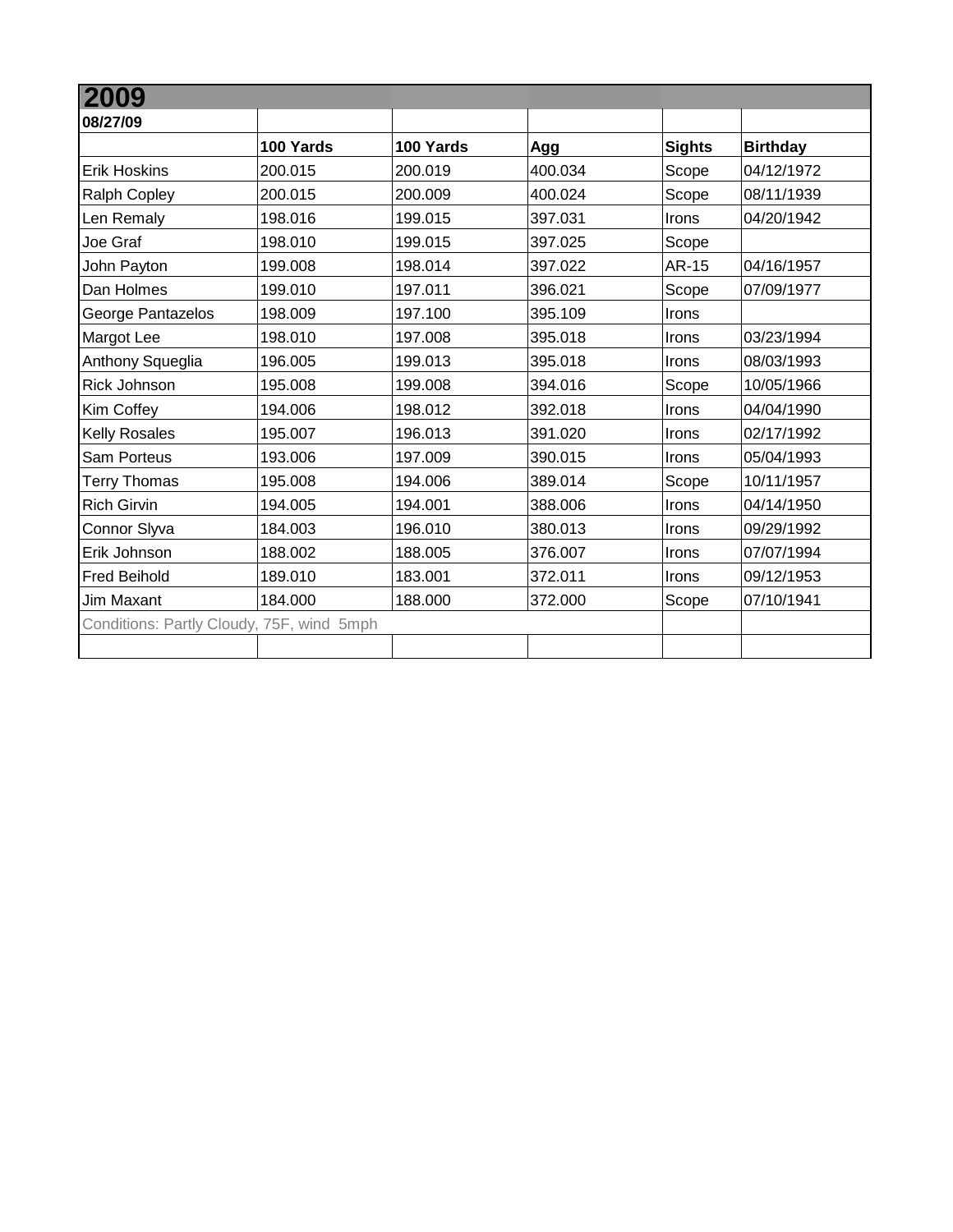| 08/20/09                                  |           |           |         |               |                 |
|-------------------------------------------|-----------|-----------|---------|---------------|-----------------|
|                                           | 100 Yards | 100 Yards | Agg     | <b>Sights</b> | <b>Birthday</b> |
| <b>Erik Hoskins</b>                       | 200.018   | 200.019   | 400.037 | Scope         | 04/12/1972      |
| Dan Holmes                                | 199.015   | 200.018   | 399.033 | Scope         | 07/09/1977      |
| Joe Graf                                  | 200.015   | 199.016   | 399.031 | Scope         | 08/22/1966      |
| George Pantazelos                         | 200.013   | 199.014   | 399.027 | Irons         | 07/28/1972      |
| <b>Ralph Copley</b>                       | 199.009   | 198.009   | 397.018 | Scope         | 08/11/1939      |
| Len Remaly                                | 198.010   | 198.011   | 396.021 | Irons         | 04/20/1942      |
| Don Norris                                | 197.009   | 198.012   | 395.021 |               |                 |
| Kim Coffey                                | 199.008   | 196.012   | 395.020 | Irons         | 04/04/1990      |
| Margot Lee                                | 196.009   | 197.012   | 393.021 | Irons         | 03/23/1993      |
| John Payton                               | 198.011   | 195.005   | 393.016 | AR-15         | 04/16/1957      |
| Sam Porteus                               | 193.005   | 196.006   | 389.011 | Irons         | 05/04/1993      |
| Connor Sylva                              | 194.002   | 193.004   | 387.006 | Irons         | 09/29/1992      |
| Erik Johnson                              | 187.002   | 195.007   | 382.009 | Irons         | 07/07/1994      |
| <b>Fred Beihold</b>                       | 181.003   | 187.003   | 368.006 | Irons         | 09/12/1953      |
| Conditions: Partly Cloudy, 85F, wind 5mph |           |           |         |               |                 |
|                                           |           |           |         |               |                 |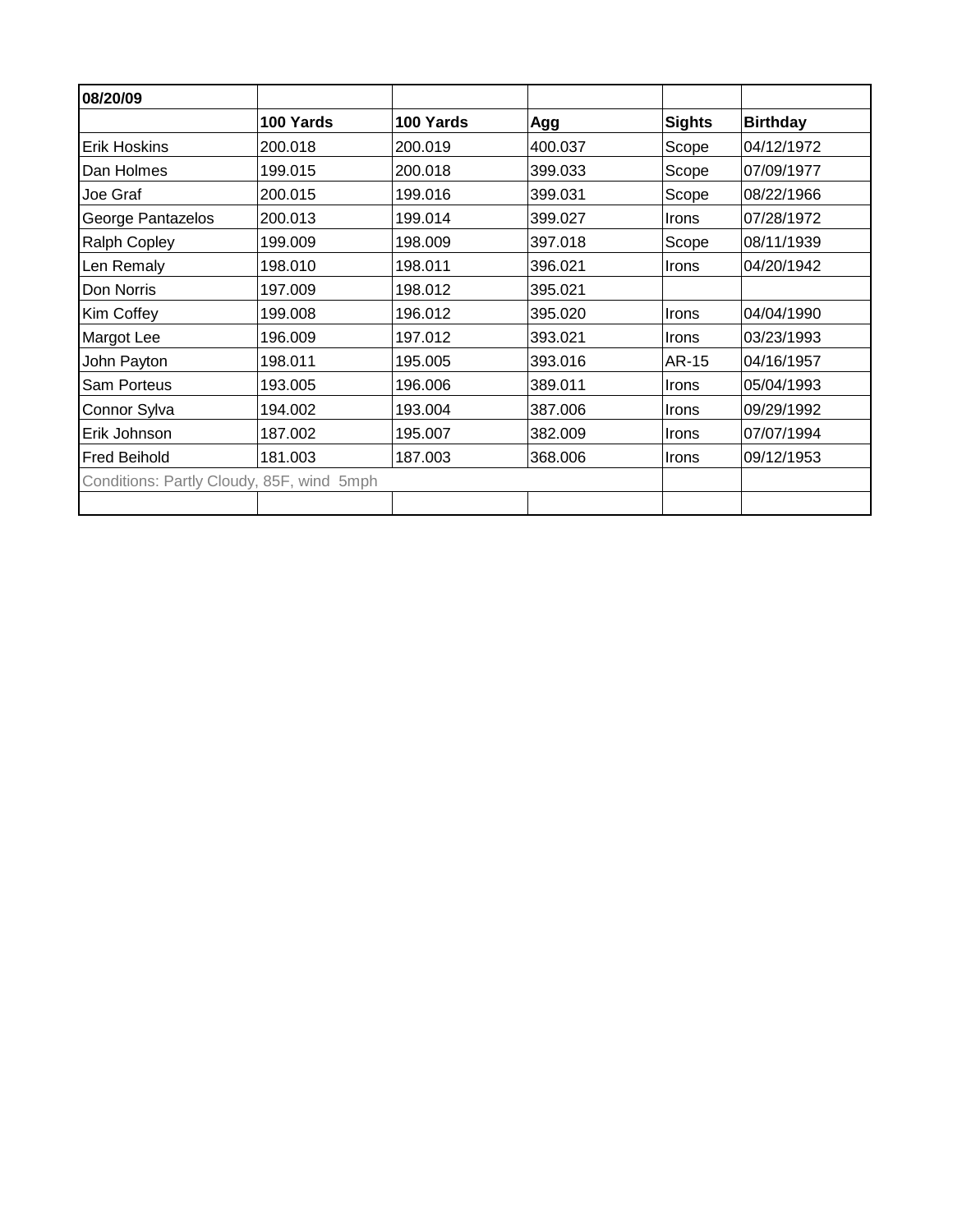| 08/13/09                              |           |           |         |              |                 |
|---------------------------------------|-----------|-----------|---------|--------------|-----------------|
|                                       | 100 Yards | 100 Yards | Agg     | Sights       | <b>Birthday</b> |
| Dan Holmes                            | 200.015   | 199.015   | 399.030 | Scope        | 07/09/1977      |
| <b>Erik Hoskins</b>                   | 200.016   | 199.012   | 399.028 | Scope        | 04/12/1972      |
| George Pantazelos                     | 199.016   | 199.015   | 398.031 | <b>Irons</b> | 07/28/1972      |
| <b>Rich Girvin</b>                    | 199.011   | 199.004   | 398.015 | Scope        | 04/14/1950      |
| Margot Lee                            | 195.011   | 198.009   | 393.020 | ∣Irons       | 3/93/94         |
| John Payton                           | 196.005   | 197.007   | 393.012 | AR-15        | 04/16/1957      |
| <b>Fred Beihold</b>                   | 179.003   | 185.003   | 364.006 | ∣Irons       | 09/12/1953      |
| Conditions: Cloudy, 65F, wind 5-10mph |           |           |         |              |                 |
|                                       |           |           |         |              |                 |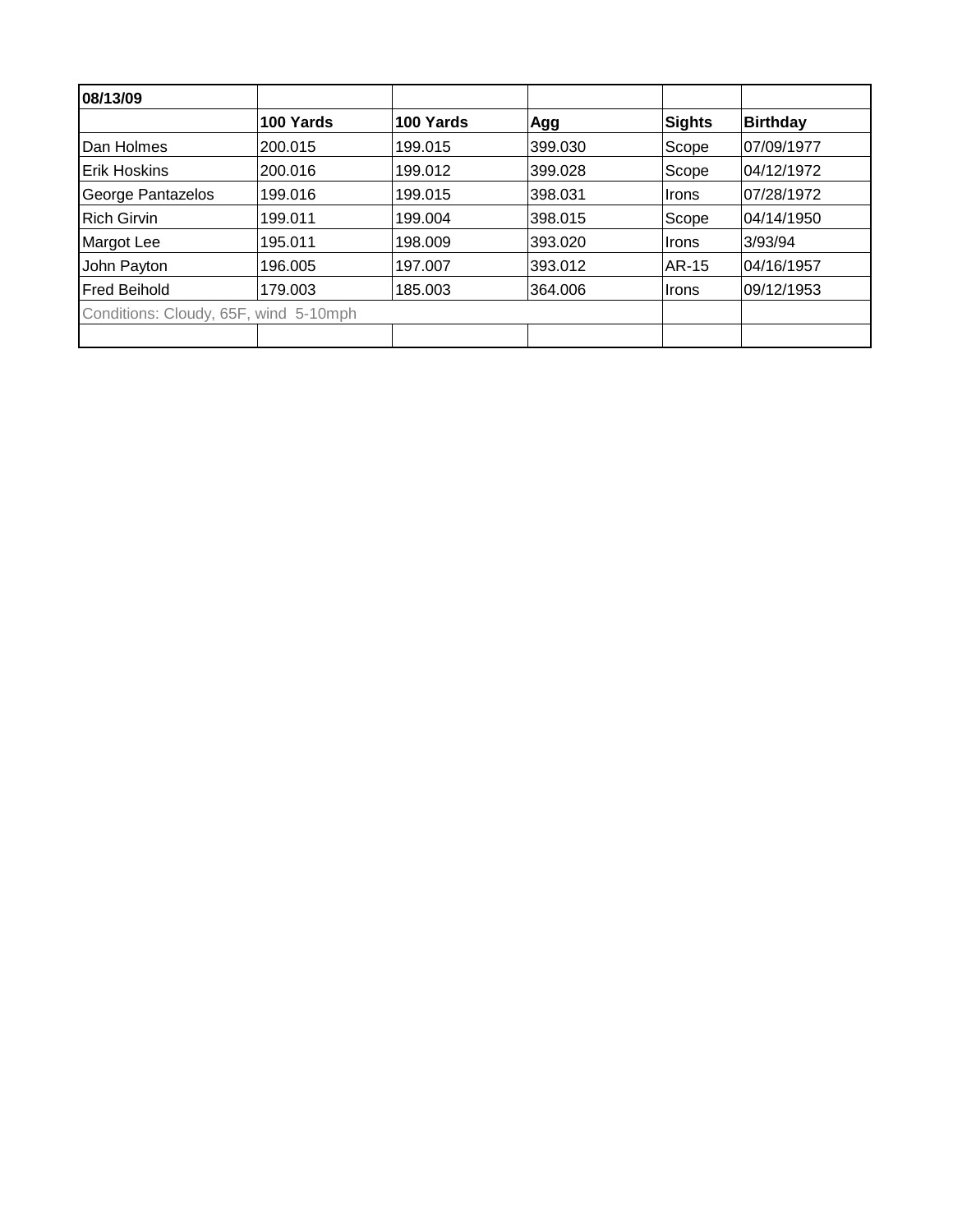| 08/06/09                          |           |           |         |               |                 |
|-----------------------------------|-----------|-----------|---------|---------------|-----------------|
|                                   | 100 Yards | 100 Yards | Agg     | <b>Sights</b> | <b>Birthday</b> |
| <b>Erik Hosins</b>                | 200.016   | 200.019   | 400.035 | Scope         | 04/12/1972      |
| Dan Holmes                        | 200.015   | 200.013   | 400.028 | Scope         | 07/09/1977      |
| Kim Coffey                        | 200.008   | 200.011   | 400.019 | <b>Irons</b>  | 04/04/1990      |
| Joe Graf                          | 200.014   | 199.014   | 399.028 | Scope         | 08/22/1966      |
| Len Remaly                        | 200.013   | 199.008   | 399.021 | <b>Irons</b>  | 04/20/1942      |
| <b>Rich Girvin</b>                | 200.010   | 198.011   | 398.021 | Scope         | 04/14/1950      |
| <b>Ralph Copley</b>               | 197.008   | 200.015   | 397.023 | Scope         | 08/11/1939      |
| Don Norris                        | 198.011   | 199.012   | 397.023 | Scope         | 04/06/1960      |
| Anthony Squeglia                  | 197.007   | 198.008   | 395.015 | <b>Irons</b>  | 08/03/1993      |
| Margot Lee                        | 196.009   | 197.014   | 393.023 | Irons         | 03/23/1994      |
| Connor Slyva                      | 195.005   | 194.002   | 389.007 | <b>Irons</b>  | 09/29/1992      |
| Michael O Callaghan               | 190.001   | 179.002   | 369.003 | <b>Irons</b>  | 06/29/1961      |
| Conditions: Sunny, 70F, wind 1mph |           |           |         |               |                 |
|                                   |           |           |         |               |                 |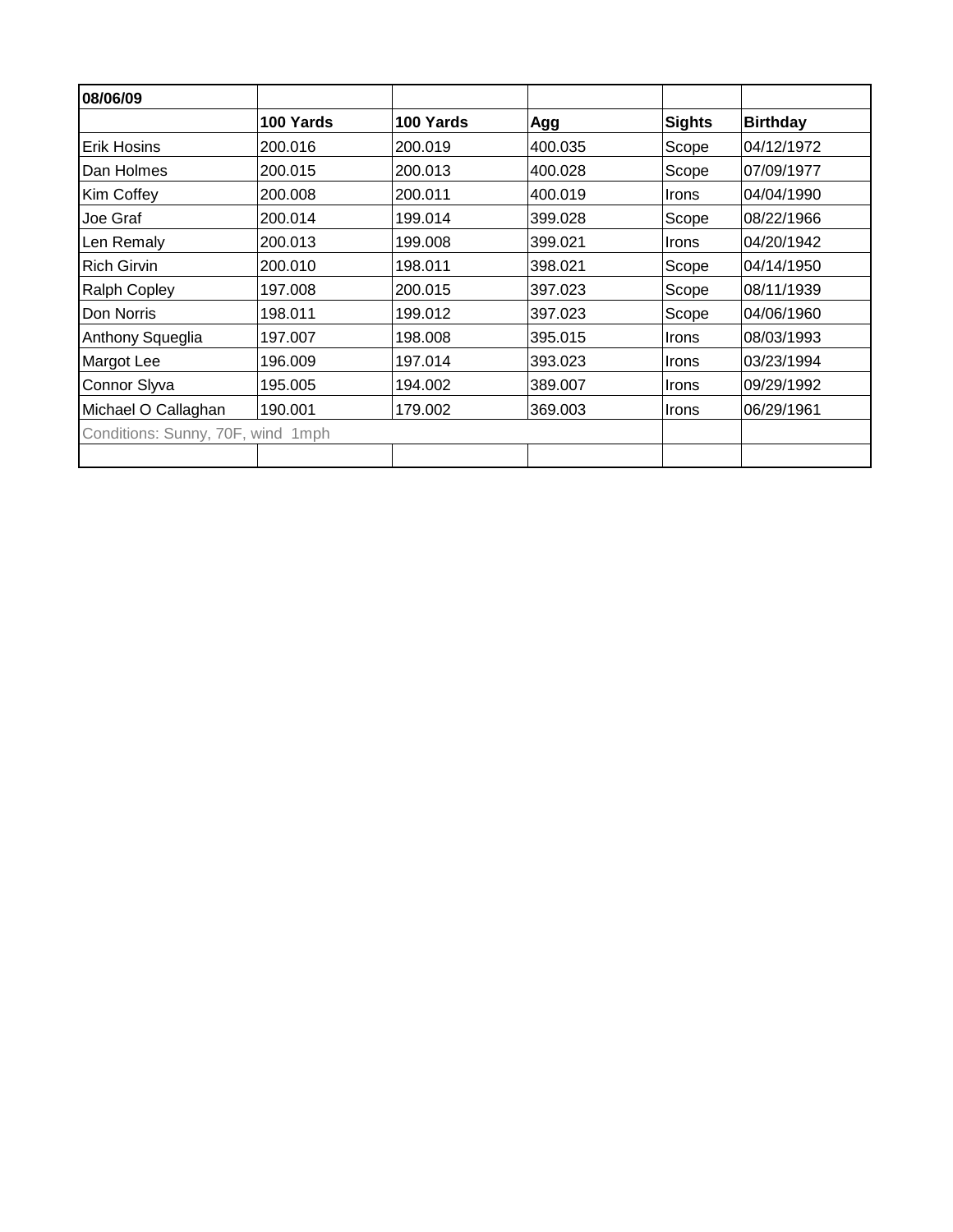| 07/16/09                                   |           |           |         |               |                 |
|--------------------------------------------|-----------|-----------|---------|---------------|-----------------|
|                                            | 100 Yards | 100 Yards | Agg     | <b>Sights</b> | <b>Birthday</b> |
| <b>Erik Hoskins</b>                        | 200.014   | 200.018   | 400.032 | scope         | 04/12/1972      |
| Len Remaly                                 | 199.013   | 200.014   | 399.027 | irons         | 04/20/1942      |
| <b>Brad Drsiscoll</b>                      | 200.007   | 199.014   | 399.021 | irons         | 01/14/1991      |
| Brian Jylkka                               | 199.015   | 199.016   | 398.031 | scope         | 07/08/1992      |
| George Pantazelos                          | 199.012   | 199.018   | 398.030 | scope         | 07/28/1972      |
| Dan Holmes                                 | 200.011   | 198.013   | 398.024 | irons         | 07/09/1977      |
| Don Norris                                 | 198.008   | 199.011   | 397.019 | scope         | 04/06/1960      |
| <b>Rich Girvin</b>                         | 199.009   | 197.014   | 396.023 | scope         | 04/15/1950      |
| <b>Christine Torento</b>                   | 197.011   | 199.011   | 396.022 | iron          | 07/22/1988      |
| John Payton                                | 197.007   | 198.013   | 395.020 | iron          | 04/16/1957      |
| <b>Rick Johnson</b>                        | 197.010   | 198.006   | 395.016 | scope         | 10/05/1966      |
| Joe Graf                                   | 199.008   | 195.010   | 394.018 | irons         | 08/22/1966      |
| Anthony Squeglia                           | 195.012   | 198.008   | 393.020 | iron          | 08/03/1993      |
| <b>Terry Thomas</b>                        | 195.008   | 198.008   | 393.016 | scope         | 10/11/1951      |
| Ralph Copley                               | 195.008   | 196.008   | 391.016 | scope         | 08/11/1939      |
| Jessica Mondillo                           | 195.006   | 194.005   | 389.011 | irons         | 08/28/1989      |
| <b>Sam Porteus</b>                         | 191.004   | 193.009   | 384.013 | irons         | 05/04/1993      |
| Mike Jylkka                                | 181.009   | 187.000   | 368.009 | iron          | 11/12/1993      |
| <b>Fred Beihold</b>                        | 174.000   | 166.000   | 340.000 | irons         | 09/12/1953      |
| Jeff Caron                                 | 187.004   |           | 187.004 | iron          | 10/18/1994      |
| Conditions: Sunny, 65F, wind variable 5mph |           |           |         |               |                 |
|                                            |           |           |         |               |                 |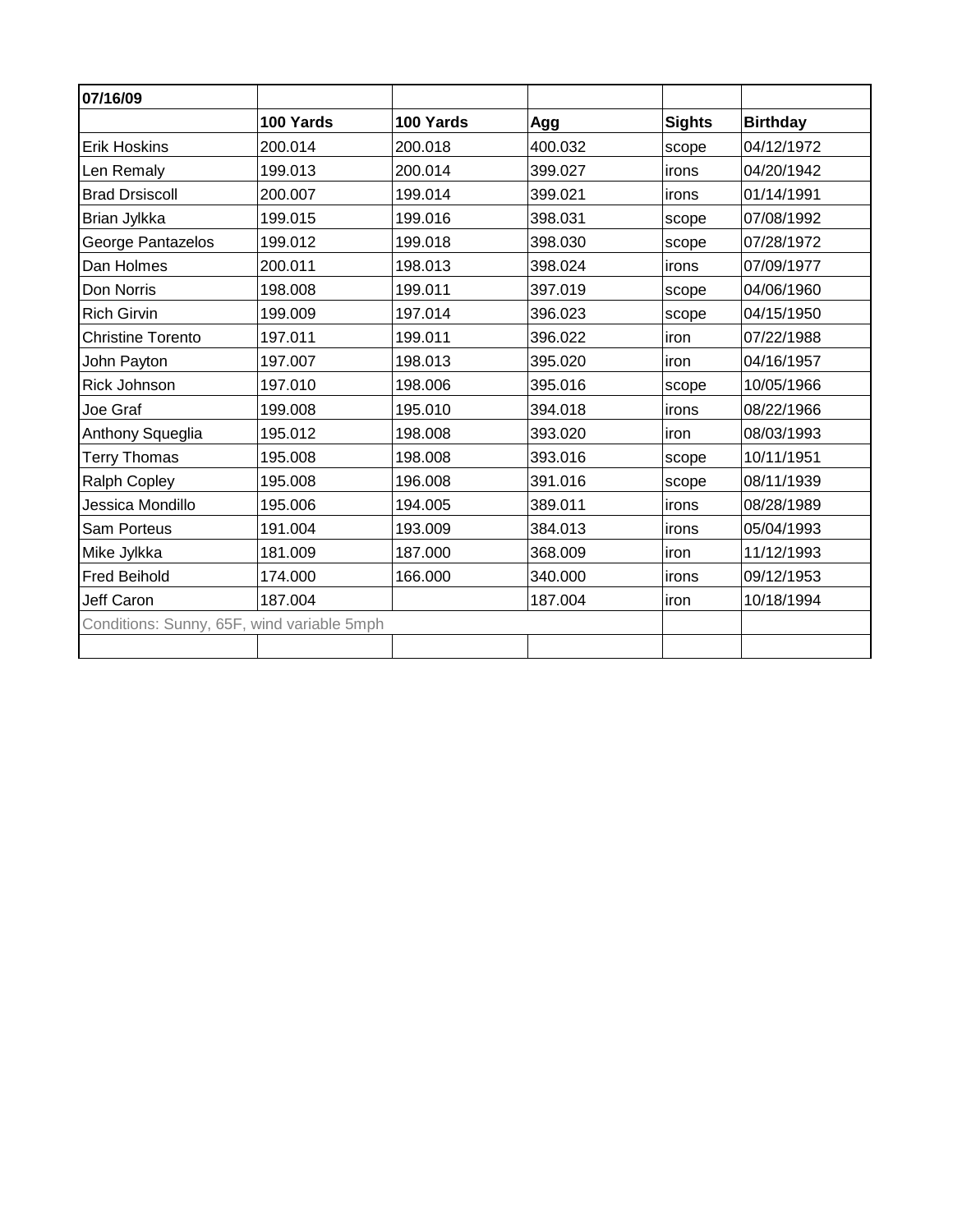| 07/09/09                                   |           |           |         |               |                 |
|--------------------------------------------|-----------|-----------|---------|---------------|-----------------|
|                                            | 100 Yards | 100 Yards | Agg     | <b>Sights</b> | <b>Birthday</b> |
| <b>Erik Hoskins</b>                        | 200.010   | 200.016   | 400.026 | Scope         | 04/12/1972      |
| Dan Holmes                                 | 199.012   | 200.017   | 399.029 | Irons         | 07/09/1977      |
| <b>Rich Girvin</b>                         | 198.010   | 199.015   | 397.025 | Scope         | 04/15/1950      |
| Len Remaly                                 | 198.014   | 199.009   | 397.023 | Irons         | 04/20/1942      |
| Kim Coffey                                 | 197.007   | 200.011   | 397.018 | Irons         | 04/04/1990      |
| George Pantazelos                          | 196.011   | 200.013   | 396.024 | Irons         | 07/28/1972      |
| <b>Hillard Bowe</b>                        | 196.007   | 199.010   | 395.017 | Irons         | 02/17/1979      |
| Joe Graf                                   | 198.008   | 197.007   | 395.015 | Scope         | 08/22/1966      |
| John Payton                                | 195.005   | 197.007   | 392.012 | <b>AR15</b>   | 04/16/1957      |
| Jack Donnelly                              | 195.004   | 195.008   | 390.012 | Scope         | 08/08/1949      |
| Margot Lee                                 | 195.006   | 190.004   | 385.010 | Irons         | 03/23/1994      |
| <b>Terry Thomas</b>                        | 194.004   | 191.006   | 385.010 | Scope         | 10/11/1951      |
| <b>Sam Porteus</b>                         | 184.002   | 196.005   | 380.007 | Irons         | 05/04/1993      |
| <b>Fred Beihold</b>                        | 179.003   | 173.002   | 352.005 | Irons         | 09/12/1953      |
| Connor Sylva                               | 187.002   |           | 187.002 | <b>Irons</b>  |                 |
| Conditions: Sunny, 65F, wind variable 5mph |           |           |         |               |                 |
|                                            |           |           |         |               |                 |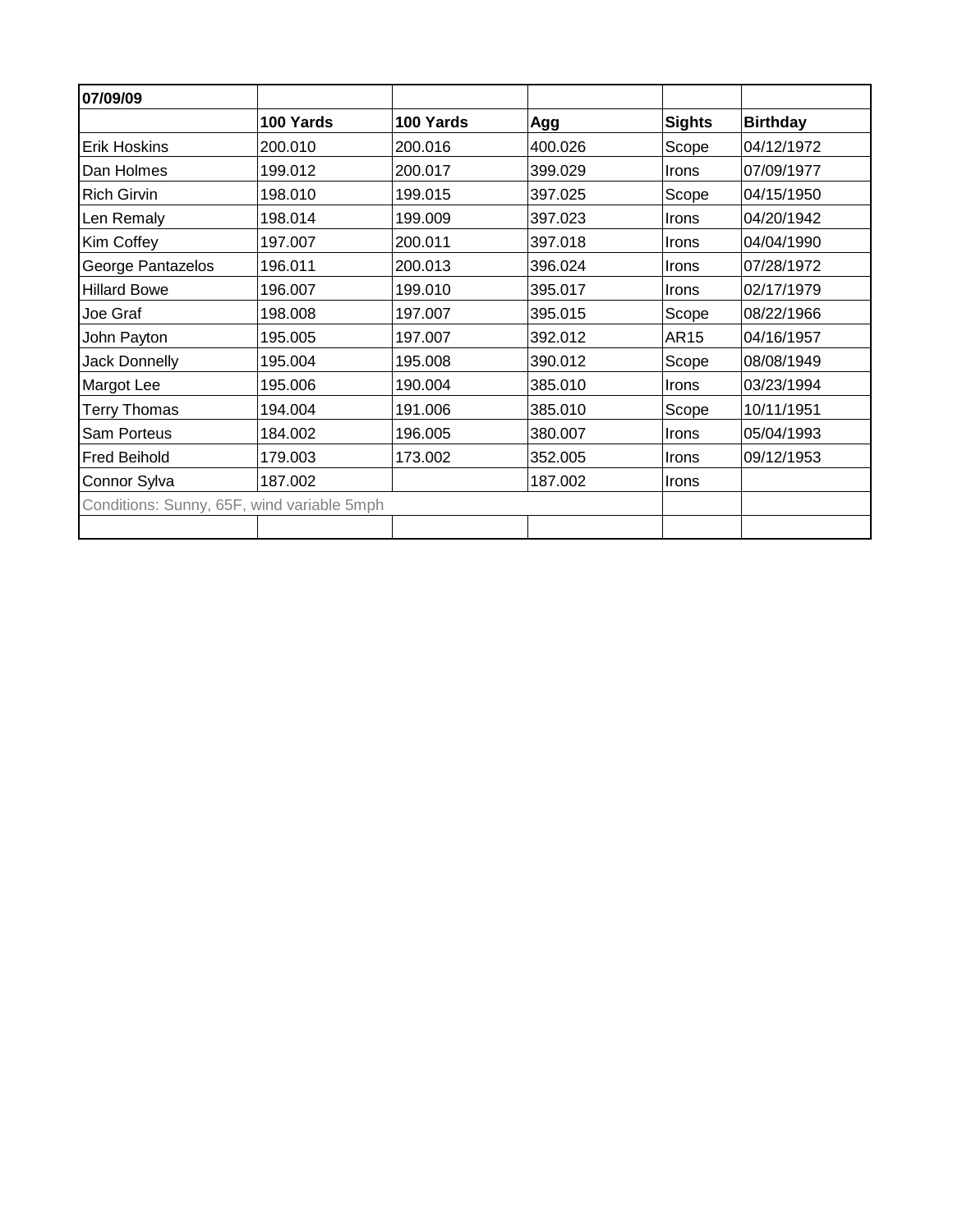| 07/02/09                                                |           |           |         |               |                 |
|---------------------------------------------------------|-----------|-----------|---------|---------------|-----------------|
|                                                         | 100 Yards | 100 Yards | Agg     | <b>Sights</b> | <b>Birthday</b> |
| George Pantazelos                                       | 200.015   | 200.013   | 400.028 | <b>Irons</b>  | 07/28/1972      |
| Dan Holmes                                              | 199.012   | 200.016   | 399.028 | Scope         | 07/09/1977      |
| Erik Hoskins                                            | 200.013   | 199.015   | 399.028 | Scope         | 04/12/1972      |
| Don Norris                                              | 199.009   | 199.012   | 398.021 | Scope         | 04/06/1960      |
| <b>Chuck Cannon</b>                                     | 199.013   | 197.012   | 396.025 | Scope         | 01/11/1937      |
| Joe Graf                                                | 196.007   | 199.009   | 395.016 | Scope         | 08/22/1966      |
| <b>Hillard Bowe</b>                                     | 198.005   | 197.005   | 395.010 | Irons         | 02/17/1979      |
| John Payton                                             | 194.004   | 196.007   | 390.011 | Irons         | 04/16/1957      |
| Anthony Squeglia                                        | 197.003   | 192.002   | 389,005 | <b>Irons</b>  | 08/03/1993      |
| Sam Porteus                                             | 189.004   | 194.006   | 383.010 | Irons         | 05/04/1993      |
| Margot Lee                                              | 192.004   | 190.006   | 382.010 | <b>Irons</b>  | 03/23/1994      |
| Jonathon Hotykey                                        | 174.001   | 165,000   | 339,001 | Irons         | 11/11/1997      |
| Conditions: Dense fog and rain, 60F, wind variable 5mph |           |           |         |               |                 |
|                                                         |           |           |         |               |                 |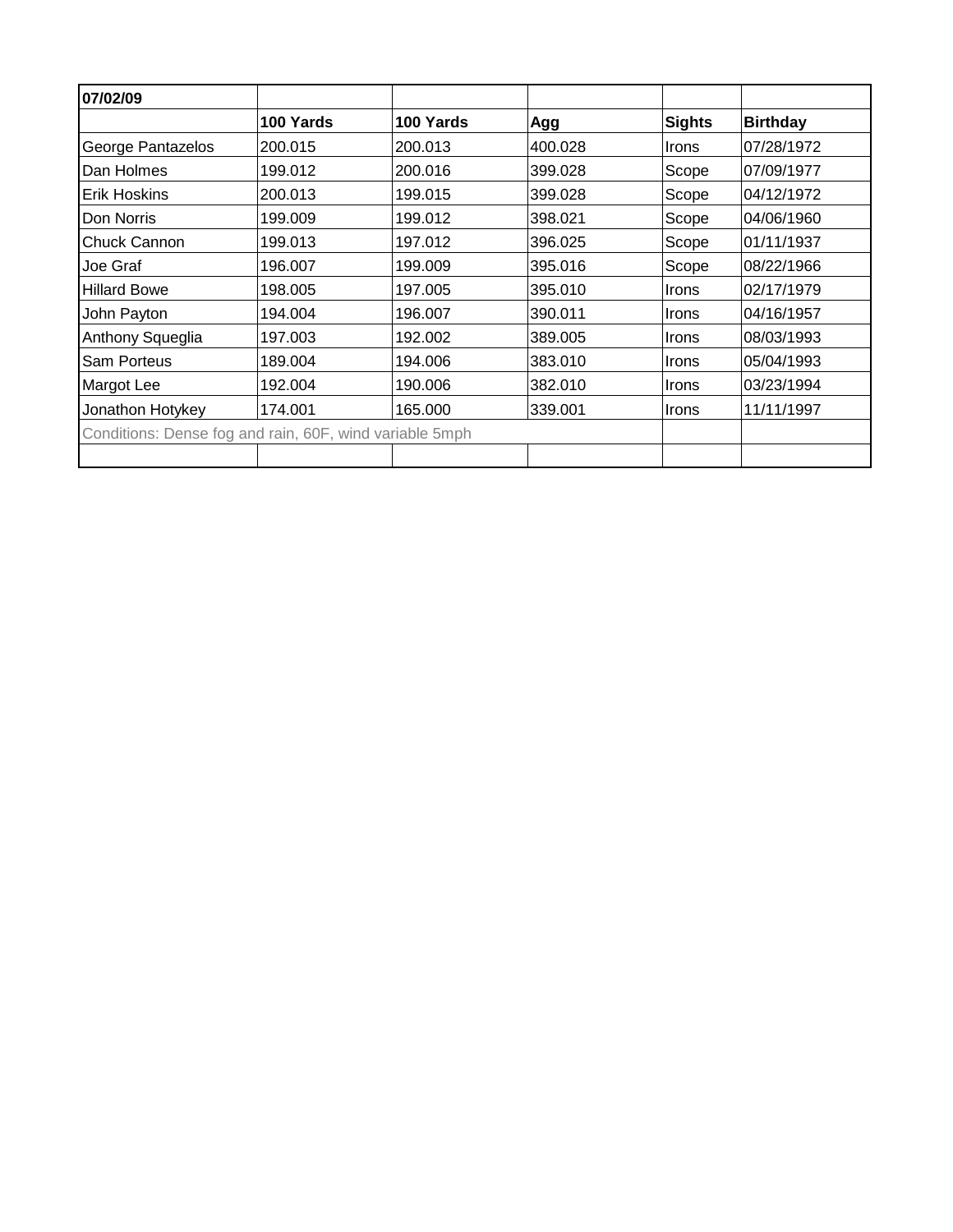| 06/25/09                                 |           |           |         |               |                 |
|------------------------------------------|-----------|-----------|---------|---------------|-----------------|
|                                          | 100 Yards | 100 Yards | Agg     | <b>Sights</b> | <b>Birthday</b> |
| <b>Erik Hoskins</b>                      | 200.016   | 200.020   | 400.036 | Scope         | 04/12/1972      |
| Chuck Cannon                             | 199.013   | 200.015   | 399.028 | Scope         | 01/11/1937      |
| Dan Holmes                               | 200.010   | 199.013   | 399.023 | <b>Irons</b>  | 07/09/1977      |
| Don Norris                               | 199.011   | 199.011   | 398.022 | Scope         | 04/06/1960      |
| Len Remaly                               | 197.012   | 200.014   | 397.026 | <b>Irons</b>  | 04/20/1942      |
| Joe Graf                                 | 196.009   | 200.014   | 396.023 | Scope         | 08/22/1966      |
| Kim Coffey                               | 196.013   | 199.008   | 395.021 | Irons         | 04/04/1990      |
| <b>Rich Girvin</b>                       | 197.009   | 198.012   | 395.021 | Scope         | 04/14/1950      |
| <b>Rick Johnson</b>                      | 198.009   | 196.007   | 394.016 | Scope         | 10/05/1966      |
| <b>Kelly Rosales</b>                     | 193.007   | 196.007   | 389.014 | <b>Irons</b>  | 02/12/1992      |
| John Payton                              | 191.011   | 196.007   | 387.018 | Irons         | 04/16/1957      |
| <b>Sam Porteus</b>                       | 197.005   | 190.003   | 387.008 | Irons         | 05/04/1993      |
| <b>Terry Thomas</b>                      | 191.005   | 192.002   | 383.007 | Scope         | 10/11/1957      |
| Margot Lee                               | 189.005   | 188.000   | 377.005 | <b>Irons</b>  | 03/23/1994      |
| Connor Slyva                             | 191.007   | 183.002   | 374.009 | Irons         | 09/29/1992      |
| <b>Fred Biehold</b>                      | 177.005   | 180.002   | 357.007 | Irons         | 09/12/1953      |
| Conditions: Partly Sunny, 70F, wind 5mph |           |           |         |               |                 |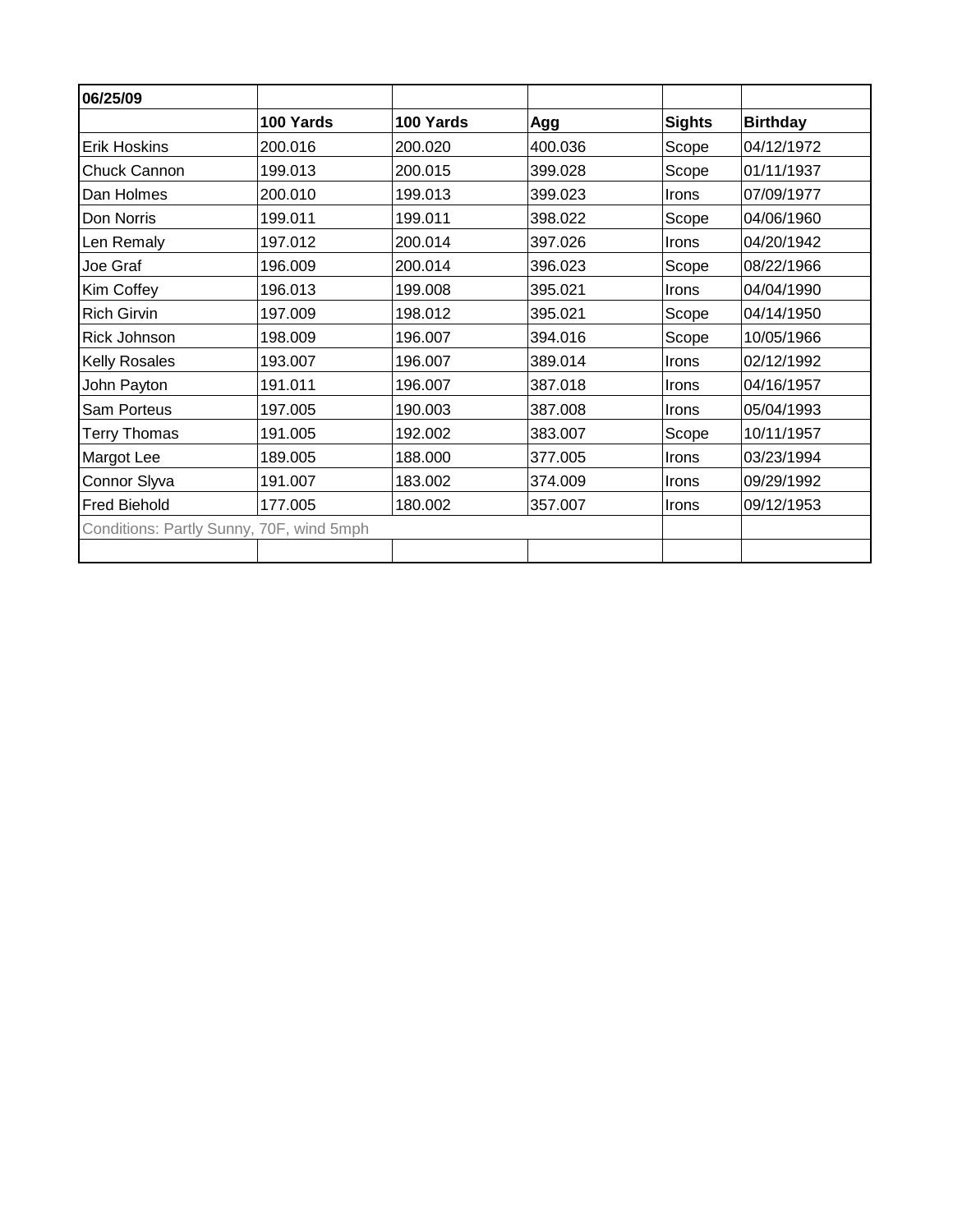| 06/18/09                                   |           |           |         |        |                 |
|--------------------------------------------|-----------|-----------|---------|--------|-----------------|
|                                            | 100 Yards | 100 Yards | Agg     | Sights | <b>Birthday</b> |
| Len Remaly                                 | 199.011   | 200.016   | 399.027 | Irons  | 04/20/2009      |
| Dan Holmes                                 | 200.016   | 199.011   | 399.027 | Scope  | 07/09/1977      |
| <b>Chuck Cannon</b>                        | 199.016   | 199.015   | 398.031 | Scope  | 01/11/1937      |
| Joe Graf                                   | 199.009   | 199.011   | 398.020 | Scope  | 08/22/1966      |
| John Payton                                | 196.008   | 197.009   | 393.017 | Irons  | 04/16/1957      |
| Margot Lee                                 | 193.007   | 197.006   | 390.013 | ∣Irons | 03/23/1994      |
| Conditions: Cool and Rainy, 60F, wind 0mph |           |           |         |        |                 |
|                                            |           |           |         |        |                 |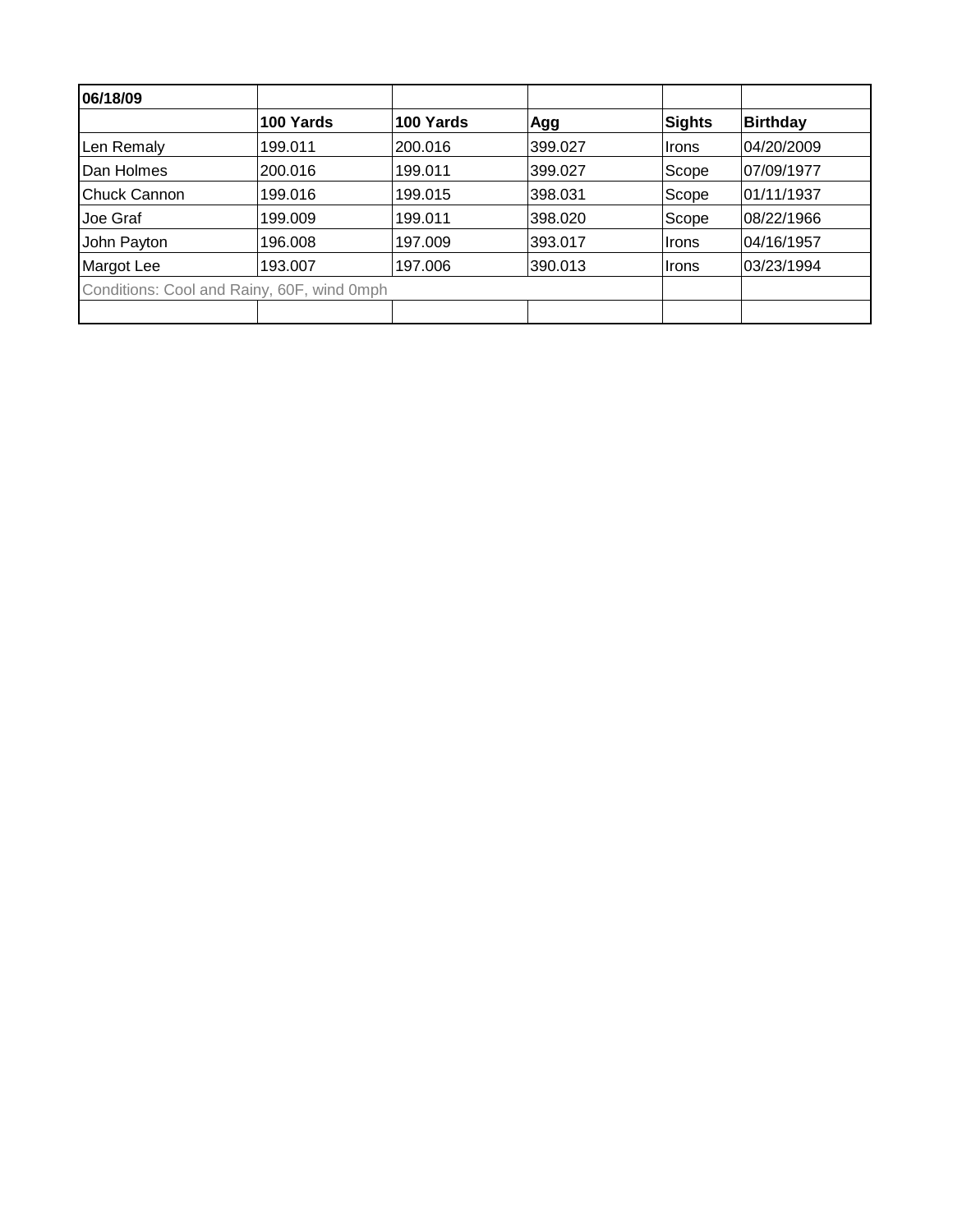| 06/11/09                             |           |           |         |               |                 |
|--------------------------------------|-----------|-----------|---------|---------------|-----------------|
|                                      | 100 Yards | 100 Yards | Agg     | <b>Sights</b> | <b>Birthday</b> |
| <b>Erik Hoskins</b>                  | 199.013   | 200.013   | 399.026 | Irons         | 04/12/1972      |
| Len Remaly                           | 200.013   | 198.015   | 398.028 | <b>Irons</b>  | 04/20/1942      |
| <b>Rich Girvin</b>                   | 199.008   | 199.013   | 398.021 | Scope         | 04/14/1950      |
| Dan Holmes                           | 199.015   | 198.012   | 397.027 | Irons         | 07/09/1977      |
| Joe Graf                             | 199.014   | 198.013   | 397.027 | Scope         | 08/22/1966      |
| Chuck Cannon                         | 197.011   | 200.016   | 397.027 | Scope         | 01/11/1937      |
| John Payton                          | 195.005   | 200.014   | 395.019 | Irons         | 04/16/1957      |
| <b>Hillard Bowe</b>                  | 197.007   | 198.010   | 395.017 | <b>Irons</b>  | 02/17/1979      |
| <b>Jack Donnelly</b>                 | 196.008   | 197.010   | 393.018 | Scope         | 08/08/1949      |
| <b>Terry Thomas</b>                  | 192.008   | 198.009   | 390.017 | Scope         | 10/11/1951      |
| Margot Lee                           | 192.004   | 194.008   | 386.012 | Irons         | 03/23/1994      |
| <b>Sam Porteus</b>                   | 190.002   | 187.003   | 377.005 | Irons         | 05/04/1993      |
| Connor Slyva                         | 183.003   | 190.009   | 373.012 | <b>Irons</b>  | 09/29/1992      |
| Conditions: Overcast, 65F, wind 0mph |           |           |         |               |                 |
|                                      |           |           |         |               |                 |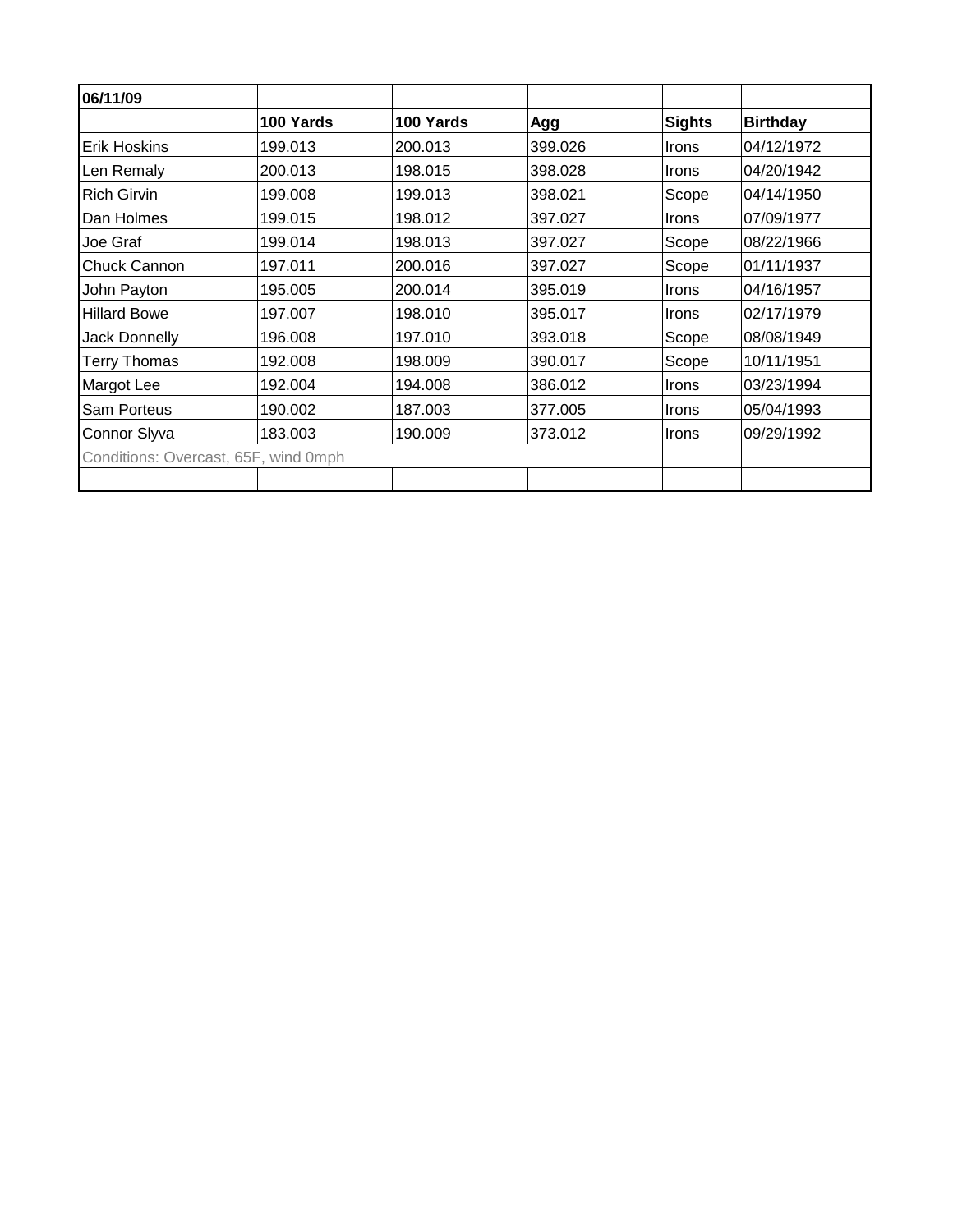| 06/04/09            |                                                |           |         |               |                 |
|---------------------|------------------------------------------------|-----------|---------|---------------|-----------------|
|                     | 100 Yards                                      | 100 Yards | Agg     | <b>Sights</b> | <b>Birthday</b> |
| <b>Erik Hoskins</b> | 200.017                                        | 200.018   | 400.035 | Scope         | 04/12/1972      |
| Chuck Cannon        | 200.016                                        | 200.016   | 400.032 | Scope         | 101/11/1937     |
| Len Remaly          | 200.018                                        | 200.012   | 400.030 | Irons         | 104/20/1942     |
| Dan Holmes          | 199.009                                        | 199.014   | 398.023 | Scope         | 07/09/1977      |
| Joe Graf            | 197.012                                        | 199.014   | 396.026 | <b>Irons</b>  | 08/22/1966      |
| <b>Rick Johnson</b> | 196.010                                        | 198.008   | 394.018 | Scope         | 10/05/1966      |
| <b>Hillard Bowe</b> | 197.005                                        | 197.005   | 394.010 | <b>Irons</b>  | 02/17/1979      |
| John Payton         | 198.008                                        | 195.005   | 393.013 | Irons         | 04/16/1957      |
| <b>Terry Thomas</b> | 188.004                                        | 198.008   | 386.012 | Scope         | 10/11/1957      |
| Margot Lee          | 192.006                                        | 193.006   | 385.012 | Irons         | 03/23/1994      |
|                     | Conditions: Overcast and mild, 70F, winds 0mph |           |         |               |                 |
|                     |                                                |           |         |               |                 |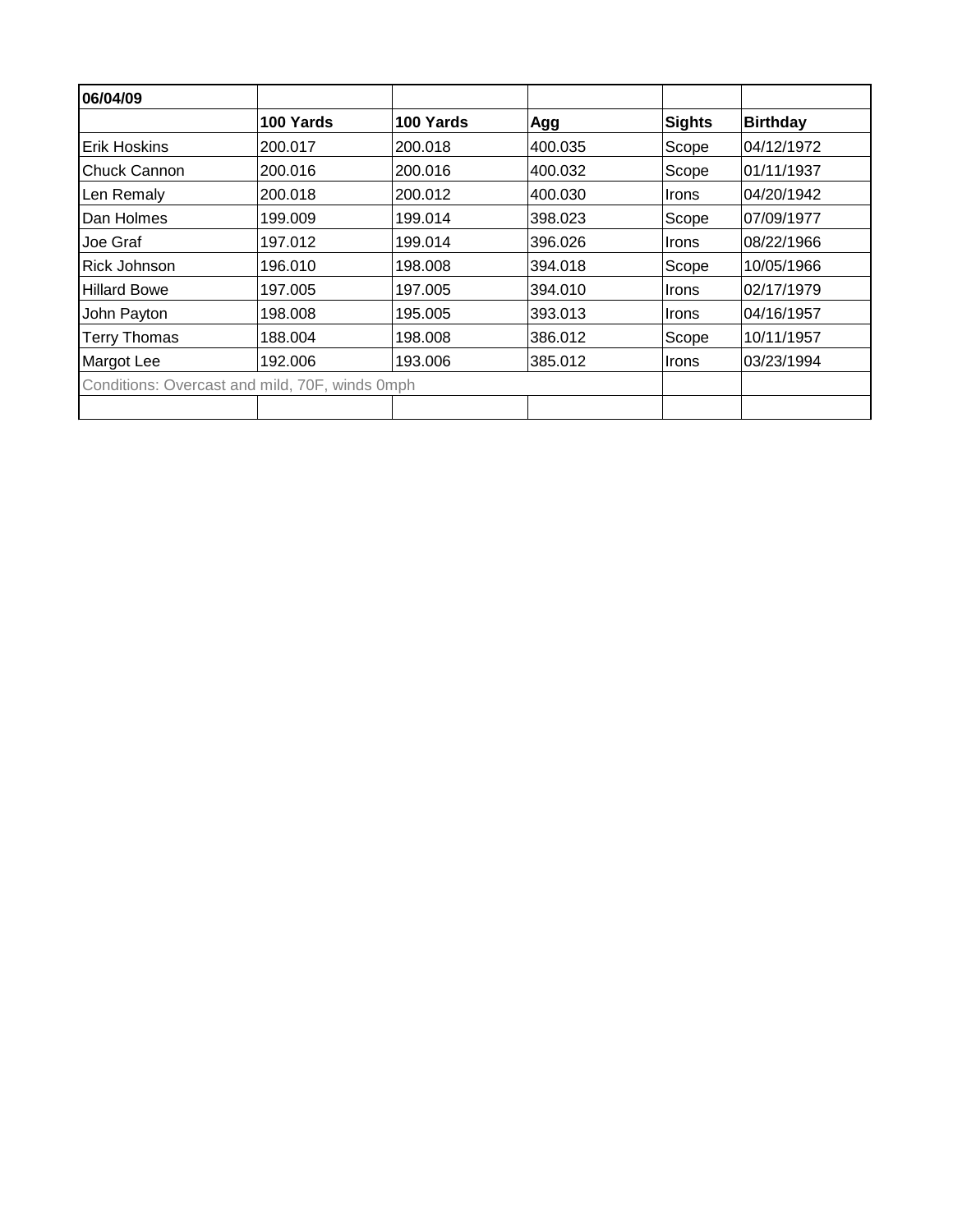| 05/28/09                                     |           |           |         |               |                 |
|----------------------------------------------|-----------|-----------|---------|---------------|-----------------|
|                                              | 100 Yards | 100 Yards | Agg     | <b>Sights</b> | <b>Birthday</b> |
| Don Norris                                   | 200.016   | 200.016   | 400.032 | Scope         | 04/06/1960      |
| <b>Erik Hoskins</b>                          | 200.011   | 200.012   | 400.023 | <b>Irons</b>  | 04/12/1972      |
| <b>Chuck Cannon</b>                          | 200.013   | 199.012   | 399.025 | Scope         | 01/11/1937      |
| Kim Coffey                                   | 199.012   | 198.013   | 397.025 | <b>Irons</b>  | 04/04/1990      |
| Dan Holmes                                   | 199.010   | 198.013   | 397.023 | <b>Irons</b>  | 07/09/1977      |
| <b>Brad Driscoll</b>                         | 199.013   | 197.008   | 396.021 | <b>Irons</b>  | 01/14/1991      |
| Anthony Squeglia                             | 200.011   | 195.010   | 395.021 | <b>Irons</b>  | 08/03/1993      |
| Joe Graf                                     | 198.013   | 195.007   | 393.020 | <b>Irons</b>  | 08/12/1966      |
| Margot Lee                                   | 196.006   | 197.005   | 393.011 | <b>Irons</b>  | 03/23/1994      |
| Len Remaly                                   | 197.011   | 194.011   | 391.022 | <b>Irons</b>  | 04/20/1942      |
| John Payton                                  | 191.007   | 194.008   | 385.015 | <b>Irons</b>  | 04/16/1957      |
| <b>Hillard Bowe</b>                          | 192.006   | 189.006   | 381.012 | <b>Irons</b>  | 02/17/1979      |
| <b>Sam Porteus</b>                           | 188.003   | 191.005   | 379.008 | Irons         | 03/04/1993      |
| Conditions: Raw and cold, 47F, winds 5-10mph |           |           |         |               |                 |
|                                              |           |           |         |               |                 |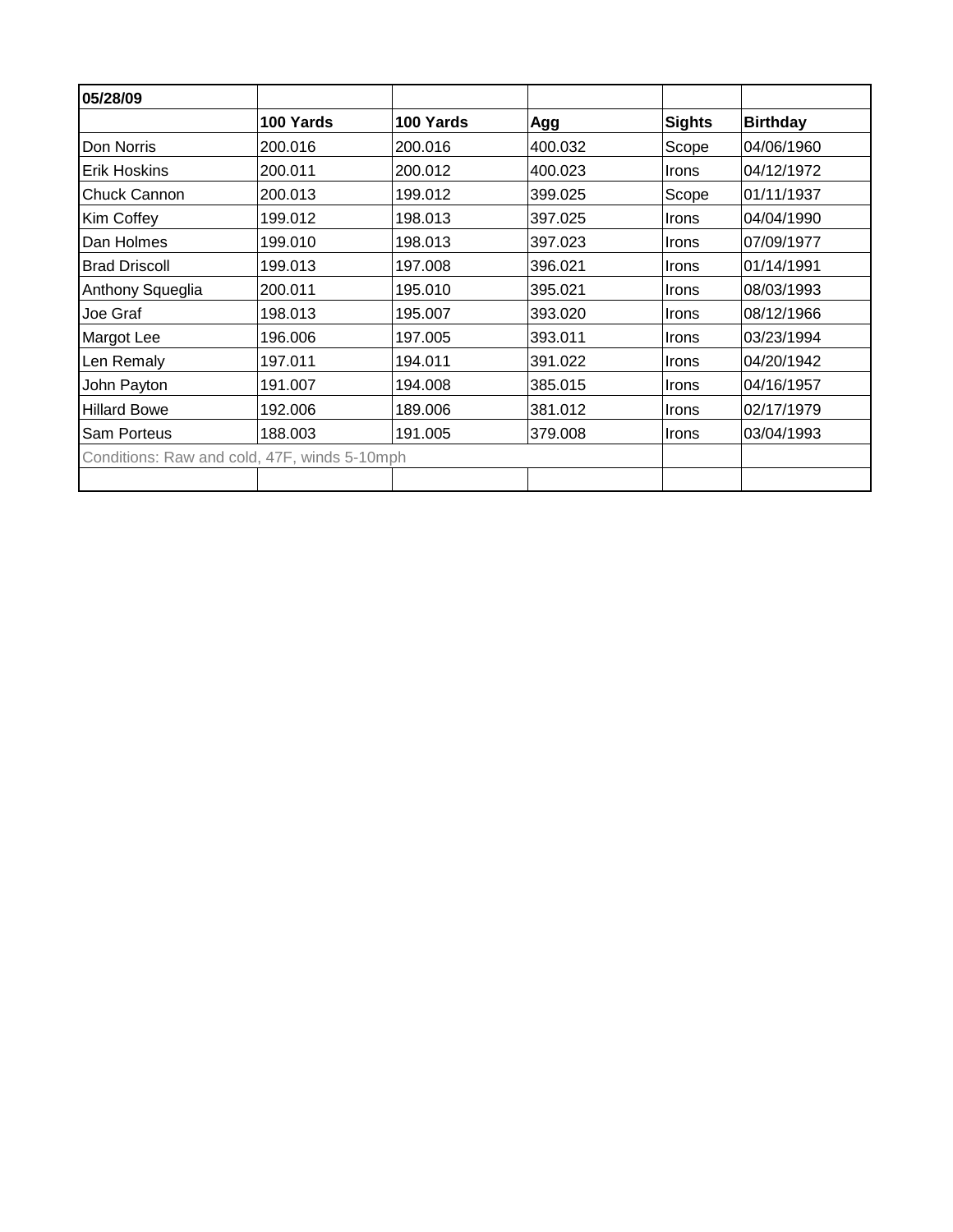| 05/21/09                                       |           |           |         |               |                 |
|------------------------------------------------|-----------|-----------|---------|---------------|-----------------|
|                                                | 100 Yards | 100 Yards | Agg     | <b>Sights</b> | <b>Birthday</b> |
| Dan Holmes                                     | 200.009   | 200.010   | 400.019 | <b>Irons</b>  | 07/09/1977      |
| <b>Chuck Cannon</b>                            | 200.012   | 198.014   | 398.026 | Scope         | 01/11/1937      |
| Joe Graf                                       | 199.014   | 199.010   | 398.024 | Scope         | 08/22/1966      |
| Len Remaly                                     | 197.015   | 200.010   | 397.025 | <b>Irons</b>  | 04/20/1942      |
| <b>Rich Girvin</b>                             | 200.010   | 196,006   | 396.016 | Scope         | 04/14/1950      |
| <b>Erik Hoskins</b>                            | 197.011   | 197.010   | 394.021 | <b>Irons</b>  | 04/12/1972      |
| Anthony Squeglia                               | 199.007   | 195.005   | 394.012 | <b>Irons</b>  | 08/03/1993      |
| Rick Johnson                                   | 193.007   | 198.006   | 391.013 | Scope         | 10/05/1966      |
| John Payton                                    | 195.002   | 195.005   | 390.007 | <b>Irons</b>  | 04/16/1957      |
| Margot Lee                                     | 196.009   | 193.005   | 389.014 | <b>Irons</b>  | 03/23/1994      |
| <b>Terry Thomas</b>                            | 196.010   | 191.004   | 387.014 | Scope         | 10/11/1951      |
| <b>Kelly Rosales</b>                           | 196.009   | 189.007   | 385.016 | <b>Irons</b>  | 02/12/1992      |
| <b>Sam Porteus</b>                             | 181.002   | 188.002   | 369.004 | Irons         | 05/04/1993      |
| Conditions: Sunny and warm, 85F, winds 5-10mph |           |           |         |               |                 |
|                                                |           |           |         |               |                 |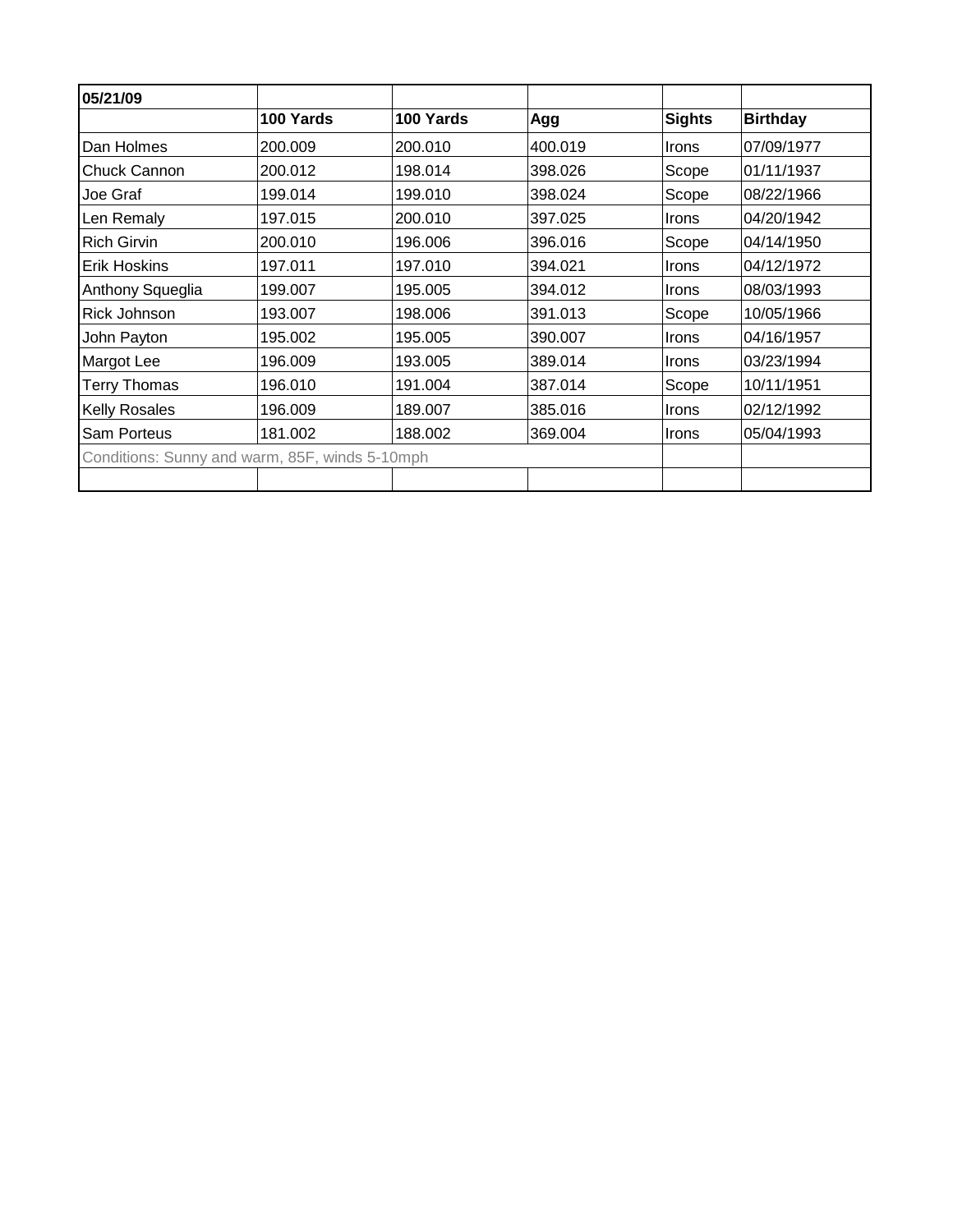| 05/14/09            |                                                          |           |         |               |                 |
|---------------------|----------------------------------------------------------|-----------|---------|---------------|-----------------|
|                     | 100 Yards                                                | 100 Yards | Agg     | <b>Sights</b> | <b>Birthday</b> |
| Dan Holmes          | 197.010                                                  | 200.011   | 397.021 | <b>Irons</b>  | 07/09/1977      |
| IChuck Cannon       | 197.013                                                  | 198.011   | 395.024 | Scope         | 01/11/1937      |
| Joe Graf            | 195.005                                                  | 199.009   | 394.014 | Scope         | 08/22/1966      |
| Don Norris          | 196.008                                                  | 197.012   | 393.020 | Scope         | 04/06/1960      |
| <b>Rick Johnson</b> | 196.006                                                  | 197.011   | 393.017 | Scope         | 10/05/1966      |
| <b>Erik Hoskins</b> | 194.007                                                  | 198.012   | 392.019 | Irons         | 04/12/1972      |
| <b>Rich Girvin</b>  | 192.006                                                  | 198.007   | 390.013 | Irons         | 04/14/1950      |
| Kim Coffey          | 194.009                                                  | 193.008   | 387.017 | Irons         | 04/04/1990      |
| Margot Lee          | 190.004                                                  | 189.004   | 379.008 | Irons         | 03/23/1994      |
| Connor Slyva        | 189.003                                                  | 190.003   | 379.006 | <b>Irons</b>  | 09/29/1992      |
| Jim Brady           | 179.001                                                  | 182.002   | 361.003 | Scope         | 03/31/1947      |
|                     | Conditions: Showers and dark, 60F, wind gusting 10-40mph |           |         |               |                 |
|                     |                                                          |           |         |               |                 |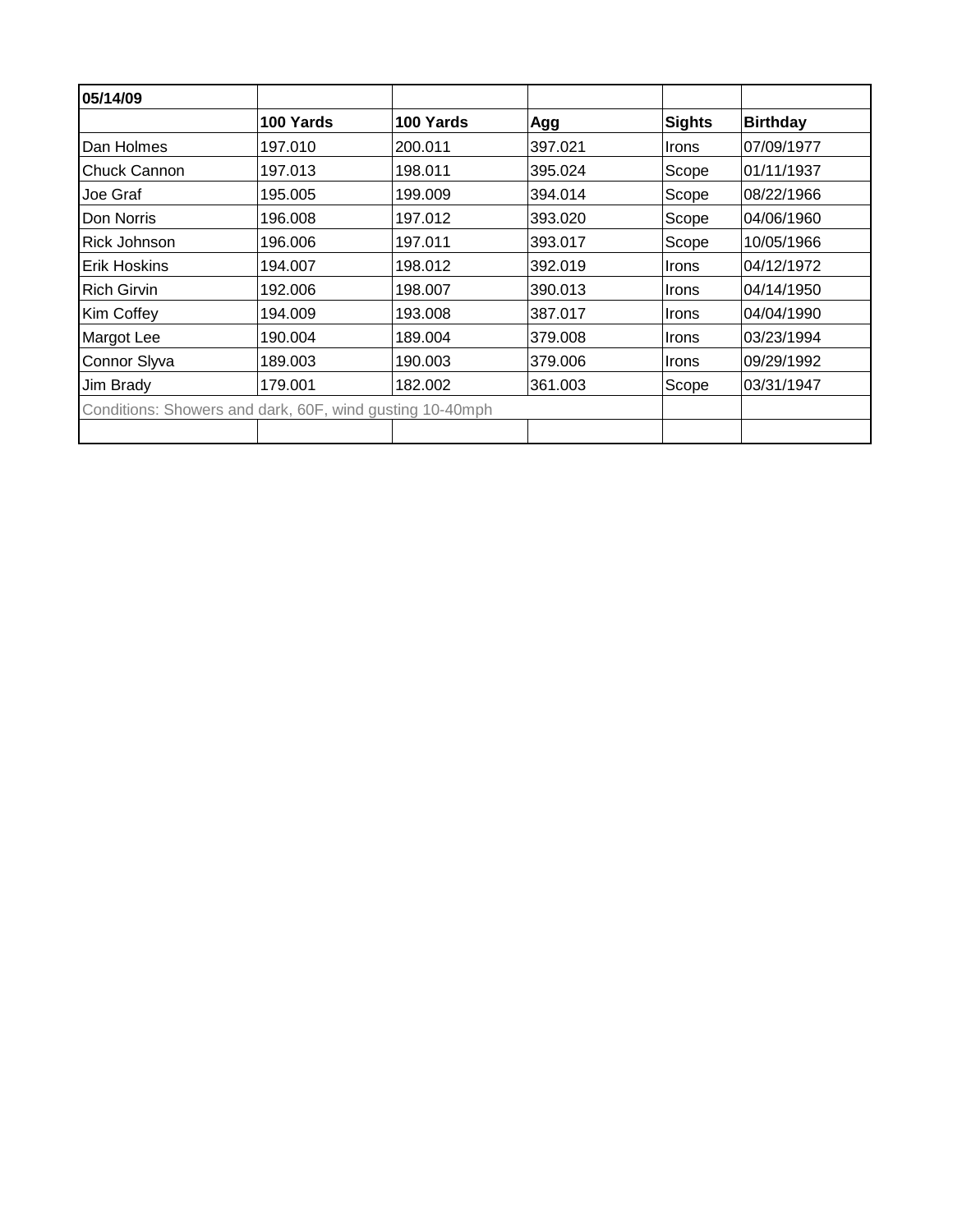| 05/07/09                                                      |           |           |         |               |                 |
|---------------------------------------------------------------|-----------|-----------|---------|---------------|-----------------|
|                                                               | 100 Yards | 100 Yards | Agg     | <b>Sights</b> | <b>Birthday</b> |
| Chuck Cannon                                                  | 200.015   | 200.016   | 400.031 | Scope         | 01/11/1937      |
| <b>Erik Hoskins</b>                                           | 199.013   | 200.015   | 399.028 | Irons         | 04/12/1972      |
| Dan Holmes                                                    | 198.013   | 200.014   | 398.027 | Irons         | 07/07/1977      |
| Don Norris                                                    | 198.011   | 200.016   | 398.027 | Scope         | 04/06/1960      |
| Joe Graf                                                      | 199.011   | 199.009   | 398.020 | Scope         | 08/22/1966      |
| <b>Brad Driscoll</b>                                          | 198.014   | 199.014   | 397.028 | Irons         | 01/14/1991      |
| Len Remaly                                                    | 198.011   | 199.014   | 397.025 | Irons         | 04/20/1942      |
| Anthony Squeglia                                              | 198.009   | 196.006   | 394.015 | Irons         | 08/03/1993      |
| <b>Rich Girvin</b>                                            | 197.011   | 193.003   | 390.014 | Irons         | 04/14/1950      |
| John Payton                                                   | 195.007   | 193.006   | 388.013 | <b>Irons</b>  | 05/16/1957      |
| Jim Brady                                                     | 176.004   | 180.002   | 356,006 | Scope         | 03/31/1947      |
| Conditions: Partly Cloudy and dark, 65F, wind variable 0-5mph |           |           |         |               |                 |
|                                                               |           |           |         |               |                 |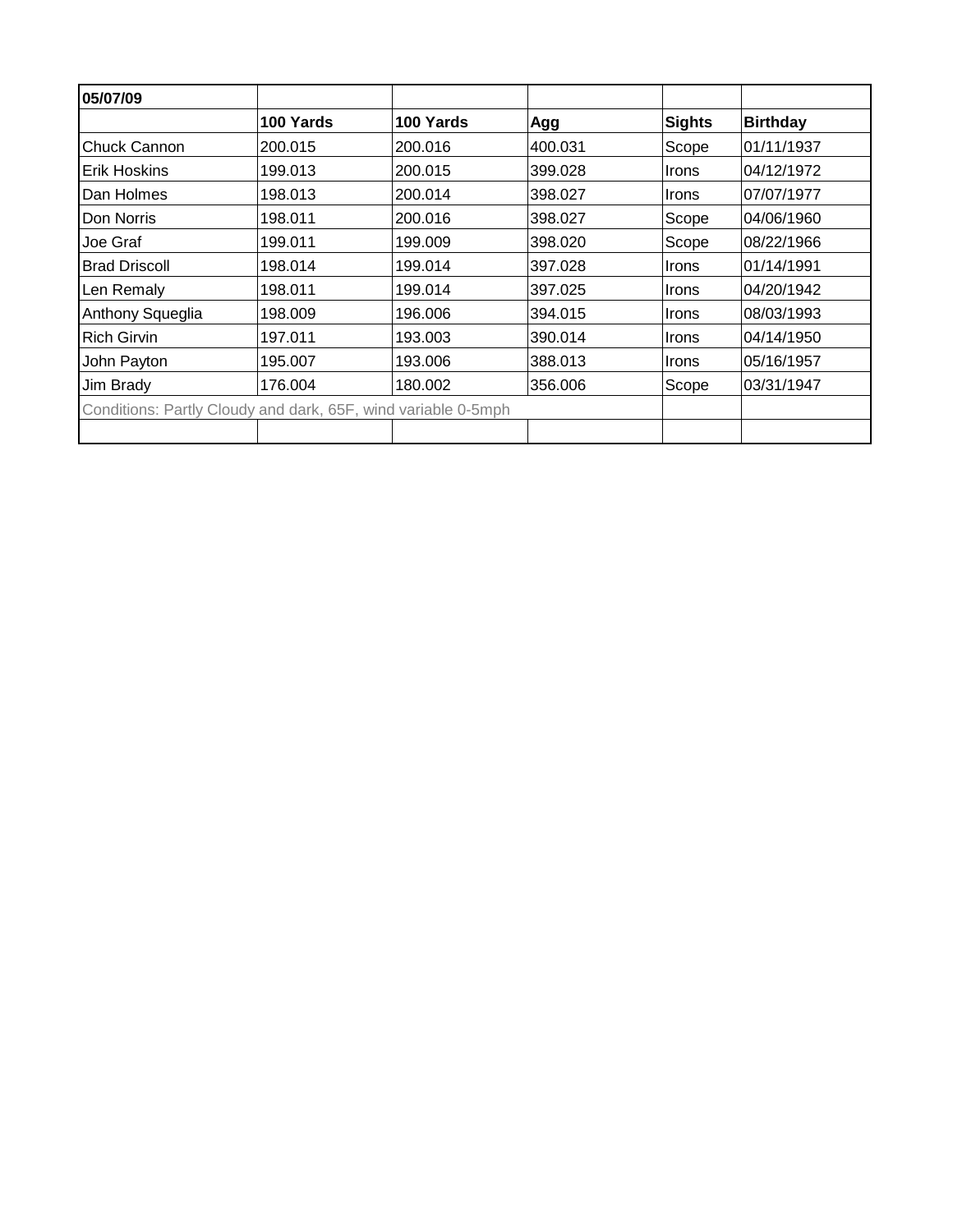| 04/30/09                                                  |           |           |         |               |                 |
|-----------------------------------------------------------|-----------|-----------|---------|---------------|-----------------|
|                                                           | 100 Yards | 100 Yards | Agg     | <b>Sights</b> | <b>Birthday</b> |
| <b>Erik Hoskins</b>                                       | 200.009   | 200.016   | 400.025 | Irons         | 04/12/1972      |
| <b>Brad Driscoll</b>                                      | 200.010   | 200.010   | 400.020 | <b>Irons</b>  | 01/14/1991      |
| Chuck Cannon                                              | 197.016   | 200.014   | 397.030 | <b>Irons</b>  | 01/11/1937      |
| Len Remaly                                                | 198.009   | 198.012   | 396.021 | <b>Irons</b>  | 04/20/1942      |
| Dan Holmes                                                | 196.011   | 199.016   | 395.027 | <b>Irons</b>  | 07/09/1977      |
| Anthony Squeglia                                          | 198.010   | 197.011   | 395.021 | Irons         | 08/03/1993      |
| Joe Graf                                                  | 195.011   | 198.007   | 393.018 | Scope         | 08/22/1966      |
| John Payton                                               | 194.006   | 194.006   | 388.012 | Irons         | 04/16/1957      |
| <b>Rich Girvin</b>                                        | 192.010   | 192.008   | 384.018 | Irons         | 04/14/1950      |
| Connor Slyva                                              | 193.004   | 190.004   | 383.008 | <b>Irons</b>  | 9/99/92         |
| <b>Hillard Bowe</b>                                       | 189.004   | 192.007   | 381.011 | Irons         | 02/17/1979      |
| Margot Lee                                                | 180.003   | 189.003   | 369.006 | <b>Irons</b>  | 03/23/1994      |
| Jim Brady                                                 | 177.003   | 184.003   | 361.006 | Scope         | 03/31/1947      |
| <b>Fred Beihold</b>                                       | 178.002   | 183.002   | 361.004 | <b>Irons</b>  | 09/12/1953      |
| Conditions: Partly Cloudyr and 60F, wind variable 5-10mph |           |           |         |               |                 |
|                                                           |           |           |         |               |                 |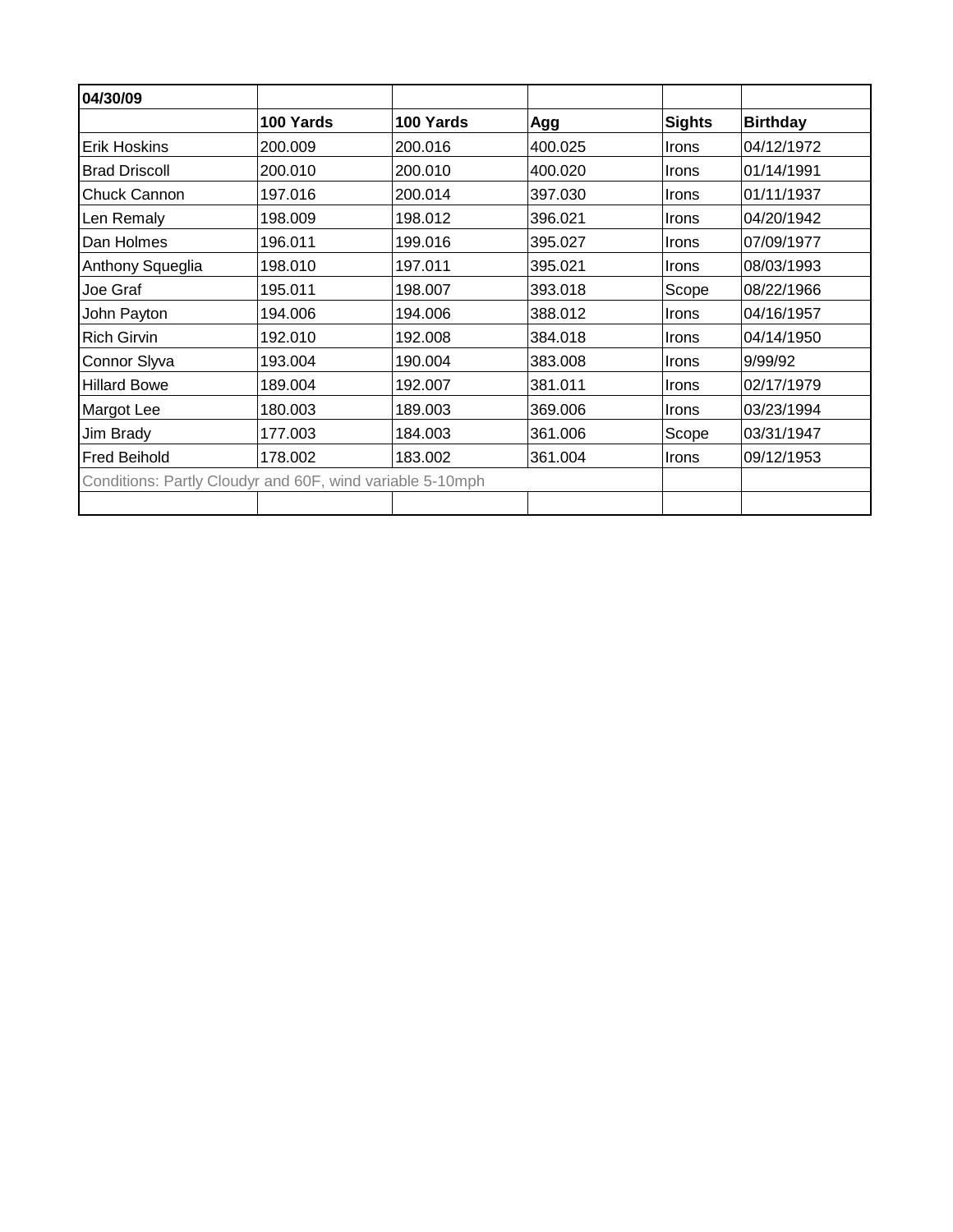| 04/23/09                                                  |           |           |         |               |                 |
|-----------------------------------------------------------|-----------|-----------|---------|---------------|-----------------|
|                                                           | 100 Yards | 100 Yards | Agg     | <b>Sights</b> | <b>Birthday</b> |
| Dan Holmes                                                | 199.012   | 199.016   | 398.028 | Scope         | 07/09/1977      |
| Don Norris                                                | 198.012   | 200.014   | 398.026 | Scope         | 04/06/1960      |
| Len Remaly                                                | 198.007   | 200.013   | 398.020 | <b>Irons</b>  | 04/20/1942      |
| <b>Brad Driscoll</b>                                      | 199.008   | 197.011   | 396.019 | Irons         | 01/14/1991      |
| <b>Chuck Cannon</b>                                       | 199.014   | 196.013   | 395.027 | Scope         | 01/11/1937      |
| Joe Graf                                                  | 197.006   | 198.010   | 395.016 | Scope         | 08/22/1966      |
| Anthony Squeglia                                          | 196.007   | 197.008   | 393.015 | Irons         | 08/03/1993      |
| <b>Hillard Bowe</b>                                       | 195.010   | 196.008   | 391.018 | Irons         | 02/17/1979      |
| John Payton                                               | 194.006   | 197.005   | 391.011 | Irons         | 04/16/1957      |
| <b>Rich Girvin</b>                                        | 194.006   | 195.004   | 389.010 | Irons         | 04/14/1950      |
| Erik Johnson                                              | 190.010   | 195.004   | 385.014 | <b>Irons</b>  | 07/07/1994      |
| Connor Slyva                                              | 185.003   | 186.005   | 371.008 | Irons         | 09/29/1992      |
| <b>Margot Lee</b>                                         | 180.000   | 188.004   | 368.004 | Irons         | 03/23/1994      |
| Jim Brady                                                 | 182.002   | 185.001   | 367.003 | Scope         | 03/21/1947      |
| <b>Fred Biehold</b>                                       | 180.002   | 175.003   | 355.005 | <b>Irons</b>  | 09/12/1953      |
| Conditions: Partly Cloudyr and 50F, wind variable 5-10mph |           |           |         |               |                 |
|                                                           |           |           |         |               |                 |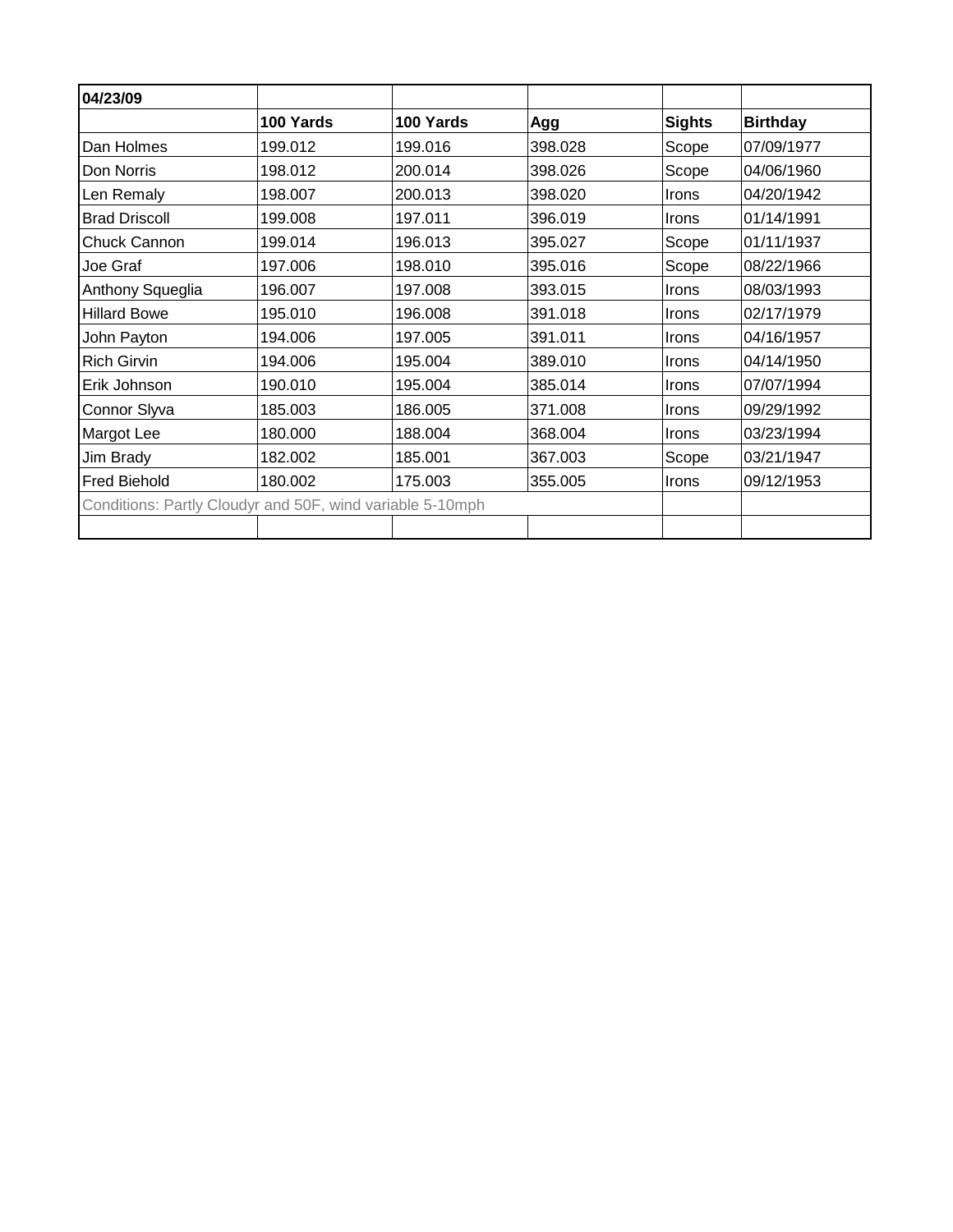| 08/28/08                                         |           |           |         |               |                 |
|--------------------------------------------------|-----------|-----------|---------|---------------|-----------------|
|                                                  | 100 Yards | 100 Yards | Agg     | <b>Sights</b> | <b>Birthday</b> |
| <b>IErik Hoskins</b>                             | 200.014   | 200.012   | 400.026 | Scope         | 04/12/1972      |
| <b>Rich Girvin</b>                               | 199.010   | 200.018   | 399.028 | Scope         | 04/14/1950      |
| Don Norris                                       | 199.012   | 200.016   | 399.028 | Scope         | 04/06/1960      |
| Dan Holmes                                       | 198.003   | 200.019   | 398.022 | Scope         | 07/09/1977      |
| <b>Rick Johnson</b>                              | 200.013   | 197.007   | 397.020 | Scope         | 10/05/1966      |
| <b>Terry Thomas</b>                              | 198.007   | 197.010   | 395.017 | Scope         | 10/11/1951      |
| John Payton                                      | 195.008   | 195.009   | 390.017 | Irons         | 04/16/1957      |
| Erik Johnson                                     | 185.002   | 196.007   | 381.009 | Irons         | 07/07/1994      |
| Conditions: Clear and 75F, wind variable 1-10mph |           |           |         |               |                 |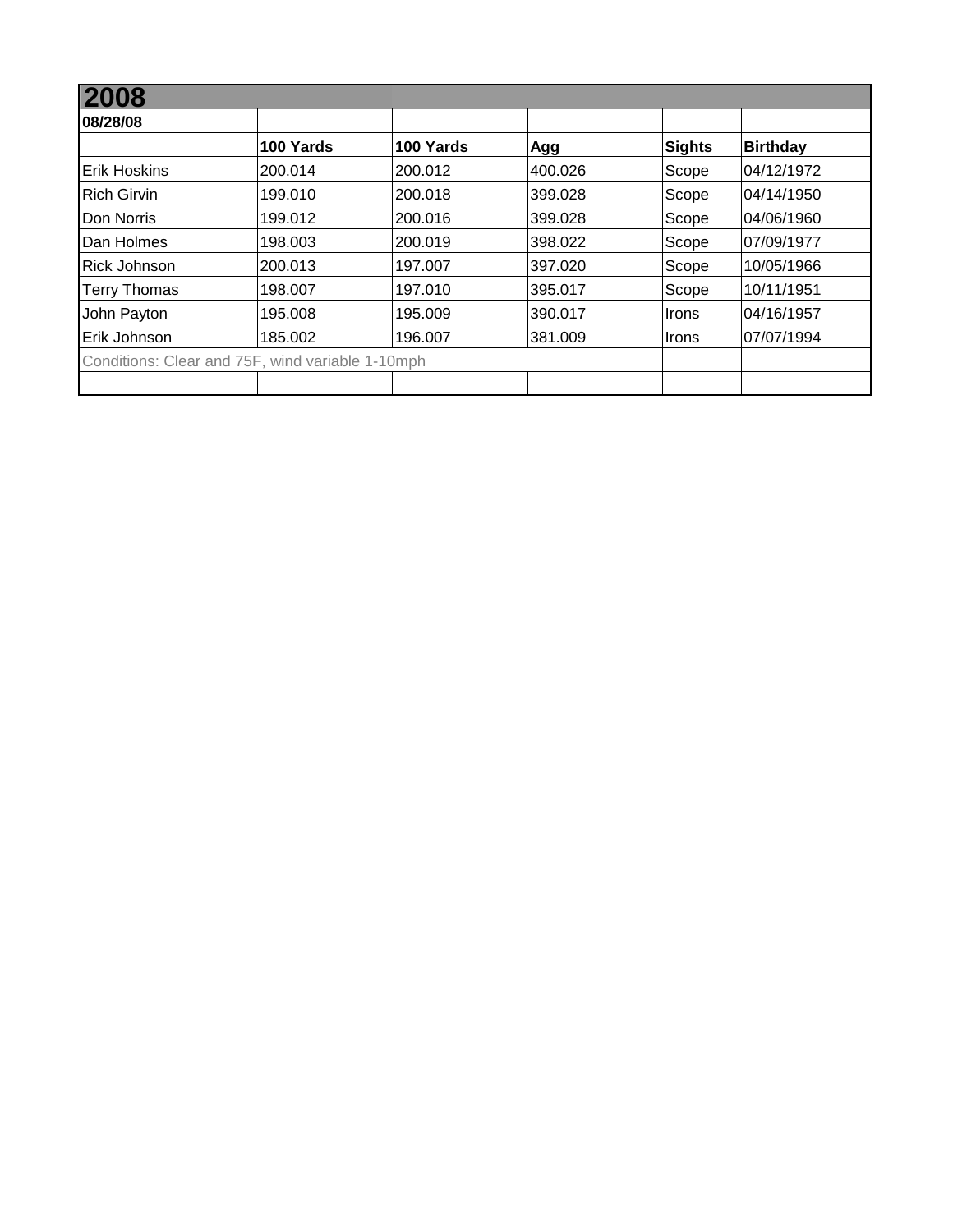| 08/21/08                             |           |           |         |               |                 |
|--------------------------------------|-----------|-----------|---------|---------------|-----------------|
|                                      | 100 Yards | 100 Yards | Agg     | <b>Sights</b> | <b>Birthday</b> |
| <b>Erik Hoskins</b>                  | 200.019   | 200.017   | 400.036 | Scope         | 04/12/1972      |
| Dan Holmes                           | 200.017   | 200.018   | 400.035 | Scope         | 107/09/1977     |
| Don Norris                           | 200.016   | 199.016   | 399.032 | Scope         | 04/06/1960      |
| Kim Coffey                           | 200.011   | 199.012   | 399.023 | Irons         | 04/04/1990      |
| <b>Rich Girvin</b>                   | 199.009   | 200.011   | 399.020 | Scope         | 04/14/1950      |
| Len Remaly                           | 198.013   | 196.006   | 394.019 | Scope         | 04/20/1942      |
| John Payton                          | 197.008   | 196.010   | 393.018 | <b>Irons</b>  | 04/16/1957      |
| <b>Terry Thomas</b>                  | 196.009   | 192.005   | 388.014 | Scope         | 10/11/1957      |
| Erik Johnson                         | 189.004   | 191.002   | 380.006 | <b>Irons</b>  | 07/07/1994      |
| <b>Fred Beihold</b>                  | 166.001   | 175,000   | 341.001 | Irons         | 09/12/1953      |
| Conditions: Clear and 75F, wind 0mph |           |           |         |               |                 |
|                                      |           |           |         |               |                 |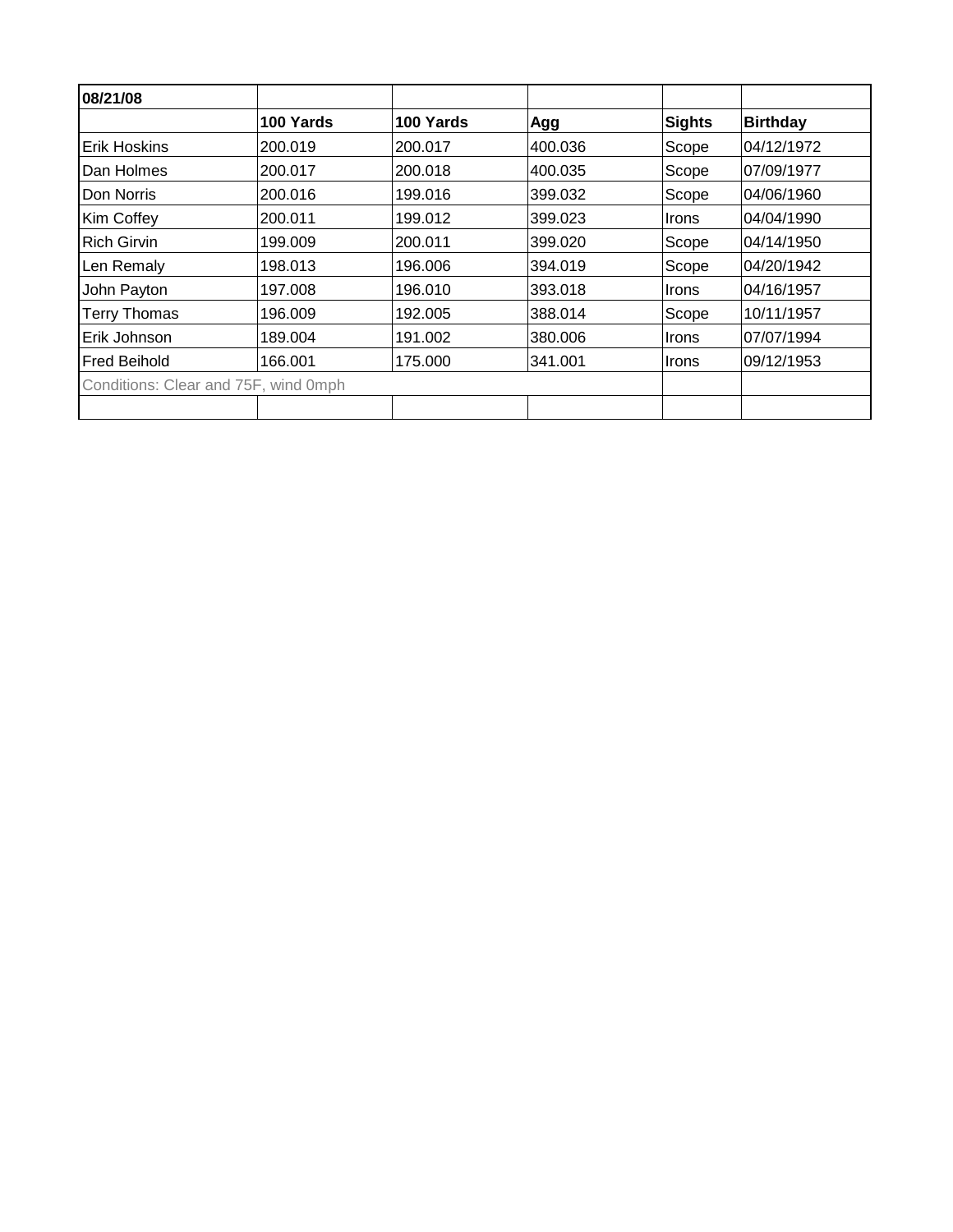| 08/14/08                           |           |           |         |        |                 |
|------------------------------------|-----------|-----------|---------|--------|-----------------|
|                                    | 100 Yards | 100 Yards | Agg     | Sights | <b>Birthday</b> |
| <b>IErik Hoskins</b>               | 200.015   | 200.017   | 400.032 | Scope  | 04/12/1972      |
| Dan Holmes                         | 199.013   | 200.018   | 399.031 | Scope  | 07/09/1977      |
| <b>Rich Girvin</b>                 | 200.010   | 198.011   | 398.021 | Scope  | 04/14/1950      |
| <b>Terry Thomas</b>                | 197.007   | 196.006   | 393.013 | Scope  | 10/13/1957      |
| John Payton                        | 197.005   | 194.008   | 391.013 | ∣Irons | 04/16/1957      |
| Jim Maxant                         | 186.002   | 198,006   | 384.008 | Scope  | 07/10/1941      |
| <b>IFred Beihold</b>               | 160.001   | 179.001   | 339.002 | ∣Irons | 09/12/1953      |
| Conditions: Cloudy, 75F, wind 0mph |           |           |         |        |                 |
|                                    |           |           |         |        |                 |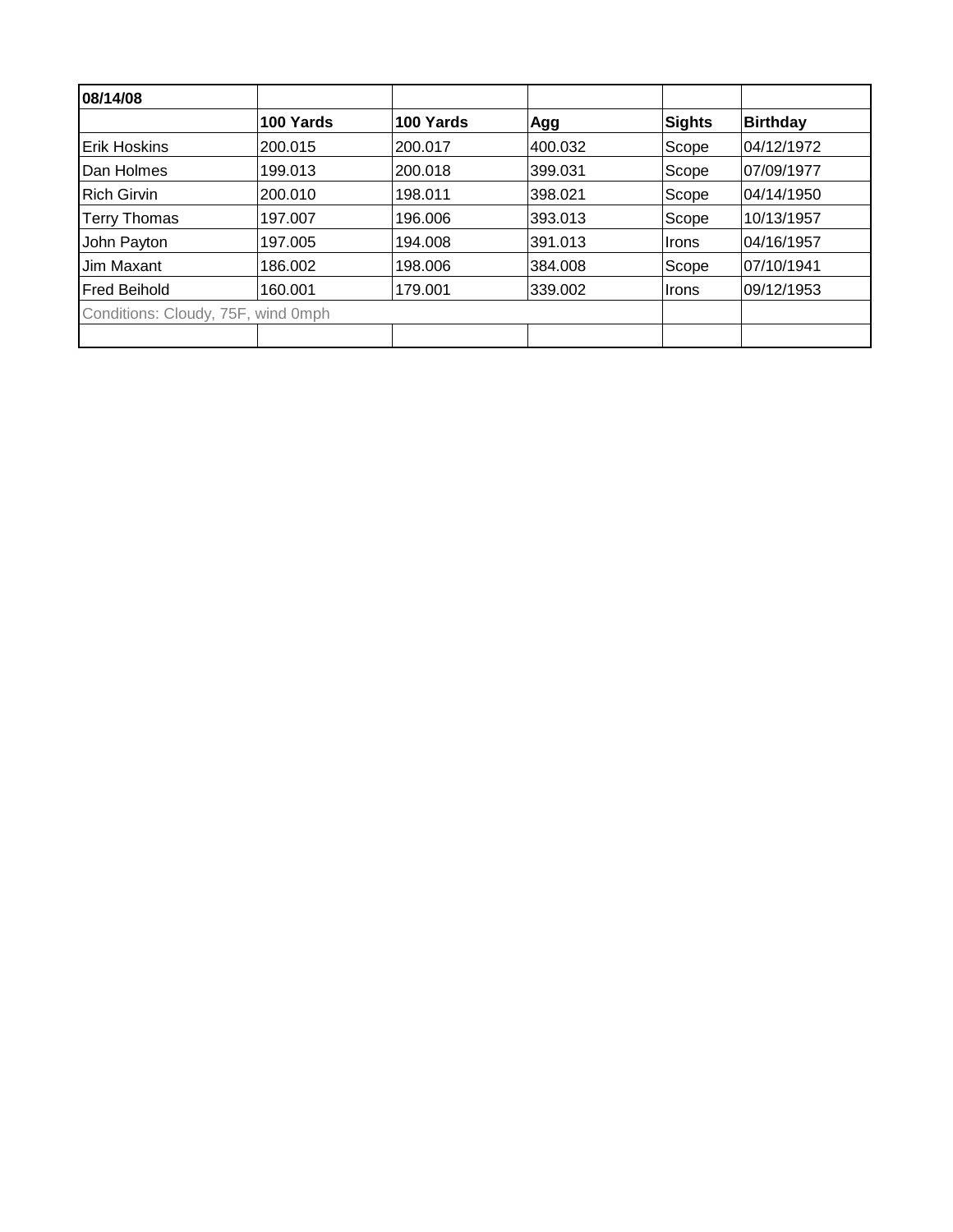| 08/07/08            |                                                         |           |         |               |            |
|---------------------|---------------------------------------------------------|-----------|---------|---------------|------------|
|                     | 100 Yards                                               | 100 Yards | Agg     | <b>Sights</b> | Birthday   |
| Dan Holmes          | 200.017                                                 | 200.016   | 400.033 | Scope         | 07/09/1977 |
| <b>Erik Hoskins</b> | 200.017                                                 | 200.015   | 400.032 | Scope         | 04/12/1972 |
| Don Norris          | 200.016                                                 | 198.011   | 398.027 | Scope         | 04/06/1960 |
| <b>Rich Girvin</b>  | 198.016                                                 | 199.013   | 397.029 | Scope         | 04/14/1950 |
| John Payton         | 197.008                                                 | 194.007   | 391.015 | Irons         | 04/16/1957 |
|                     | Conditions: Cloudy, cool and light rain, 65F, wind 0mph |           |         |               |            |
|                     |                                                         |           |         |               |            |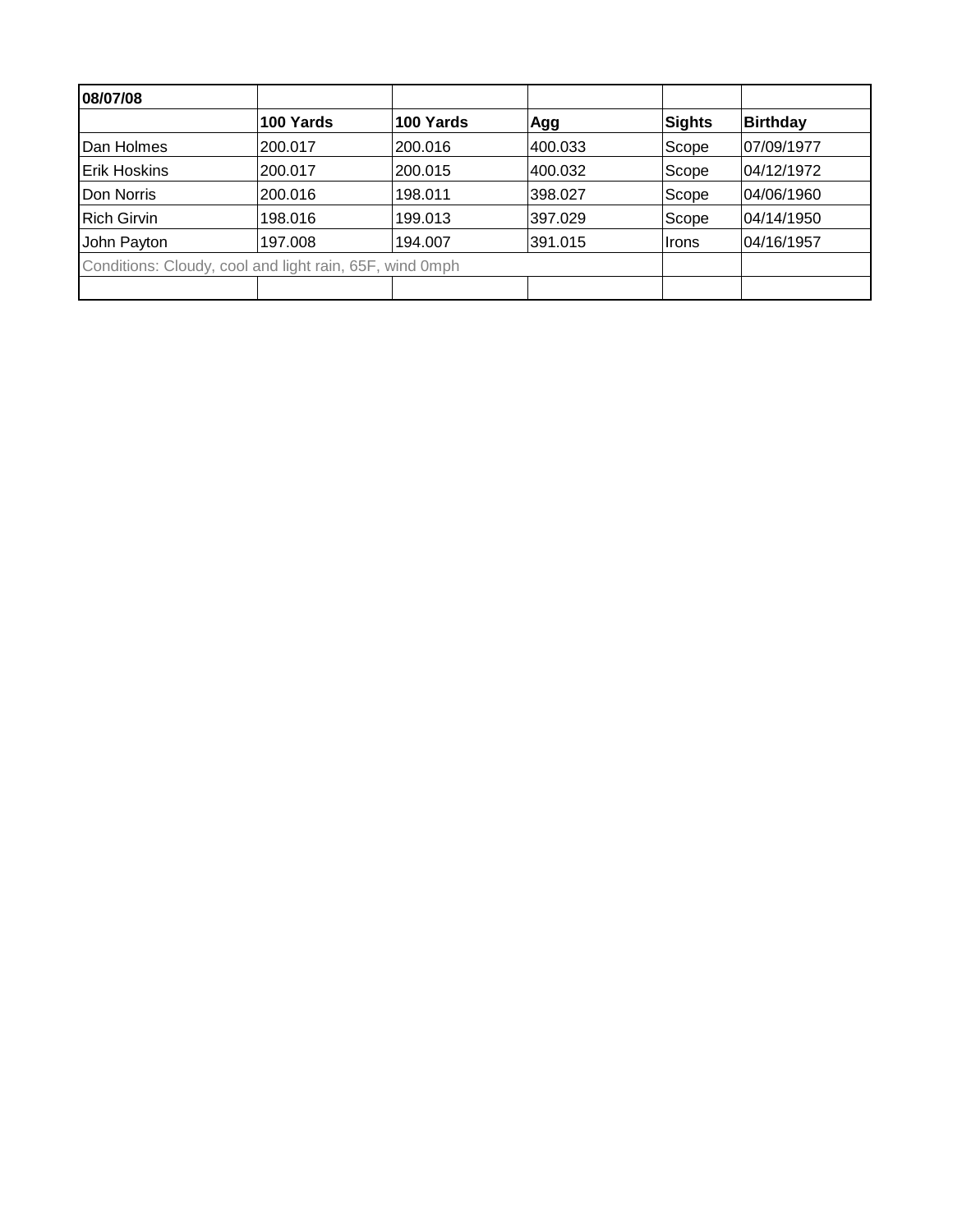| 07/31/08             |                                              |           |         |        |                 |
|----------------------|----------------------------------------------|-----------|---------|--------|-----------------|
|                      | 100 Yards                                    | 100 Yards | Agg     | Sights | <b>Birthday</b> |
| <b>IErik Hoskins</b> | 200.018                                      | 200.017   | 400.035 | Scope  | 04/12/1972      |
| Dan Holmes           | 200.013                                      | 200.017   | 400.030 | Scope  | 07/09/1977      |
| Don Norris           | 199.010                                      | 200.017   | 399.027 | Scope  | 04/06/1960      |
| <b>Rich Girvin</b>   | 200.013                                      | 198.013   | 398.026 | Scope  | 04/14/1950      |
| Rick Johnson         | 199.011                                      | 197.013   | 396.024 | Scope  | 10/05/1966      |
| Kim Coffey           | 199.009                                      | 196.009   | 395.018 | ∣Irons | 04/04/1990      |
| Erik Johnson         | 195.009                                      | 182.003   | 377.012 | ∣Irons | 07/07/1994      |
|                      | Conditions: Cloudy and dark, 89F, winds 0mph |           |         |        |                 |
|                      |                                              |           |         |        |                 |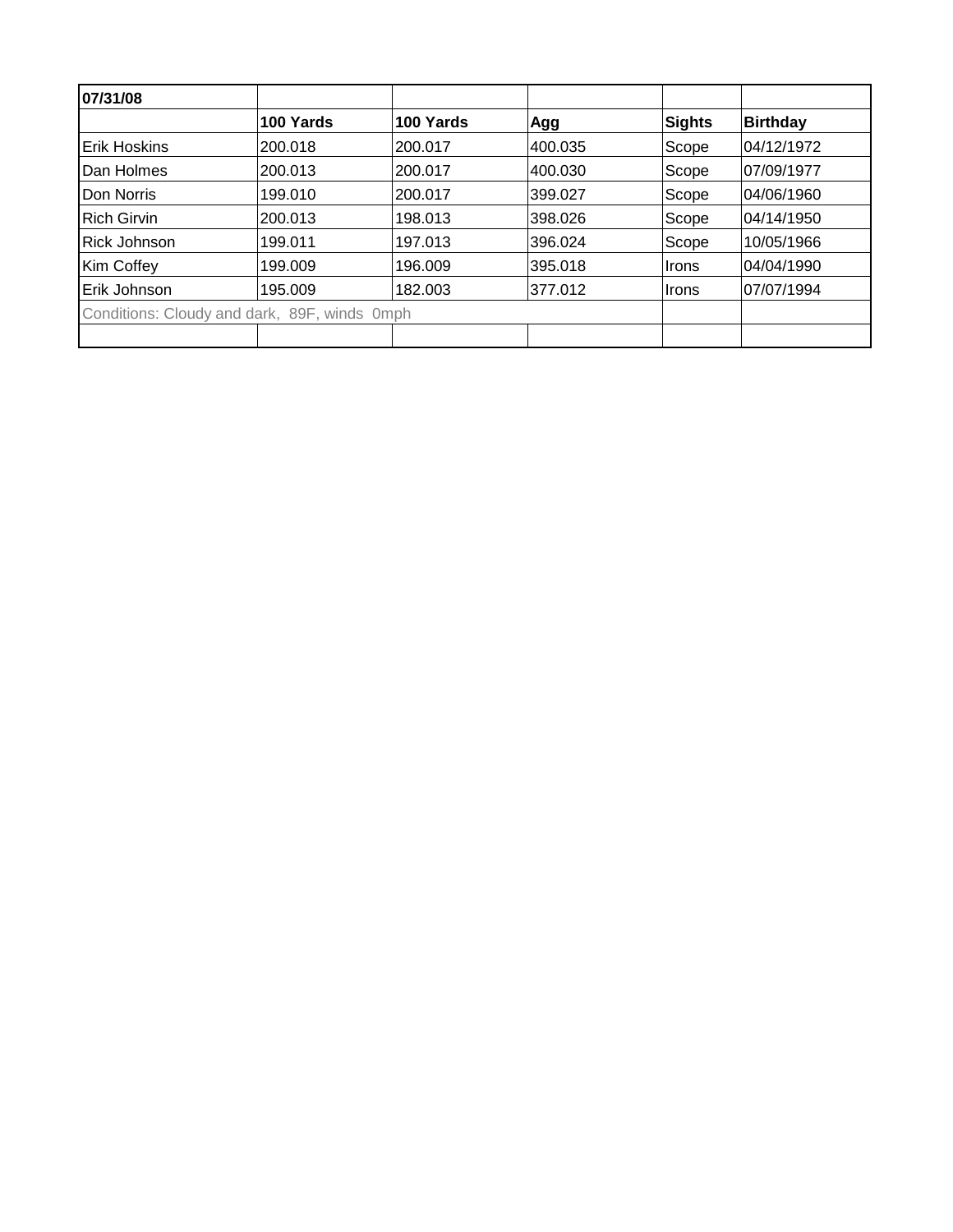| 07/10/08                              |           |           |         |               |                 |  |
|---------------------------------------|-----------|-----------|---------|---------------|-----------------|--|
|                                       | 100 Yards | 100 Yards | Agg     | <b>Sights</b> | <b>Birthday</b> |  |
| <b>Erik Hoskins</b>                   | 200.015   | 200.014   | 400.029 | Scope         | 04/12/1972      |  |
| Dan Holmes                            | 198.011   | 200.011   | 398.022 | <b>Irons</b>  | 07/09/1977      |  |
| <b>Chuck Cannon</b>                   | 199.010   | 199.011   | 398.021 | Scope         | 04/14/1950      |  |
| Don Norris                            | 199.010   | 196.008   | 395.018 | Scope         | 04/06/1960      |  |
| Kim Coffey                            | 195.005   | 197.007   | 392.014 | Itons         | 04/04/1990      |  |
| John Payton                           | 193.007   | 194.005   | 387.012 | Irons         | 04/16/1957      |  |
| <b>Rich Girvin</b>                    | 196.009   | 189.004   | 385.013 | Scope         | 07/10/1941      |  |
| <b>Terry Thomas</b>                   | 192.007   | 191.005   | 383.012 | Scope         | 10/11/1951      |  |
| Conditions: Sunny 85F, winds 5-15 mph |           |           |         |               |                 |  |
|                                       |           |           |         |               |                 |  |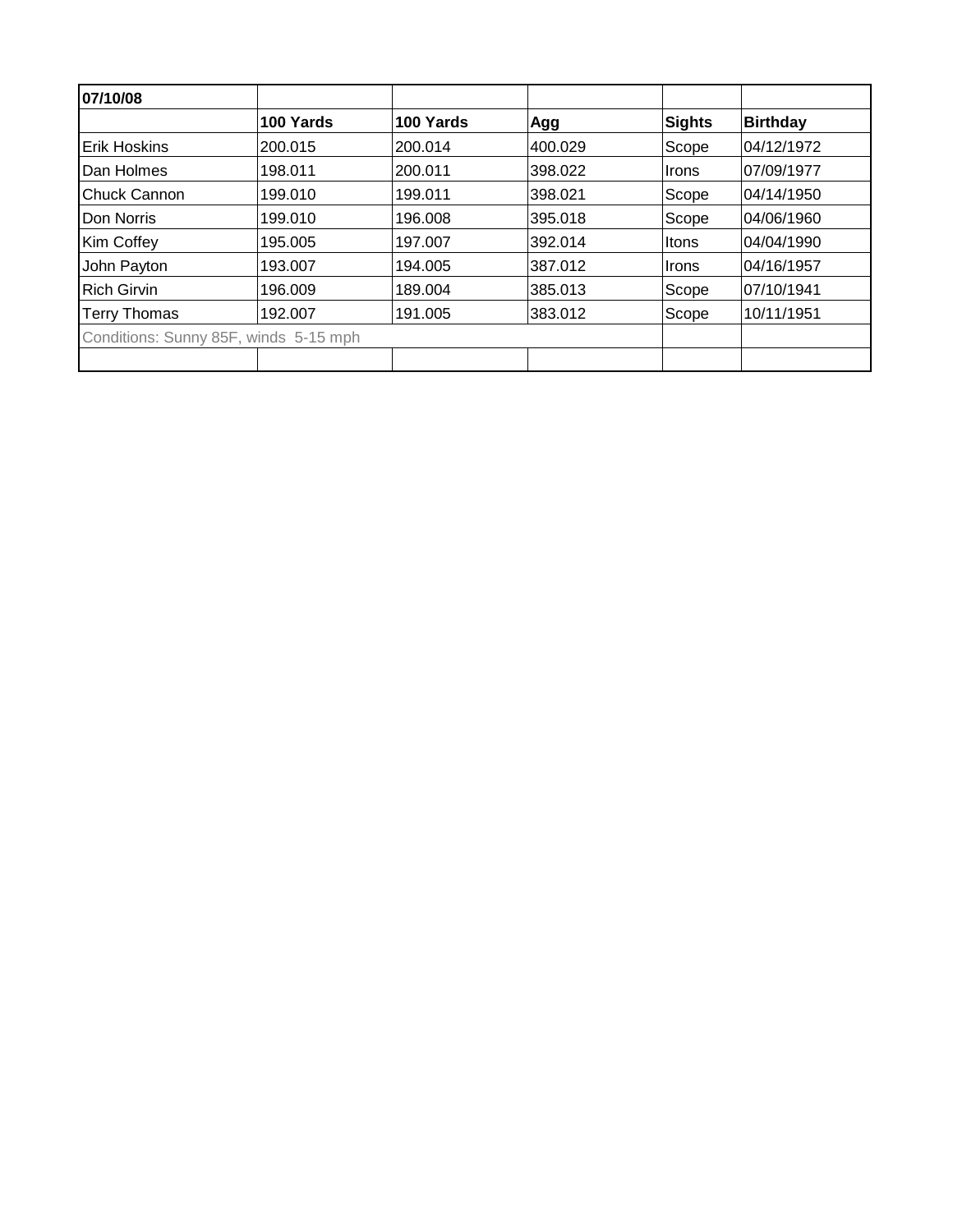| 07/03/08                                              |           |           |         |               |                 |
|-------------------------------------------------------|-----------|-----------|---------|---------------|-----------------|
|                                                       | 100 Yards | 100 Yards | Agg     | <b>Sights</b> | <b>Birthday</b> |
| Chuck Cannon                                          | 200.011   | 199.013   | 399.024 | Scope         | 01/11/1937      |
| <b>Erik Hoskins</b>                                   | 200.012   | 199.010   | 399.022 | Irons         | 04/12/1972      |
| Dan Holmes                                            | 200.012   | 199.008   | 399.020 | Irons         | 07/09/1977      |
| Conditions: Severe thunderstorms, winds 10-25mph, 75F |           |           |         |               |                 |
|                                                       |           |           |         |               |                 |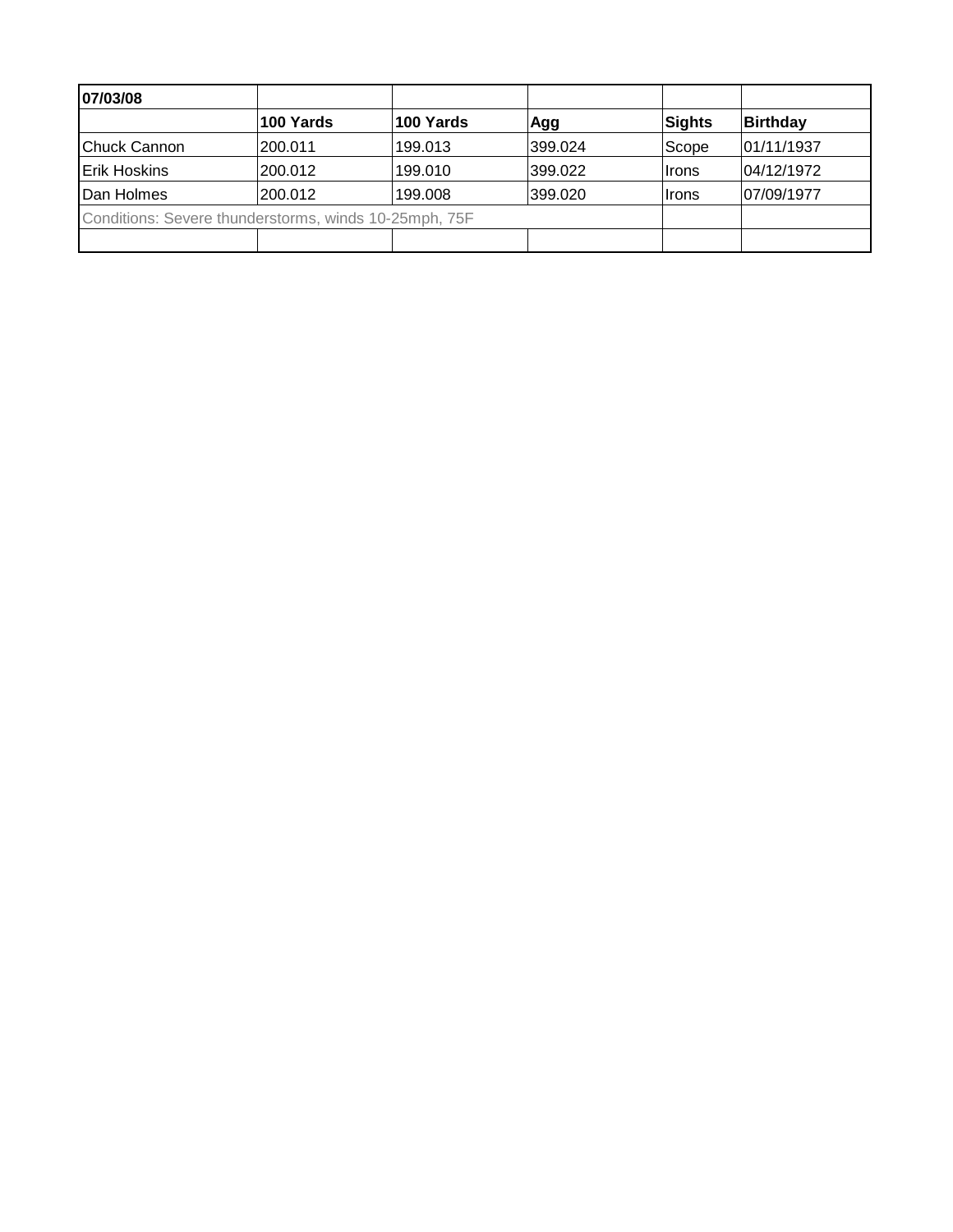| 06/26/08                            |           |           |         |        |                 |
|-------------------------------------|-----------|-----------|---------|--------|-----------------|
|                                     | 100 Yards | 100 Yards | Agg     | Sights | <b>Birthday</b> |
| <b>Erik Hoskins</b>                 | 200.015   | 199.015   | 399.030 | Irons  | 04/12/1972      |
| <b>Ralph Copley</b>                 | 198.017   | 200.015   | 398.032 | Scope  | 08/11/1939      |
| Chuck Cannon                        | 198.012   | 200.015   | 398.027 | Scope  | 01/11/1937      |
| Don Norris                          | 199.009   | 199.014   | 398.023 | Scope  | 04/06/1960      |
| Dan Holmes                          | 200.015   | 198.005   | 398.020 | ∣Irons | 07/07/1977      |
| <b>Rich Girvin</b>                  | 197.009   | 197.009   | 394.018 | Scope  | 04/14/1950      |
| Conditions: Cloudy, wind 0-mph, 75F |           |           |         |        |                 |
|                                     |           |           |         |        |                 |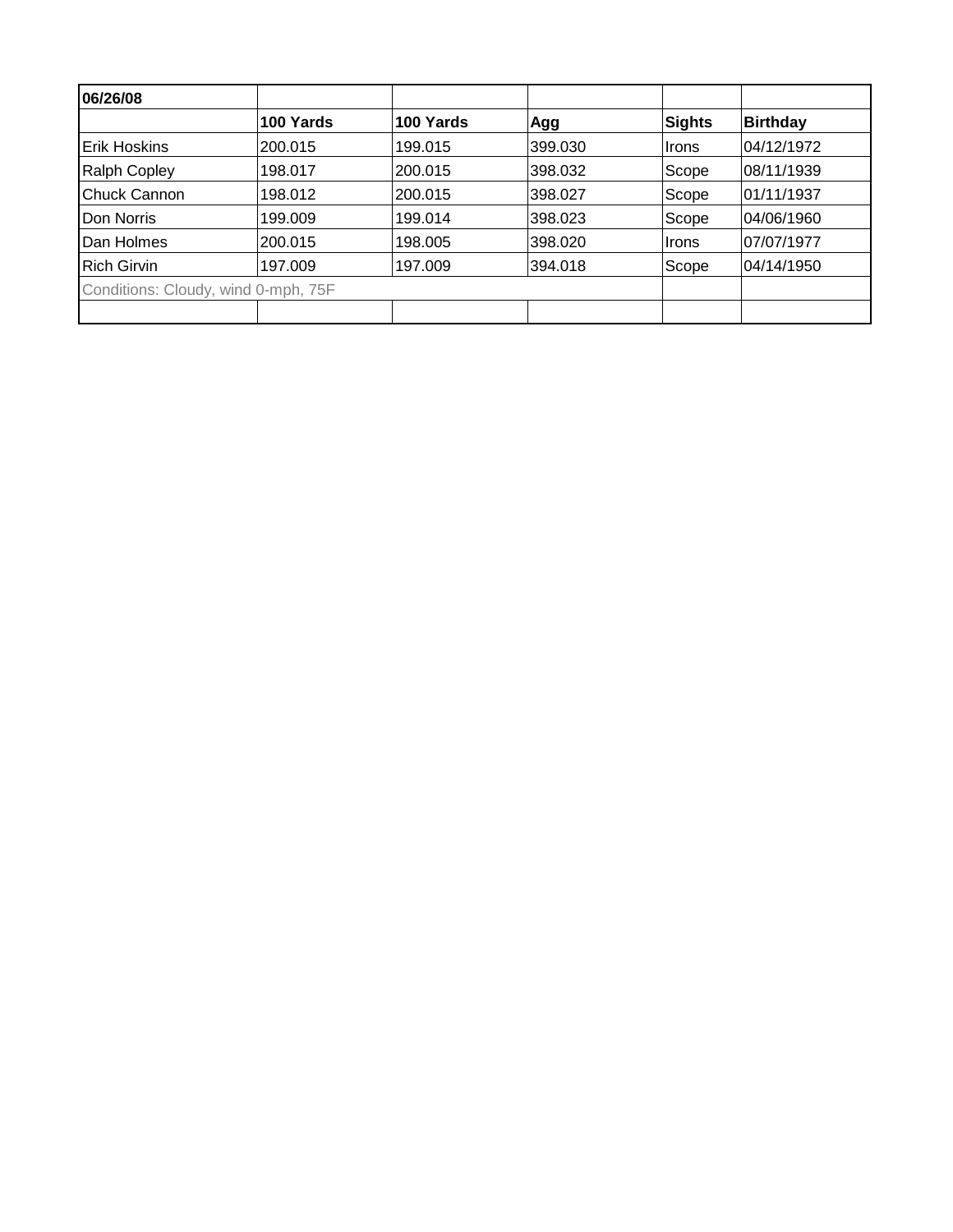| 06/19/08                                  |           |           |         |              |            |
|-------------------------------------------|-----------|-----------|---------|--------------|------------|
|                                           | 100 Yards | 100 Yards | Agg     | Sights       | Birthday   |
| <b>Erik Hoskins</b>                       | 200.017   | 200.016   | 400.033 | <b>Irons</b> | 04/12/1972 |
| Dan Holmes                                | 200.013   | 200.016   | 400.029 | Irons        | 07/09/1977 |
| Chuck Cannon                              | 200.018   | 199.012   | 399.030 | Scope        | 01/11/1937 |
| Don Norris                                | 198.013   | 199.016   | 397.029 | Scope        | 04/06/1960 |
| <b>Ralph Copley</b>                       | 198.012   | 199.013   | 397.025 | Scope        | 08/11/1939 |
| <b>Rich Girvin</b>                        | 197.005   | 200.007   | 397.012 | Scope        | 04/14/1950 |
| Kim Coffey                                | 198.009   | 197.009   | 395.018 | Irons        | 04/04/1990 |
| <b>Steve Roby</b>                         | 193.004   | 197.009   | 390.013 | Scope        | 08/10/1953 |
| <b>Terry Thomas</b>                       | 192.003   | 197.008   | 389.011 | Scope        | 10/11/1951 |
| John Payton                               | 193.005   | 194.006   | 387.011 | <b>Irons</b> | 04/16/1957 |
| Erik Johnson                              | 188.003   | 196.007   | 384.010 | Irons        | 07/07/1994 |
| Conditions: Partly Sunny, wind 0-mph, 65F |           |           |         |              |            |
|                                           |           |           |         |              |            |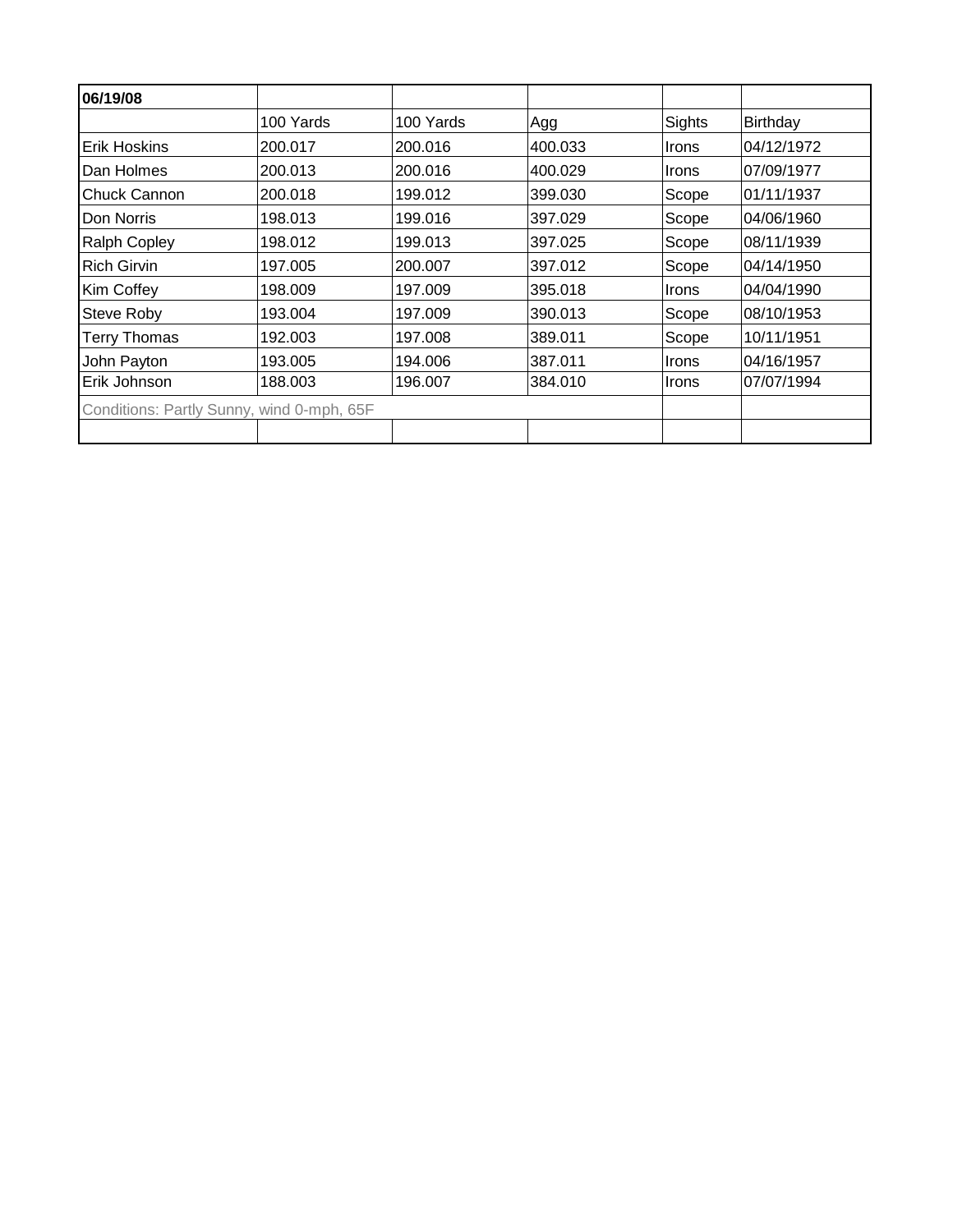| 06/05/08                                             |           |           |         |              |            |  |  |
|------------------------------------------------------|-----------|-----------|---------|--------------|------------|--|--|
|                                                      | 100 Yards | 100 Yards | Agg     | Sights       | Birthday   |  |  |
| <b>Erik Hoskins</b>                                  | 200.014   | 200.014   | 400.028 | Scope        | 04/12/1972 |  |  |
| <b>Ralph Copley</b>                                  | 198.013   | 200.014   | 398.027 | Scope        | 08/11/1939 |  |  |
| Don Norris                                           | 199.015   | 199.011   | 398.026 | Scope        | 04/06/1960 |  |  |
| Chuck Cannon                                         | 200.013   | 198.010   | 398.023 | Scope        | 01/11/1937 |  |  |
| Dan Holmes                                           | 197.008   | 197.012   | 394.020 | ∣Irons       | 07/09/1977 |  |  |
| <b>Rich Girvin</b>                                   | 198.010   | 194.003   | 392.013 | Scope        | 04/14/1950 |  |  |
| <b>Bill Burow</b>                                    | 194.003   | 192.007   | 386.010 | Scope        | 09/03/1978 |  |  |
| John Payton                                          | 188.002   | 188.004   | 376.006 | <b>Irons</b> | 04/16/1957 |  |  |
| Conditions: Cool, drizzle, variable wind 0-2mph, 60F |           |           |         |              |            |  |  |
|                                                      |           |           |         |              |            |  |  |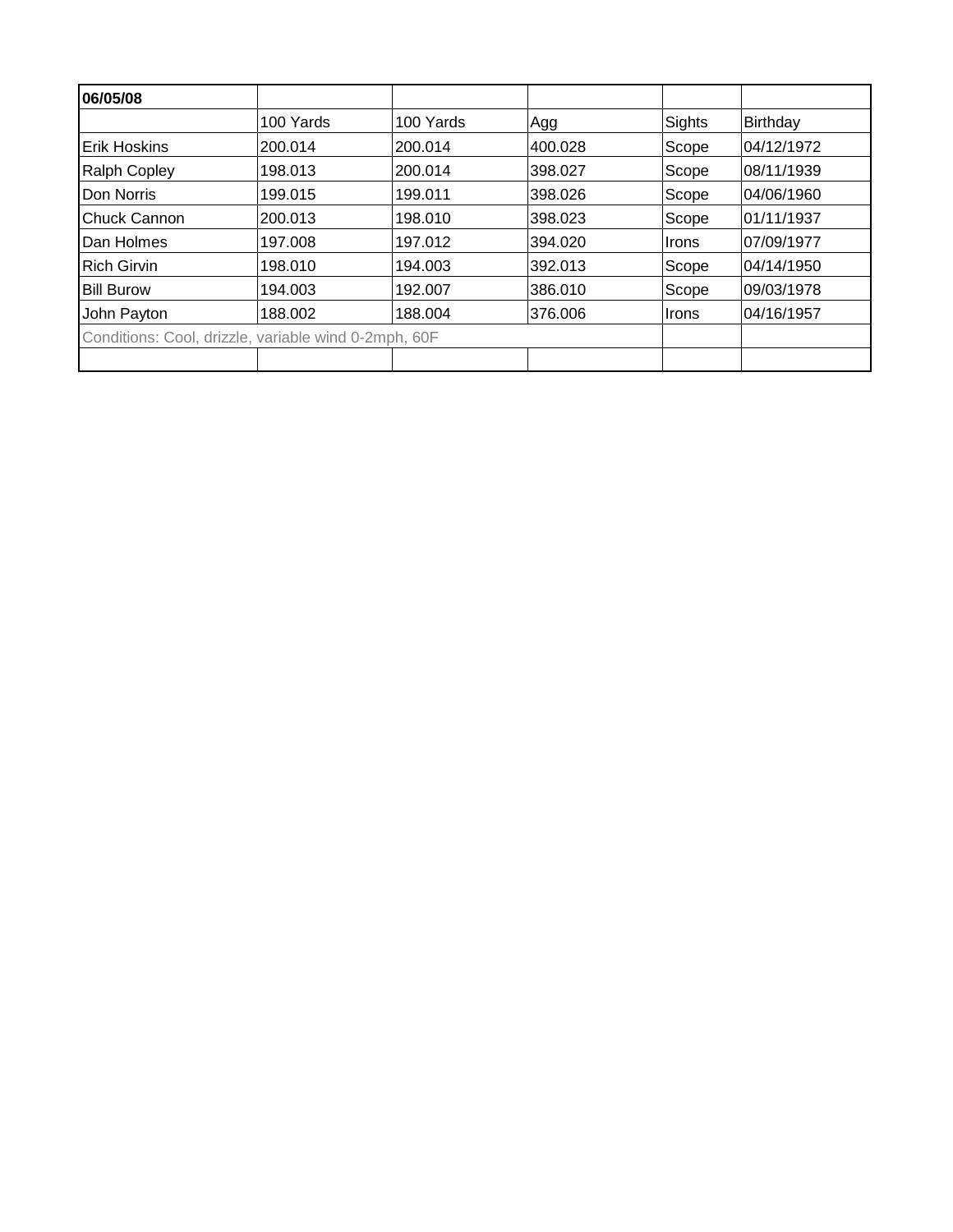| 05/29/08                                                                          |           |           |         |        |            |
|-----------------------------------------------------------------------------------|-----------|-----------|---------|--------|------------|
|                                                                                   | 100 Yards | 100 Yards | Agg     | Sights | Birthday   |
| <b>Erik Hoskins</b>                                                               | 198.013   | 200.016   | 398.029 | Scope  | 04/12/1972 |
| Dan Holmes                                                                        | 199.014   | 199.011   | 398.025 | Irons  | 07/09/1977 |
| Don Norris                                                                        | 199.014   | 197.007   | 396.021 | Scope  | 04/06/1960 |
| <b>Ralph Copley</b>                                                               | 198.007   | 194.011   | 392.018 | Scope  |            |
| <b>Terry Thomas</b>                                                               | 194.004   | 193.004   | 387.008 | Scope  | 10/11/1951 |
| Conditions: Warm and suny, winds 2-4mph                                           |           |           |         |        |            |
| Special note: We've started making a note of sights used which is required by the |           |           |         |        |            |
| Nite Owl league. Nite Owl results are here.                                       |           |           |         |        |            |
|                                                                                   |           |           |         |        |            |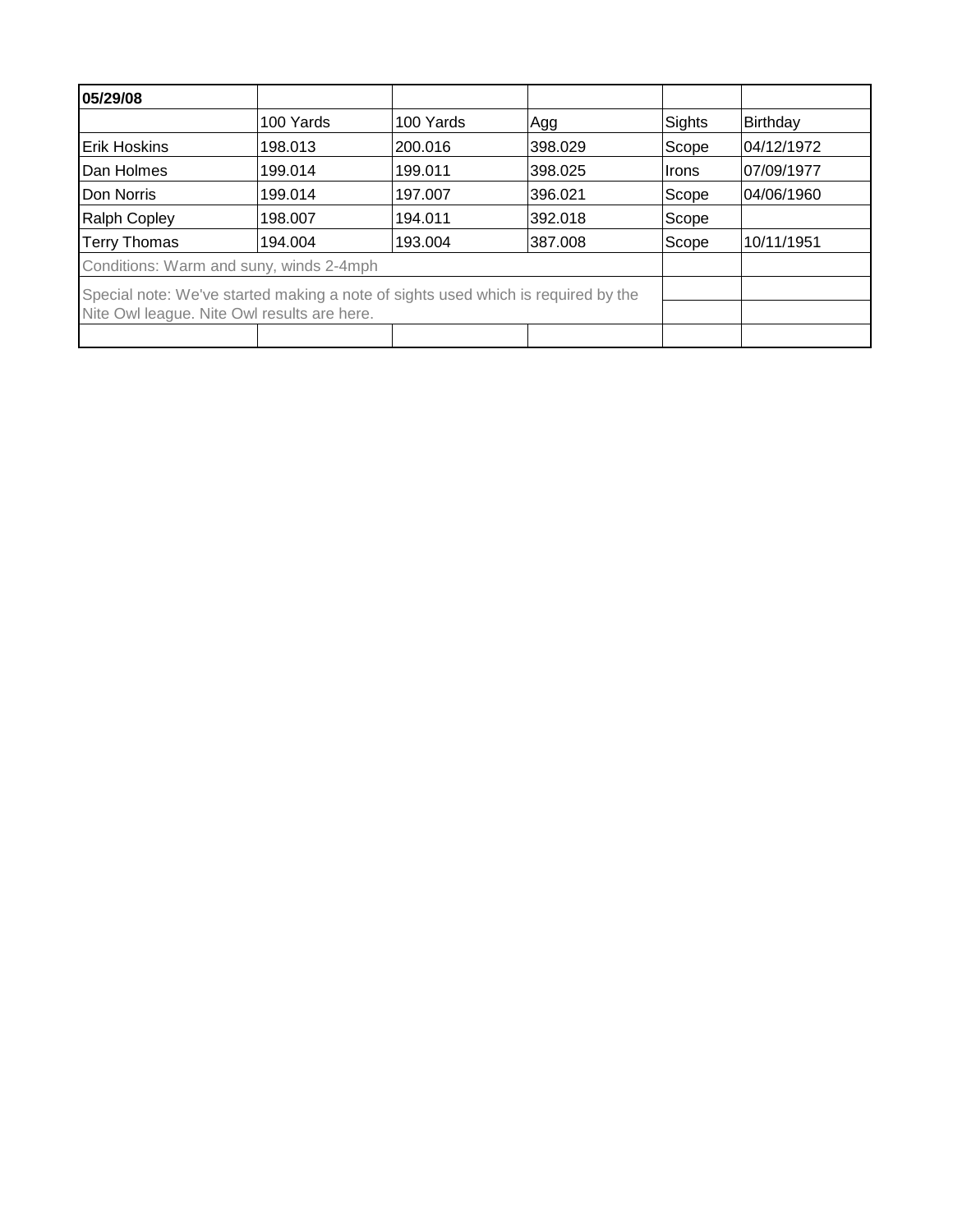| 05/22/08                                                        |           |           |         |  |
|-----------------------------------------------------------------|-----------|-----------|---------|--|
|                                                                 | 100 Yards | 100 Yards | Agg     |  |
| Erik Hoskins                                                    | 199.015   | 199.010   | 398.025 |  |
| Dan Holmes                                                      | 199.014   | 199.009   | 398.023 |  |
| Don Norris                                                      | 197.009   | 199.013   | 396.022 |  |
| <b>Ralph Copley</b>                                             | 197.007   | 199.011   | 396.018 |  |
| Stephen Roby                                                    | 196.011   | 195.007   | 391.018 |  |
| <b>Terry Thomas</b>                                             | 195.009   | 195.005   | 390.014 |  |
| Jim Maxant                                                      | 194.004   | 189.004   | 383.008 |  |
| Conditions: Cold and raw, 50 degrees with variable winds 5-8mph |           |           |         |  |
|                                                                 |           |           |         |  |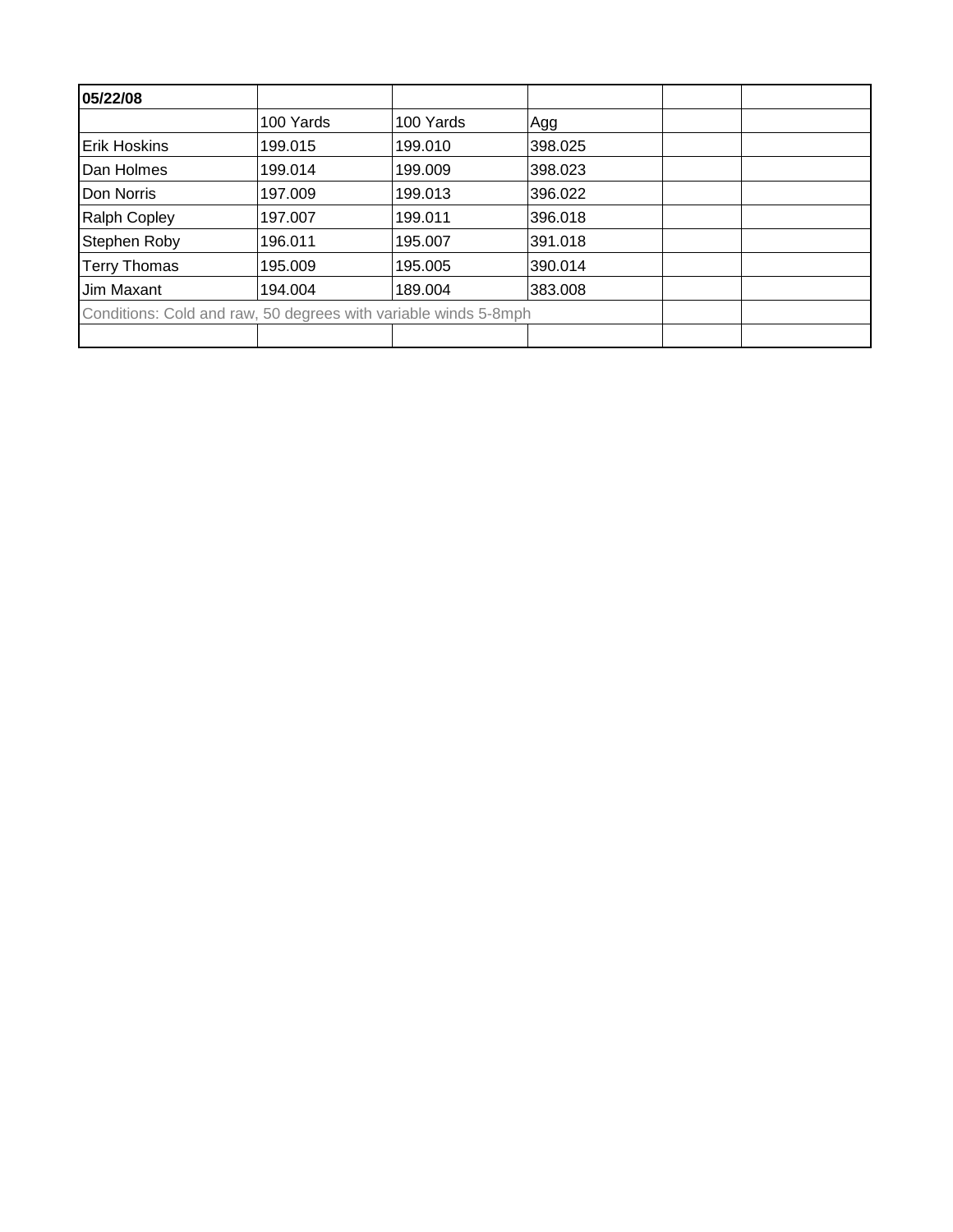| May 8th, 2008       |           |           |         |  |
|---------------------|-----------|-----------|---------|--|
|                     | 100 Yards | 100 yards | Agg     |  |
| <b>Ralph Copley</b> | 198.011   | 200.014   | 398.025 |  |
| Dan Holmes          | 197.009   | 200.014   | 397.023 |  |
| <b>Erik Hoskins</b> | 199.015   | 197.013   | 396.028 |  |
| <b>Chuck Cannon</b> | 196.009   | 200.011   | 396.020 |  |
| Don Norris          | 197.008   | 198.012   | 395.020 |  |
| <b>Rich Girvin</b>  | 197.012   | 194.004   | 391.016 |  |
| George Pantazelos   | 194.004   | 197.001   | 391.014 |  |
| <b>Terry Thomas</b> | 192.004   | 194.007   | 386.011 |  |
|                     |           |           |         |  |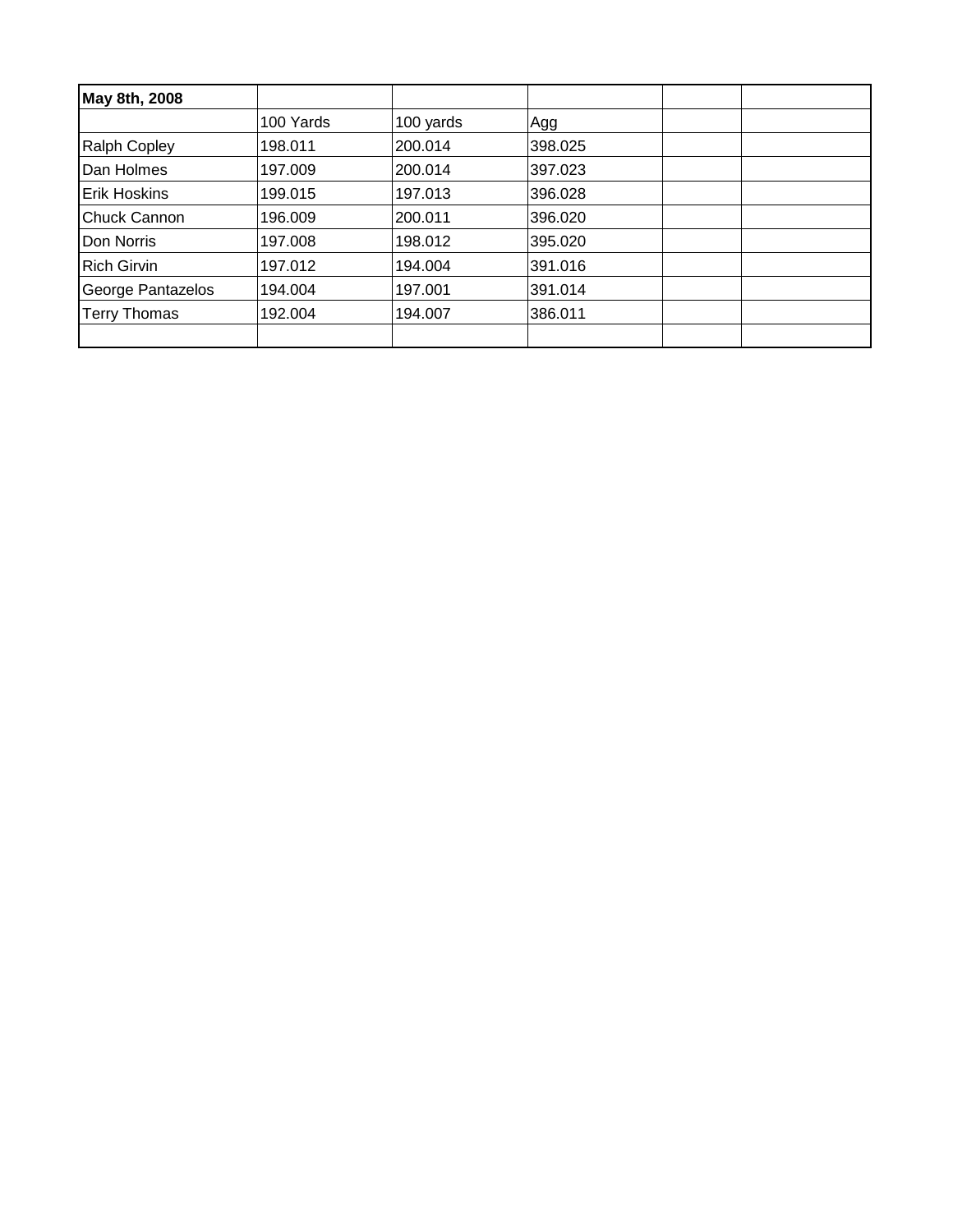| April 24th, 2008    |           |            |         |  |
|---------------------|-----------|------------|---------|--|
|                     | 100 Yards | 100 yards  | Agg     |  |
| <b>Ralph Copley</b> | 198.008   | 199.015    | 397.023 |  |
| Dan Holmes          | 196.010   | 200.016    | 396.026 |  |
| Don Norris          | 197.009   | 199.012    | 396.021 |  |
| <b>Rich Girvin</b>  | 198.009   | 196.008    | 394.017 |  |
| <b>Chuck Cannon</b> | 195.010   | 198.012    | 393.022 |  |
| <b>Terry Thomas</b> | 186.002   | 186.002    | 372.004 |  |
| <b>Fred Beihold</b> | 142.001   | <b>DNF</b> | 142.001 |  |
|                     |           |            |         |  |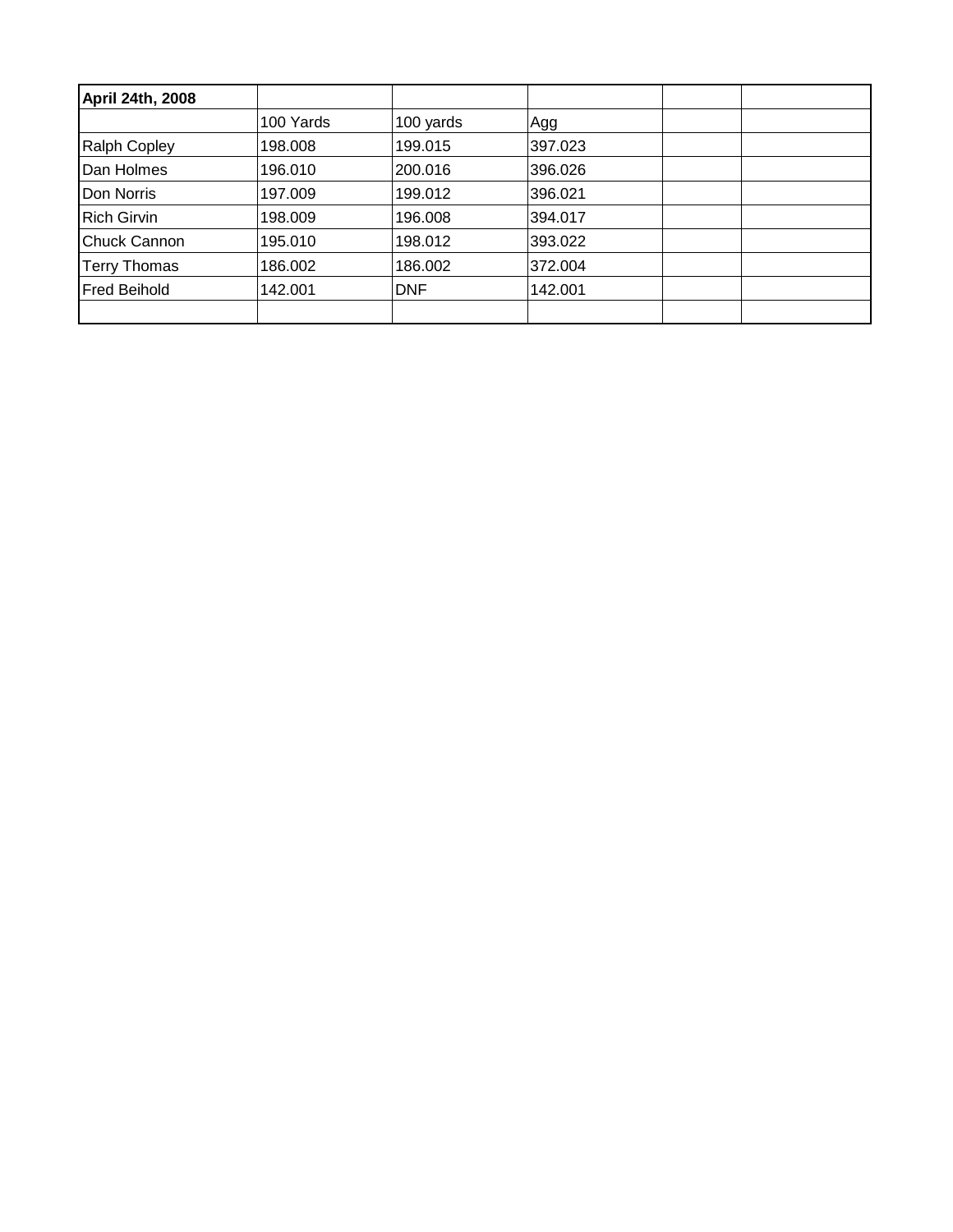| April 10th, 2008    |           |           |         |  |
|---------------------|-----------|-----------|---------|--|
|                     | 100 Yards | 100 yards | Agg     |  |
| Dan Holmes          | 200.012   | 200.015   | 400.027 |  |
| <b>Erik Hoskins</b> | 199.014   | 199.013   | 398.027 |  |
| <b>Chuck Cannon</b> | 198.012   | 200.012   | 398.024 |  |
| <b>Terry Thomas</b> | 192.004   | 194.003   | 386.007 |  |
| John J Cialek       | 180.002   | 182.002   | 362.004 |  |
| Kim Coffey          |           | 196.009   | 196.009 |  |
| Jim Maxant          |           | 191.003   | 191.003 |  |
|                     |           |           |         |  |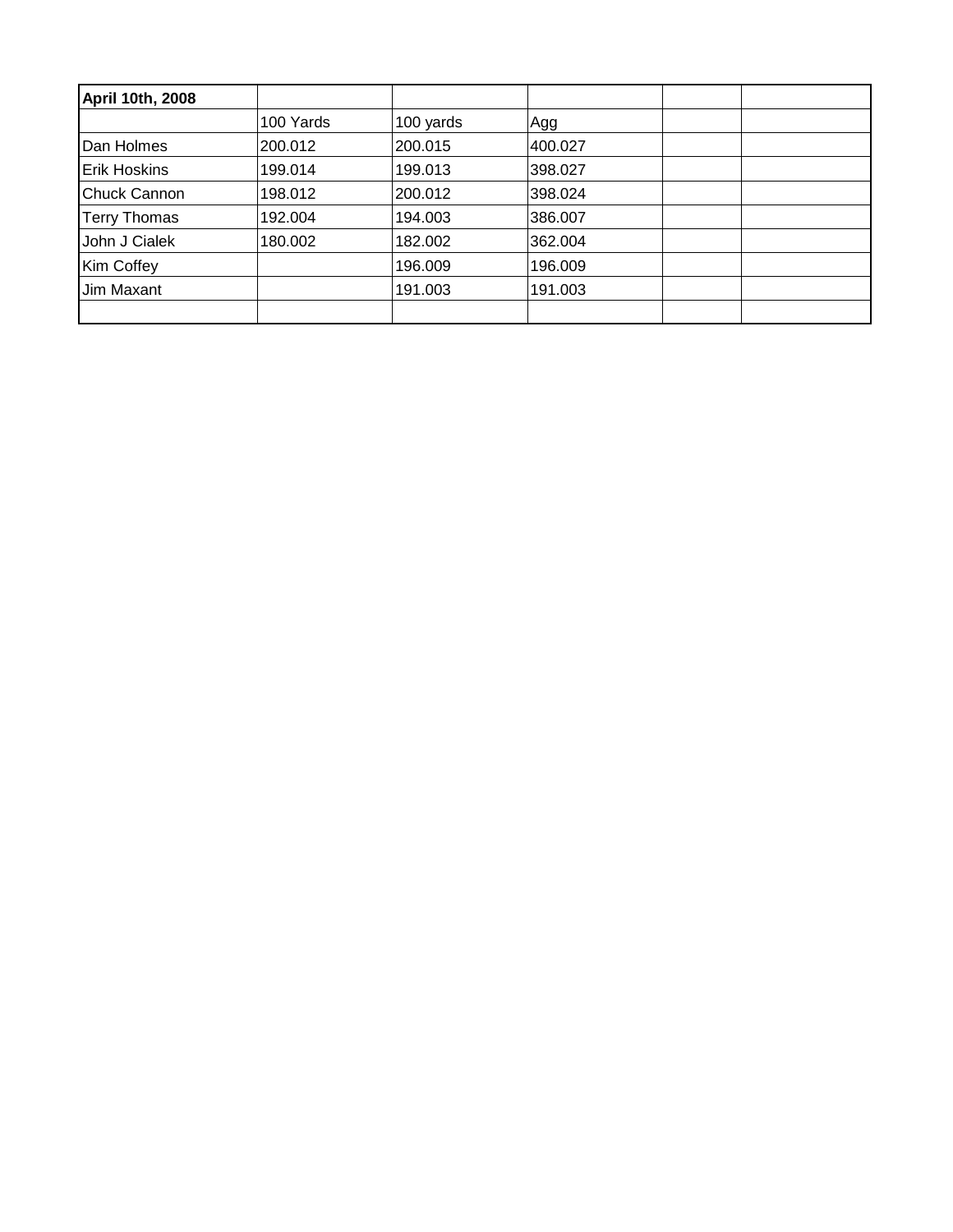| January 12th, 2008  |           |           |         |  |
|---------------------|-----------|-----------|---------|--|
|                     | 100 Yards | 100 yards | Agg     |  |
| <b>Erik Hoskins</b> | 200.017   | 199.013   | 399.030 |  |
| Dan Holmes          | 200.009   | 198.009   | 398.018 |  |
| Stephen Roby        | 197.005   | 200.010   | 397.015 |  |
| Kim Coffey          | 198.012   | 198.013   | 396.025 |  |
| <b>Rich Girvin</b>  | 198.010   | 198.014   | 396.024 |  |
| Michael Maclagan    | 198.004   | 195.008   | 393.012 |  |
| <b>Bill Burow</b>   | 196.008   | 196.006   | 392.014 |  |
| Rick Johnson Jr     | 188.005   | 192.004   | 380.009 |  |
| Erik Johnson        | 190.005   | 181.004   | 371.009 |  |
| Jim Maxant          | 176.000   | 190.007   | 366.007 |  |
| Jeffrey Caron       | 173.000   | 185.003   | 358.003 |  |
| <b>Mike Kelley</b>  | 161.001   | 177.003   | 338.004 |  |